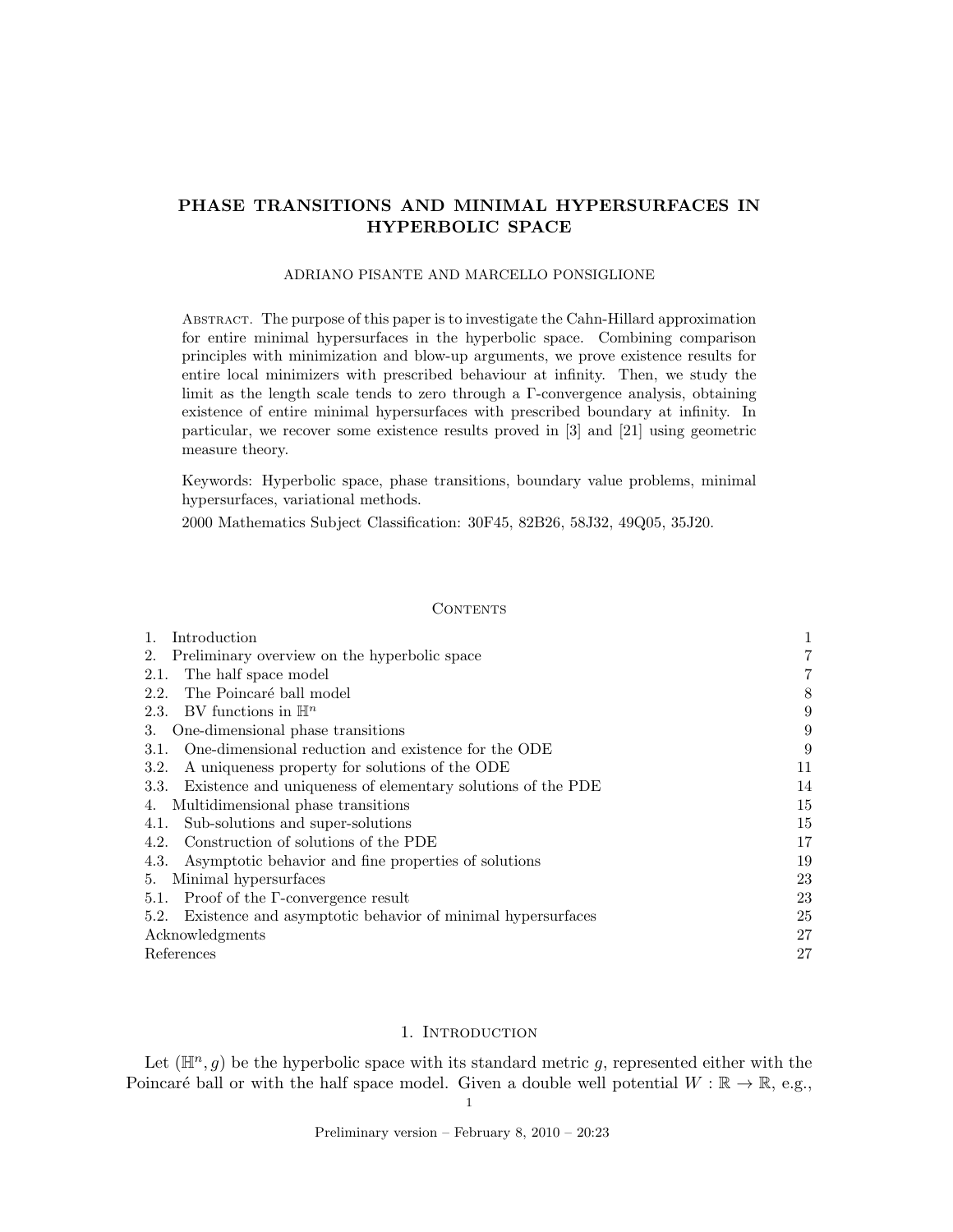$W(u) = \frac{1}{4}(1 - u^2)^2$  and  $W_{\varepsilon}(u) = \frac{1}{\varepsilon^2}W(u)$ ,  $\varepsilon > 0$ , we consider the energy functional

(1.1) 
$$
\mathcal{E}_{\varepsilon}(u, A) := \int_{A} \frac{1}{2} ||\nabla_{g} u||^{2} + W_{\varepsilon}(u) dVol_{g},
$$

where A is a bounded open subset of  $\mathbb{H}^n$ ,  $u \in H^1(A;\mathbb{R})$ , and where  $\nabla_g$ ,  $\|\cdot\|$  and  $dVol_g$ are the gradient, the length of tangent vectors and the volume element with respect to the Riemannian metric g, respectively.

The critical points, and therefore in particular the minimizers of such energy are solutions of the corresponding Euler-Lagrange equation

$$
(1.2)\qquad \Delta_g u + f_{\varepsilon}(u) = 0,
$$

where  $f_{\varepsilon}(u) := -W_{\varepsilon}'(u)$  and  $\Delta_g$  is the usual (negative) Laplace-Beltrami operator.

In this paper we focus on entire solutions  $u_{\varepsilon}$  (i.e., defined in the whole  $\mathbb{H}^n$ ) of equation (1.2) that are local minimizers of the energy  $\mathcal{E}_{\varepsilon}$  in (1.1), according to the following definition.

**Definition 1.** We say that a function  $u \in H^1_{loc}(\mathbb{H}^n)$  is a local minimizer of the energy  $\mathcal{E}_{\varepsilon}$ defined in (1.1), if  $\mathcal{E}_{\varepsilon}(u, A) \leq \mathcal{E}_{\varepsilon}(v, A)$  for every open bounded subset A of  $\mathbb{H}^n$  and for every  $v \in H_{loc}^1(\mathbb{H}^n)$  such that  $u - v$  has compact support contained in A.

In the Euclidean setting, the energy functional (1.1) is usually referred to as the Cahn-Hillard approximation of the Van der Waals phase transition model. The minimizers  $u_{\varepsilon}$  of the energy  $\mathcal{E}_{\varepsilon}$  in (1.1) describe smeared phase transitions, and their asymptotic behavior as  $\varepsilon \to 0$  provides a good approximation of sharp area minimizing interfaces (actually with constant mean curvature under the usual additional volume constraint). Roughly speaking, as  $\varepsilon$  tends to zero, local minimizers  $u_{\varepsilon}$  tend to  $\pm 1$  far from a minimal hypersurface  $\Sigma$ , and make the transition in an  $\varepsilon$ -neighborhood of their level sets  $\Sigma_{\varepsilon} := \{u_{\varepsilon} = 0\}$ , which in turn provide a good approximation of  $\Sigma$ . We refer the reader to the important paper [25] for a first rigorous result in this direction and to [10], [18] for some extensions. Conversely, under suitable non-degeneracy assumptions, a given minimal hypersurface  $\Sigma$  (or, more generally, a constant mean curvature hypersurface) can be obtained as limit of the zero level sets  $\Sigma_{\varepsilon}$  of solutions  $u_{\varepsilon}$  to equation (1.2) (see [26]). Thus, the study of the energy (1.1) provides a bridge between semilinear elliptic equations and minimal hypersurfaces both in the Euclidean space and on Riemannian manifolds. We refer the reader to [32] for a survey on this topic and to [22] for a first result in case of surfaces of higher codimension related to superconductivity. We refer also to [19] and [8] for the analogous link between the gradient flow of  $(1.1)$  and the mean curvature flow in codimension one and two, respectively.

The goal of this paper is to investigate this classical connection in hyperbolic space. The first step in this program is the construction of entire solutions  $u_{\varepsilon}$  to equation (1.2) with prescribed behavior near the *sphere at infinity*  $S^{n-1}(\infty)$ . From now on we will assume that the potential  $W_{\varepsilon}$  is of the form  $W_{\varepsilon} = \frac{1}{\varepsilon^2}$  $\frac{1}{\varepsilon^2}W$ , where  $W : \mathbb{R} \to \mathbb{R}_+ \cup \{0\}$  is a  $C^2$  function satisfying the following usual assumptions

i)  $W(t) = W(-t)$  for all  $t \in \mathbb{R}$ .

$$
ii) \quad \min W = 0 \text{ and } \{W(t) = 0\} = \{-1, 1\},
$$

iii)  $W''(1) > 0$ ,

(1.3)

iv)  $W(t)$  is strictly decreasing in [0, 1] and strictly increasing for  $t > 1$ .

We are interested in solutions which are local energy minimizers, taking the two minima  $\pm 1$ of the potential W as boundary values on two different open sets  $\Omega^{\pm}$  on the sphere at infinity, and making the transition in  $\mathbb{H}^n$ . The results we will achieve show that there are plenty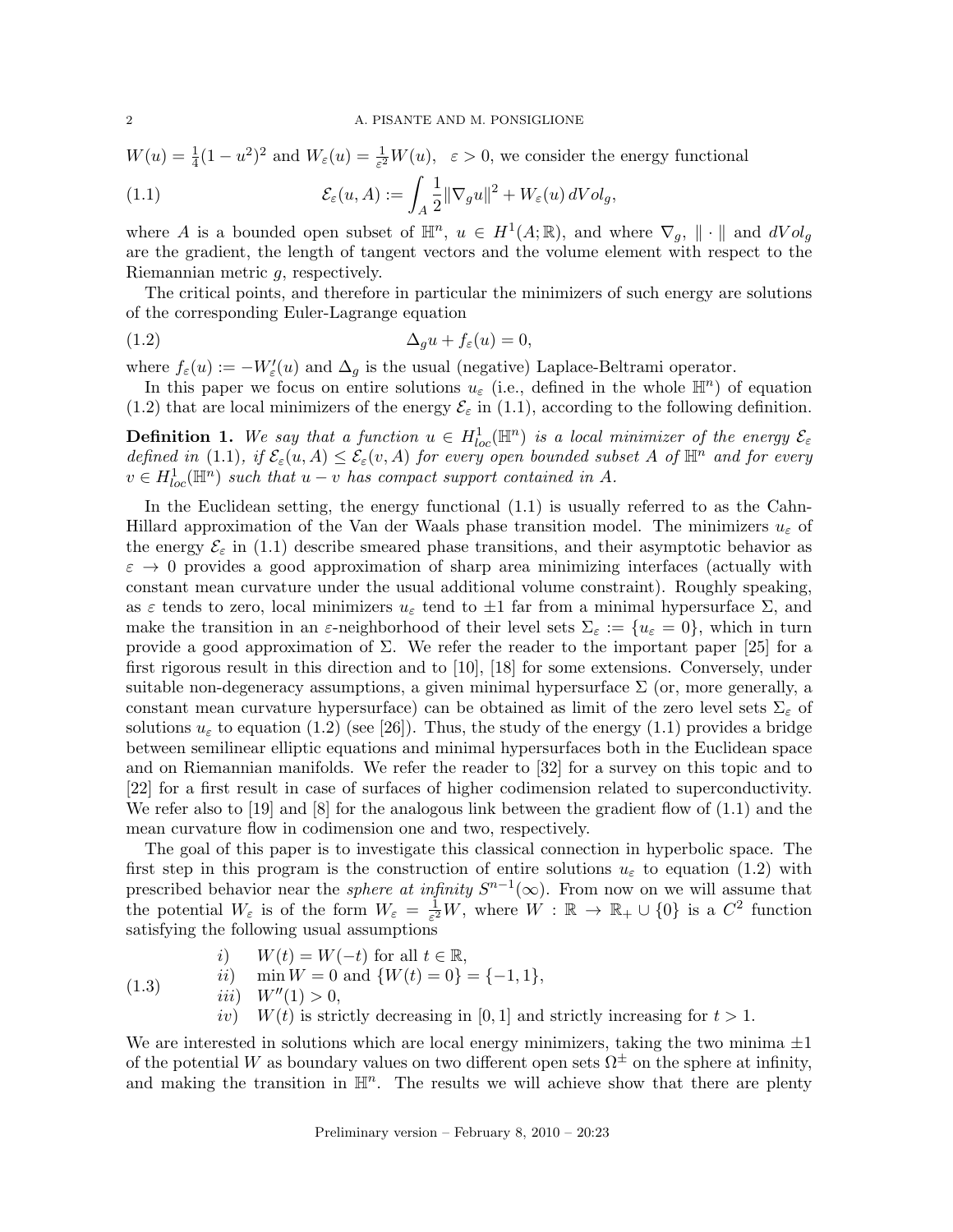of such solutions (actually uncountably many), in analogy with the simpler case of entire

bounded harmonic functions in  $\mathbb{H}^n$ , with arbitrary continuous data at infinity (see [30], [5]). Our results are in striking contrast with what happens in the Euclidean space, where, at least for  $n \le 7$ , the nonconstant entire local minimizer of  $(1.1)$  is unique up to isometries (see [28], Theorem 2.3).

Once we have constructed entire solutions  $u_{\varepsilon}$  that are locally energy minimizers, the second step consists in letting  $\varepsilon \to 0$ , to obtain a limit function  $u^*$  taking only values  $\pm 1$  in  $\mathbb{H}^n$ , in analogy with the asymptotic analysis done in the Euclidean space in [25]. Eventually, when  $\Omega^+$  and  $\Omega^-$  have common boundary  $L \subset S^{n-1}(\infty)$ , we obtain an existence result for entire minimal hypersurfaces  $\Sigma$ , the jump set of  $u^*$  in  $\mathbb{H}^n$ , with prescribed behavior  $\partial \Sigma = L$  at infinity. This result has been originally proved in [3] by methods of geometric measure theory.

For expository convenience we will state all our results using the Poincaré ball model. First we consider the relevant case where the boundary conditions for  $u_{\varepsilon}$  are prescribed on two disjoint spherical caps  $\Omega^+ := C^+$  and  $\Omega^- = C^-$  in  $S^{n-1}(\infty)$  with common boundary L.

Let  $\Sigma = \Sigma(L)$  be the spherical cap in  $\mathbb{H}^n$  touching L orthogonally (i.e., the totally geodesic  $\mathbb{H}^{n-1}$  asymptotic to L at infinity), and denote by  $\tilde{d}$  the signed hyperbolic distance from Σ with the sign convention  $\tilde{d}(x, \Sigma) \to \pm \infty$  as  $x \to C^{\pm}$ . With these special boundary conditions, it is possible to perform a one-dimensional reduction of the problem, i.e., to seek for solutions  $U_{\varepsilon}(x) := h_{\varepsilon}(\tilde{d}(x,\Sigma(L)))$ , for a suitable smooth function  $h_{\varepsilon}: \mathbb{R} \to \mathbb{R}$ , with  $U_{\varepsilon}(x) \to \pm 1$  as  $x \to C^{\pm}$  (correspondingly  $h_{\varepsilon}(\pm \infty) = \pm 1$ ). These kind of one dimensional solutions exhibit a jump at infinity on the interface  $L = \partial C^{\pm}$ , that looks smeared far from the sphere at infinity. The first result of the paper deals with the construction of such one dimensional solutions  $U_{\varepsilon}$ that will be the building blocks to treat the general case.

**Theorem 1.1.** Let  $\Omega^+ := C^+$  and  $\Omega^- := C^-$  be two disjoint spherical caps in  $S^{n-1}(\infty)$ with common boundary L, and let  $\Sigma(L)$  be the spherical cap in  $\mathbb{H}^n$  touching  $S^{n-1}(\infty)$  along L orthogonally.

Then there exists a unique solution  $U_{\varepsilon} \in C^2(\mathbb{H}^n)$  to equation (1.2) satisfying  $U_{\varepsilon} \equiv 0$  on  $\Sigma$ and the boundary conditions  $U_{\varepsilon}(x) \to \pm 1$  as  $x \to C^{\pm}$ . Moreover,  $U_{\varepsilon}$  is a local minimizer of the functional  $\mathcal{E}_{\varepsilon}$  in (1.1), and it is one-dimensional, i.e.,  $U_{\varepsilon}(x) = h_{\varepsilon}(\tilde{d}(x,\Sigma))$  for a suitable smooth odd increasing function  $h_{\varepsilon}$ . Finally,  $U_{\varepsilon}(x) \to sgn(\tilde{d}(x,\Sigma))$  locally uniformly in  $\mathbb{H}^n \setminus \Sigma$  $as \varepsilon \to 0.$ 

In dimension two, existence results for equation (1.2), with the potential  $W(u) = \frac{1}{4}(1-u^2)^2$ , have been largely exploited both in the physical and in the mathematical community, because of its relevance in the study of the Yang-Mills equations in four dimension. An explicit solution for  $\varepsilon = 1$  with two point singularities at the boundary has been found in [13], while more general solutions with two points singularities have been constructed in [27] and [23], using ODE techniques. A one-dimensional solution in  $\mathbb{H}^n$  for any n has been constructed only very recently in [9]. The novelty of our result consists in the existence and uniqueness property for solutions vanishing on  $\Sigma$ . Clearly, as  $\varepsilon \to 0$  the hypersurface  $\Sigma$  turns out to be the jump set of the limit function  $u^*(x) = \text{sgn}(\tilde{d}(x,\Sigma))$ , thus a totally geodesic and area minimizing hypersurface. As will be clarified below, the property  $U_{\varepsilon} = 0$  on  $\Sigma$  will be crucial in order to control the zero level set of solutions  $u_{\varepsilon}$  for general boundary data, and therefore to prescribe the boundary L at infinity of the limiting minimal surface obtained as  $\varepsilon \to 0$ .

Now we pass to the case of general boundary data, namely to the case of arbitrary open sets  $\Omega^{\pm} \subset S^{n-1}(\infty)$ . In a two dimensional context, a model case is when  $\Omega^{+}$  and  $\Omega^{-}$  consist in a finite number of arcs. The corresponding solutions, usually referred to as *multimeron solutions*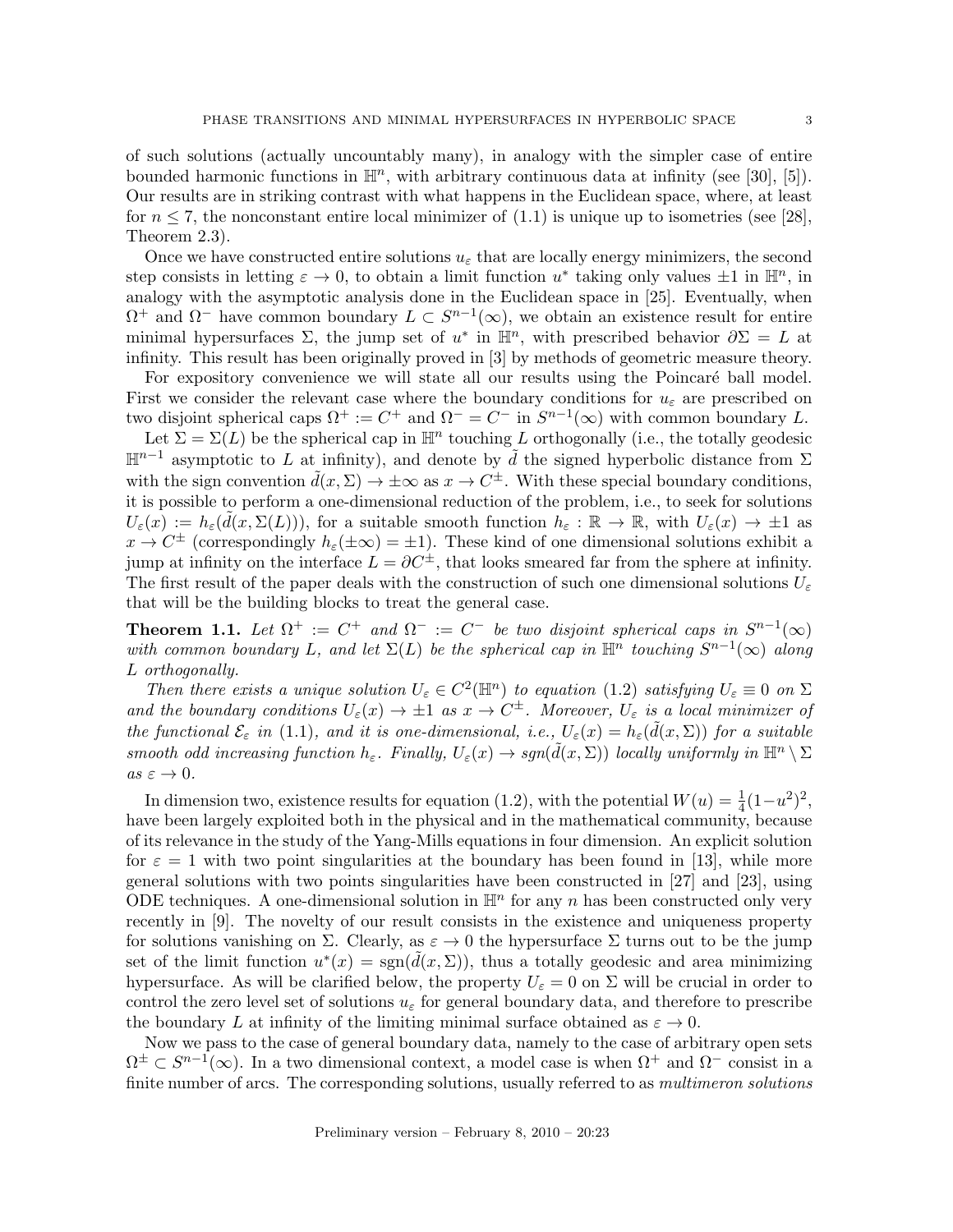of the Yang-Mills equations, are solutions of (1.2) with finitely many boundary singularities. They have been conjectured and formally derived in [33] and [15], and rigorously constructed in [20], [11] and [6]. The first existence result for entire solutions in  $\mathbb{H}^n$  with general prescribed behavior on the sphere at infinity  $S^{n-1}(\infty)$  is the following.

**Theorem 1.2.** Let  $\Omega^+$  and  $\Omega^-$  be disjoint open subsets of  $S^{n-1}(\infty)$ . Then, there exists an entire solution  $u_{\varepsilon} \in C^2(\mathbb{H}^n) \cap C^0(\mathbb{H}^n \cup \Omega^+)$  to equation (1.2), that is a local minimizer of the energy  $\mathcal{E}_{\varepsilon}$  in (1.1) according with Definition 1, and that satisfies the boundary conditions  $u_{\varepsilon} = 1$  on  $\Omega^+$ ,  $u_{\varepsilon} = -1$  on  $\Omega^-$ . Moreover, the zero level set  $\Sigma_{\varepsilon} := u_{\varepsilon}^{-1}(0)$  satisfies  $\Sigma_{\varepsilon} \subseteq$  $\overline{conv(F)}$ , where  $F = S^{n-1}(\infty) \setminus (\Omega^+ \cup \Omega^-)$ . In addition,  $\partial \Omega^+ \cap \partial \Omega^- \subseteq \overline{\Sigma_{\varepsilon}} \cap S^{n-1}(\infty) \subset F$ (where the closure is understood in  $B_1$  with respect to to the Euclidean topology). In particular, if  $\partial \Omega^+ = \partial \Omega^- = F$  then  $\overline{\Sigma_{\varepsilon}} \cap S^{n-1}(\infty) = F$ . Finally, for  $n \leq 7$  there exists  $\varepsilon_0 > 0$  depending only on n, such that for  $\varepsilon \leq \varepsilon_0$  the zero level set  $\Sigma_{\varepsilon}$  is a  $C^2$  smooth hypersurface.

To prove Theorem 1.2, the key point is to prescribe the boundary conditions at infinity. To this purpose the main ingredient is the construction of suitable barriers  $\psi_{\varepsilon}$  and  $\underline{\psi}_{\varepsilon}$  (so that  $\psi_{\varepsilon} \leq u_{\varepsilon} \leq \psi_{\varepsilon}$  with desired behavior at infinity, obtained combining the one dimensional solutions discussed above. It turns out that the location of the zero level set  $\Sigma_{\varepsilon}$  is controlled by the barriers, so that it is trapped into  $\overline{conv(F)}$ , the geodesic convex hull of F in  $\mathbb{H}^n \cup S^{n-1}(\infty)$ . On the other hand, smoothness of  $\Sigma_{\varepsilon}$  in low dimension is indeed a consequence through blowup analysis of the recent important paper [28]. This existence result combines ideas from [11] and [20], and gives a positive answer to the question, raised in [9], of constructing entire solutions to equation (1.2), taking values in  $\{-1, 0, +1\}$  on prescribed sets of the sphere at infinity  $S^{n-1}(\infty)$ .

Our next result deals with solutions exhibiting a prescribed sharp interface  $L \subset S^{n-1}(\infty)$ . To this purpose, given  $B \subset S^{n-1}(\infty)$ , we denote by  $K(B)$  the cone over B from the origin in the Poincaré ball model, defined by  $K(B) := \bigcup_{\rho \leq 1} \rho B \cup \{0\}$ . Moreover,  $\tilde{d}(x, K(L))$  will denote now the hyperbolic signed distance function from  $K(L)$ , taking positive sign in  $K(\Omega^+)$  and negative sign in  $K(\Omega^-)$ .

**Theorem 1.3.** Let  $\Omega^+$  and  $\Omega^-$  be disjoint open subsets of  $S^{n-1}(\infty)$  with common boundary L, and assume that  $L \subset S^{n-1}(\infty)$  is a smooth hypersurface of class  $C^1$ .

Then, there exists an entire solution  $u_{\varepsilon} \in C^2(\mathbb{H}^n) \cap C^0(\mathbb{H}^n \cup S^{n-1}(\infty) \setminus L)$  to equation (1.2), that satisfies the boundary conditions  $u_{\varepsilon} = 1$  on  $\Omega^+$ ,  $u_{\varepsilon} = -1$  on  $\Omega^-$ , that is a local minimizer of the energy  $\mathcal{E}_{\varepsilon}$  in (1.1), and having the following asymptotic behavior near the sphere at infinity  $S^{n-1}(\infty)$ 

(1.4) 
$$
u_{\varepsilon}(x) = h_{\varepsilon}(\tilde{d}(x, K(L))) + e(x), \qquad \text{where } e(x) \to 0 \text{ as } x \to S^{n-1}(\infty).
$$

Moreover, the zero level set  $\Sigma_{\varepsilon} := u_{\varepsilon}^{-1}(0)$  satisfies  $\Sigma_{\varepsilon} \subset \overline{conv(L)}$ . Finally,  $\Sigma_{\varepsilon}$  is a  $C^1$  hypersurface near the sphere at infinity with boundary  $\partial \Sigma_{\varepsilon} = L$ , touching  $S^{n-1}(\infty)$  orthogonally along L.

The asymptotic expansion in (1.4) generalizes the analogous property established in [11] for solutions near isolated singularities in dimension two (with  $\varepsilon = 1$  and the explicit potential  $W(u) = \frac{1}{4}(1 - u^2)^2$ . Indeed, as we will see in Proposition 4.5, blowing up the solution  $u_{\varepsilon}$ around a point of L the sets  $\Omega^{\pm}$  converge (under rescaling) to a pair of half spheres, while  $u_{\varepsilon}$ converges to the corresponding one dimensional solution given by Theorem 1.1, and this will be the key step in proving (1.4).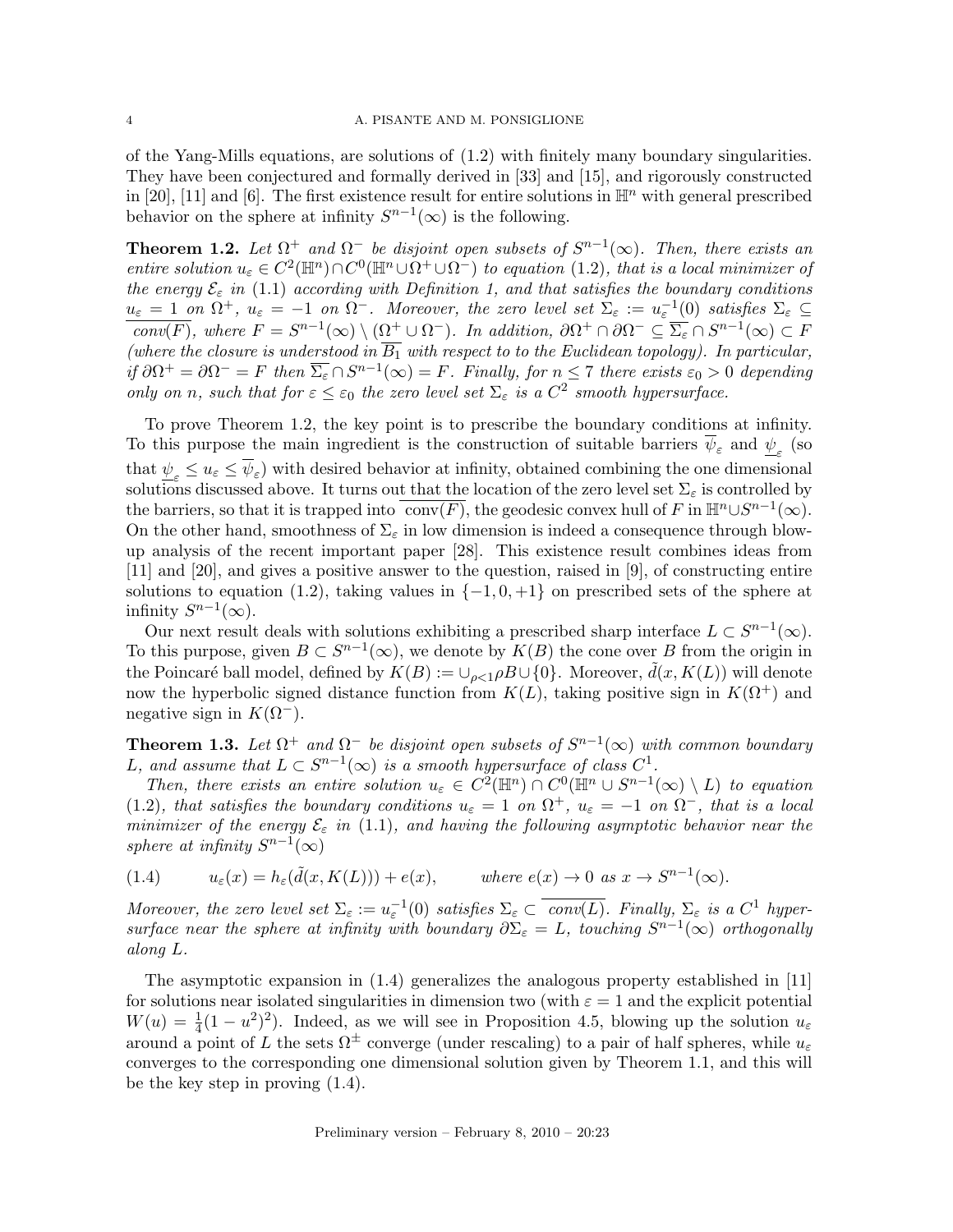The orthogonality of the zero level set of the minimizers  $u_{\varepsilon}$  at the boundary, stated in Theorem 1.3, means that the normals  $\nu_{\Sigma_{\varepsilon}}(P_k)$  at points  $P_k \in \Sigma_{\varepsilon}$  converging to some  $P_{\infty} \in$  $L \subset S^{n-1}(\infty)$  as  $k \to \infty$ , tend to  $\nu_L(P_\infty)$  (see (4.12)). This orthogonality property can be seen as the natural counterpart, in this phase field framework, of the boundary orthogonality proved in [17] for entire minimal hypersurfaces constructed in [3]. For the reader convenience we quote this last result in Theorem 1.5. In fact, in [17] the authors actually give a complete boundary regularity result, that could be interesting to exploit in our context, in order to obtain higher regularity of  $\Sigma_{\varepsilon}$  when L is more regular than  $C^1$ . To this purpose, it seems very natural to investigate the asymptotic behavior of the solutions  $u_{\varepsilon}$  near the sphere at infinity, either through a PDE approach or through an asymptotic energy expansion based on Γ-convergence, but we will not pursue further this point in the paper.

Let us pass now to describe the second step of our program, consisting in letting  $\varepsilon \to 0$ , recovering in the limit sharp area minimizing interfaces in hyperbolic space. The language of Γ-convergence, as shown in [25] in the Euclidean case, provides the natural framework to perform this asymptotic analysis (we refer the reader to the book [12] for an extensive introduction to the subject).

Since we are interested in minimal hypersurfaces in hyperbolic space with infinite area, in order to perform our variational approach based on Γ-convergence it is convenient to restrict the energy functionals to bounded domains of  $\mathbb{H}^n$ . More precisely, we identify  $\mathbb{H}^n$  with  $B_1$ according with the Poincaré ball model, and we restrict the energy functionals  $\mathcal{E}_{\varepsilon}(u)$  defined in (1.1) to balls  $B_R$  with  $0 < R < 1$ . Moreover, we fix a boundary condition  $u \equiv w_{\varepsilon}$  on  $\partial B_R$ , where  $w_{\varepsilon}$  belongs to  $H_{loc}^1(B_1)$  with  $|w_{\varepsilon}| \leq 1$ , having in mind  $w_{\varepsilon} = u_{\varepsilon}$  for our purposes, where  $u_{\varepsilon}$  is the local minimizer constructed in Theorem 1.2.

Let  $\varepsilon_m \to 0$ , and assume that (up to subsequences)

(1.5) 
$$
w_{\varepsilon_m} \to w^* \text{ in } L^1_{loc}(B_1), \quad \mu_{\varepsilon_m} := \varepsilon_m \left(\frac{1}{2} \|\nabla w_{\varepsilon_m}\|^2 + W_{\varepsilon_m}(w_{\varepsilon_m})\right) dVol_g \stackrel{*}{\rightharpoonup} \mu^*,
$$

for some  $w^* \in BV_{loc}(B_1;\{+1,-1\})$  and for some locally finite positive measure  $\mu^*$  on  $B_1$ .

We are in a position to define the energy functionals  $\mathcal{F}_{\varepsilon}(\,\cdot\,;w_\varepsilon,B_R):L^1(B_R)\to\mathbb{R}$  as follows

(1.6) 
$$
\mathcal{F}_{\varepsilon}(u; w_{\varepsilon}, B_R) := \begin{cases} \sqrt{2}\varepsilon \,\mathcal{E}_{\varepsilon}(u, B_R) & \text{if } u \in H_{w_{\varepsilon}}^1(B_R), \\ \infty & \text{otherwise in } L^1(B_R), \end{cases}
$$

where  $H^1_{w_{\varepsilon}}(B_R)$  is the set of  $H^1$  functions with trace on  $\partial B_R$  equal to  $w_{\varepsilon}$ . Note that  $\mathcal{F}_{\varepsilon}$  is lower semicontinuous even if it could be infinite on some  $u \in H^1_{w_{\varepsilon}}(B_R)$ , because we impose no growth condition on  $W_{\varepsilon}$  at infinity.

Given  $v \in L^1(B_R)$ , denote by  $\tilde{v} = \tilde{v}_{w^*}$  the extension of v to  $B_1$ , coinciding with  $w^*$ on  $B_1 \setminus B_R$ . The candidate Γ-limit of the functionals  $\mathcal{F}_{\varepsilon}$  is the functional  $\mathcal{F}(\cdot; w^*, B_R)$ :  $L^1(B_R) \to \mathbb{R}$  defined as

(1.7) 
$$
\mathcal{F}(v; w^*, B_R) := \begin{cases} C_W |\tilde{v}_{w^*}|_{BV_g(\overline{B}_R)} & \text{if } v \in BV(B_R; \{+1, -1\});\\ +\infty & \text{otherwise in } L^1(B_R), \end{cases}
$$

where

$$
C_W = \int_{-1}^1 \sqrt{W(s)} \, ds,
$$

and  $|\cdot|_{BV_g}$  denotes the intrinsic total variation in the hyperbolic space (see Section 2 for the precise definition).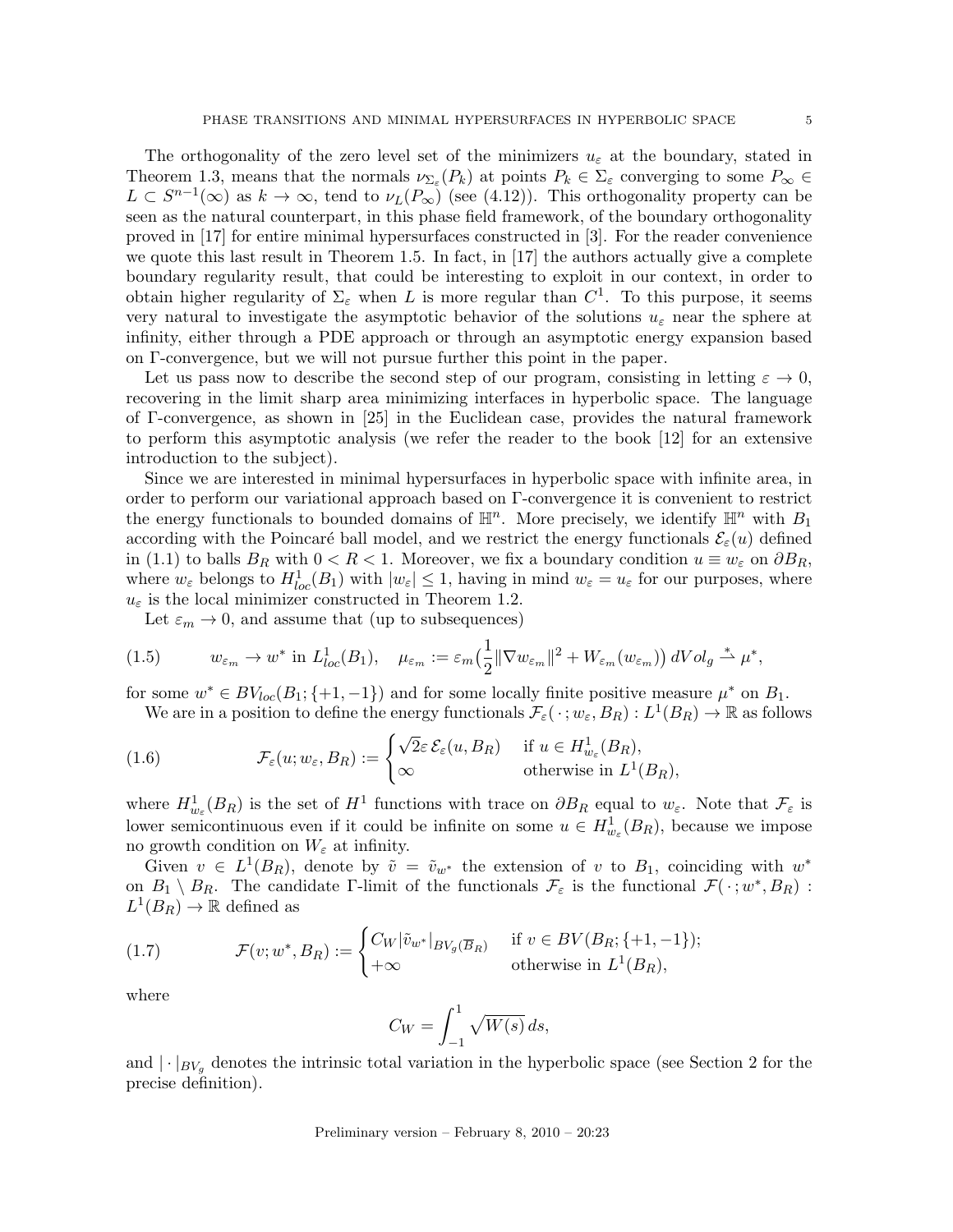The following result describes the asymptotic behavior of the energy functionals  $\mathcal{F}_{\varepsilon}$  as  $\varepsilon \to 0.$ 

**Theorem 1.4.** Let  $\varepsilon_m \to 0$ , and let  $w_{\varepsilon_m}$  be a sequence of boundary conditions satisfying (1.5) for some suitable  $w^*$  and  $\mu^*$ . The following compactness and  $\Gamma$ -convergence result holds.

- i) (Compactness.) Let  $0 < R < 1$  be fixed, and let  $v_{\varepsilon_m}$  be a sequence in  $L^1(B_R)$  with  $|v_{\varepsilon_m}| \leq 1$  such that  $\mathcal{F}_{\varepsilon_m}(v_{\varepsilon_m}; w_{\varepsilon_m}, B_R) \leq C$ , for some constant C independent of  $\varepsilon_m$ . Then (up to a subsequence)  $v_{\varepsilon_m} \to v^*$  in  $L^1(B_R)$  for some  $v^* \in BV(B_R; \{+1, -1\})$ .
- ii) (Γ-convergence.) Let  $0 \le R \le 1$  be such that  $\mu^*(\partial B_R) = 0$ . Then the following Γ-convergence inequalities hold.
	- i) (Γ-liminf inequality.) Let  $v_{\varepsilon_m} \to v$  in  $L^1(B_R)$ . Then we have  $\mathcal{F}(v; w^*, B_R) \leq$  $\liminf_{\varepsilon_m} \mathcal{F}_{\varepsilon_m}(v_{\varepsilon_m}; w_{\varepsilon_m}, B_R);$
	- ii) (Γ-limsup inequality.) Let  $v \in L^1(B_R)$ . Then there exists a sequence  $v_{\varepsilon_m} \to v$  in  $L^1(B_R)$  such that  $\mathcal{F}(v; w^*, B_R) \geq \limsup_{\varepsilon_m} \mathcal{F}_{\varepsilon_m}(v_{\varepsilon_m}; w_{\varepsilon_m}, B_R)$ .

This result represents the counterpart in the hyperbolic space of the classical Γ-convergence result [25] for phase transitions in the Euclidean space. As for the Euclidean setting [25], the bound  $|v_{\varepsilon_m}| \leq 1$  in the compactness statement is very natural because the energy functionals decrease under truncation, and it can be dropped assuming super-quadratic growth conditions on the potential W at infinity, like in the model case  $W_{\varepsilon}(u) = \frac{1}{4\varepsilon^2}(1-u^2)^2$ . Note also that the Γ-limsup inequality would fail if in (1.7) we neglect the contribution due to the possible jump between  $w^*$  and v across  $\partial B_R$ . In addition, the fact that this boundary contribution depends only on  $w^*$  is indeed a consequence of the assumption  $\mu^*(\partial B_R) = 0$  (see Remark 5.1). The previous Γ-convergence result, applied to the local minimizers  $u_{\varepsilon}$  yields the following theorem.

**Theorem 1.5.** Let  $\Omega^+$  and  $\Omega^-$  be disjoint open subsets of  $S^{n-1}(\infty)$ , and let  $F := S^{n-1}(\infty) \setminus$  $(\Omega^+ \cup \Omega^-)$ . Let  $\varepsilon_m \to 0$  and let  $u_{\varepsilon_m}$  be the locally minimizing entire solutions of (1.2) given by Theorem 1.2 and Theorem 1.3. Then the following holds.

- i) Up to a subsequence,  $u_{\varepsilon_m} \to u^*$  in  $L^1_{loc}(B_1)$  for some  $u^* \in BV_{loc}(B_1; \{-1,1\})$ . Moreover, the jump set  $S_{u^*}$  satisfies  $S_{u^*} \subset \overline{conv(F)}$ , and  $\partial \Omega^+ \cap \partial \Omega^- \subseteq \overline{S_{u^*}} \cap S^{n-1}(\infty) \subset F$ (where the closure is understood in  $\overline{B_1}$  with respect to to the Euclidean topology). In particular, if  $\partial \Omega^+ = \partial \Omega^- = F$  then  $\overline{S_{u^*}} \cap S^{n-1}(\infty) = F$ .
- ii) The limit  $u^*$  is a local minimizer of the total variation, i.e.,  $|u^*|_{BV_g(B_R)} \le |v^*|_{BV_g(B_R)}$ for every  $v^* \in BV_{loc}(B_1;\{+1,-1\})$  such that the support of  $(u^* - v^*)$  is compactly contained in some ball  $B_R$ ,  $0 < R < 1$ .
- iii) The  $(n-1)$ -current  $J_{u^*}$  corresponding to the jump set  $S_{u^*}$  is a local mass minimizer, therefore for  $n \leq 7$  it is a smooth (analytic) hypersurface, while for  $n > 7$  it has a singular set Z of dimension dim  $Z \leq n-8$ . Finally, if  $L := \partial \Omega^+ = \partial \Omega^- = F$  is a  $C^1$ hypersurface, then  $J_{u^*}$  is a smooth hypersurface near the sphere at infinity, touching  $S^{n-1}(\infty)$  orthogonally along L.

Compactness of local minimizers follows from Γ-convergence, while the behaviour of the barriers as  $\varepsilon_m \to 0$  allows to use all the information on the zero sets  $\Sigma_{\varepsilon_m}$  and to control the position of the jump set  $S_{u^*}$  and its behaviour at infinity. The minimality property of  $u^*$  is a direct consequence of the fact that the minimality of  $u_{\varepsilon}$  passes to the limit under Γ-convergence. The last part of the theorem is essentially well known, so we include it just for reader convenience. Indeed, the minimality for the current  $J_{u^*}$  corresponding to  $S_{u^*}$  is standard and its interior regularity is a consequence of the celebrated regularity results for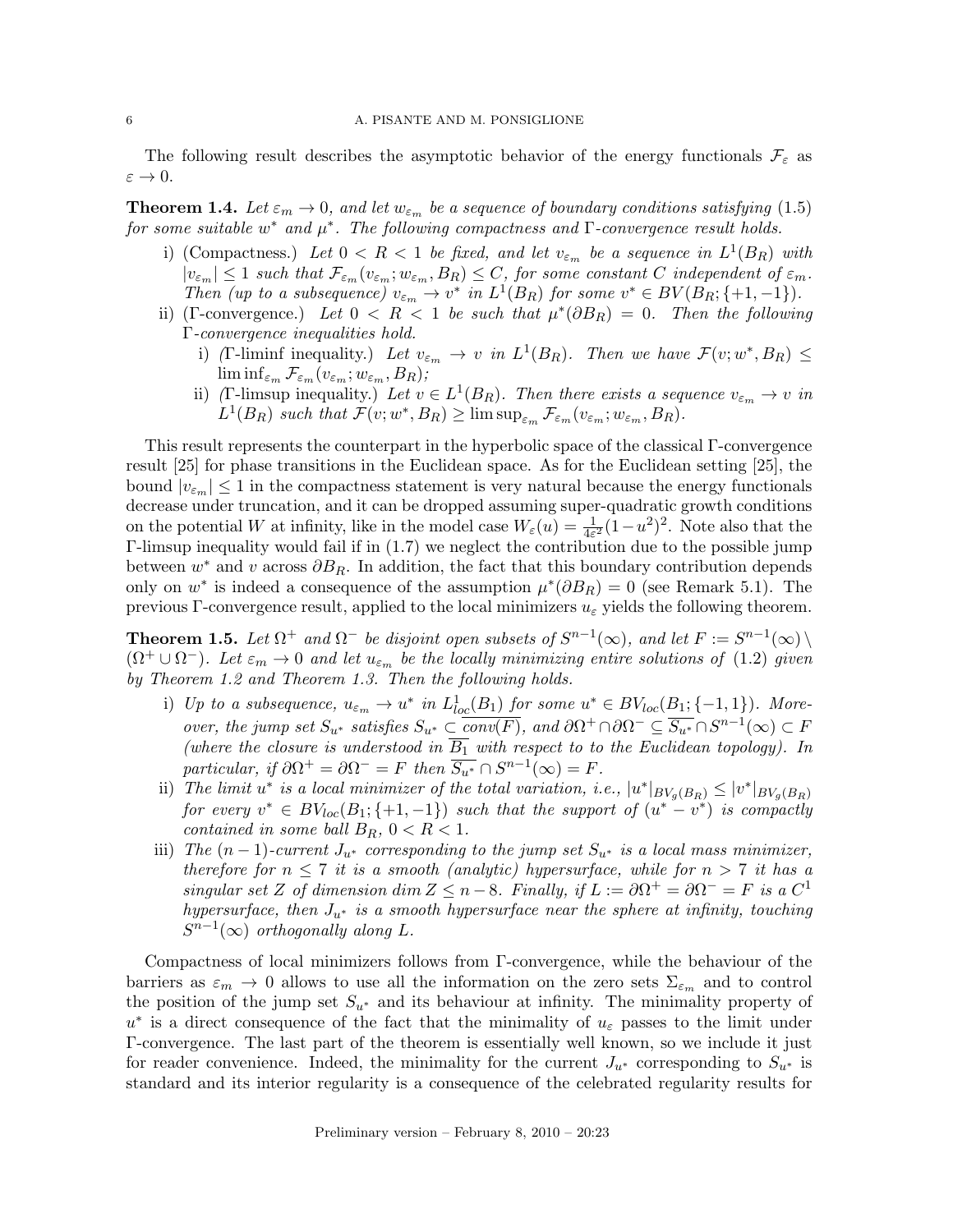codimension-one mass minimizing currents (see  $[14]$ ). On the other hand, the last statement concerning boundary regularity and orthogonality at infinity has been established in [17].

When  $\Omega^+ \cup \Omega^-$  is a dense open subset of  $S^{n-1}(\infty)$ , the existence of a minimal hypersurface asymptotic to F at infinity was originally proved in [3] for  $F = \partial \Omega^+ = \partial \Omega^-$  and  $F = L$ an immersed smooth hypersurface, while for very irregular (possibly fractal) interfaces  $F =$  $\partial \Omega^+ = \partial \Omega^-$  the result has been proved in [21]. Here we consider a more general case without assuming  $\Omega^+ \cup \Omega^-$  dense. As a consequence the hypersurface is hinged at infinity only on the contact region  $\partial \Omega^+ \cap \partial \Omega^-$ , while we expect that  $J_{u^*}$  (and indeed also its boundary at infinity) is a minimizer of a suitable free boundary problem.

Now we would like to discuss few possible directions of investigation. In our opinion it would be interesting to extend the phase transition approach to the case of constant mean curvature hypersurfaces with prescribed asymptotic boundary, as constructed in [31] and [16] working with finite perimeter sets, and with the prescribed mean curvature equation respectively. On the other hand, another direction of investigation could be, in the same spirit of [4], to study minimizing solutions to (1.2) on hyperbolic manifolds, i.e. to investigate entire solutions to (1.2) which are invariant under some discrete cocompact subgroup of isometries in  $\mathbb{H}^n$ . It would be interesting as well to push further this method in order to deal with the vector valued case. In this way, one could obtain minimal surfaces of higher codimension with prescribed behavior at infinity (already constructed in [3] using geometric measure theory) as a limit of solutions of elliptic systems. In the Euclidean framework the picture is quite well developed; the Γ-convergence result has been done in [1], while for the asymptotic analysis of minimizers in the codimension-two case we refer to [22].

Finally, we mention that for  $n = 2$  a discrete analogue of our problem is given by the Ising model on hyperbolic graphs (i.e. on Cayley graphs corresponding to discrete cocompact groups of isometries acting on the hyperbolic plane) considered e.g. in [29]. For this model, we expect existence of uncountably many distinct local minimizers of the Hamiltonian which should be the natural discrete counterpart of the ones given by Theorem 1.2. The presence of several local minimizers would be consistent with the existence of uncountably many mutually singular Gibbs measures on the the set of all spin configurations, rigorously proved in [29, Theorem 1], for sufficiently high inverse temperature.

# 2. Preliminary overview on the hyperbolic space

In this section we will briefly review the hyperbolic space, described according with the half space model and the Poincaré ball model. For each of these models, we recall the corresponding metric, the volume element, the geodesics, and the notion of sphere at infinity. We introduce in these models our energy functional and the corresponding Euler-Lagrange equation. We do not review the description of the group of isometries of each model in terms of their conformal homeomorphisms and instead we refer the interested reader e.g. to [7], Chapter 3. Finally we recall the basic definitions of BV functions on the hyperbolic space that we will need in the last section of the paper.

2.1. The half space model. In this model, the hyperbolic space  $\mathbb{H}^n$  is given by the half space

$$
\mathbb{R}^n_+ := \{(x_1, \ldots, x_n) \in \mathbb{R}^n : x_n > 0\},\
$$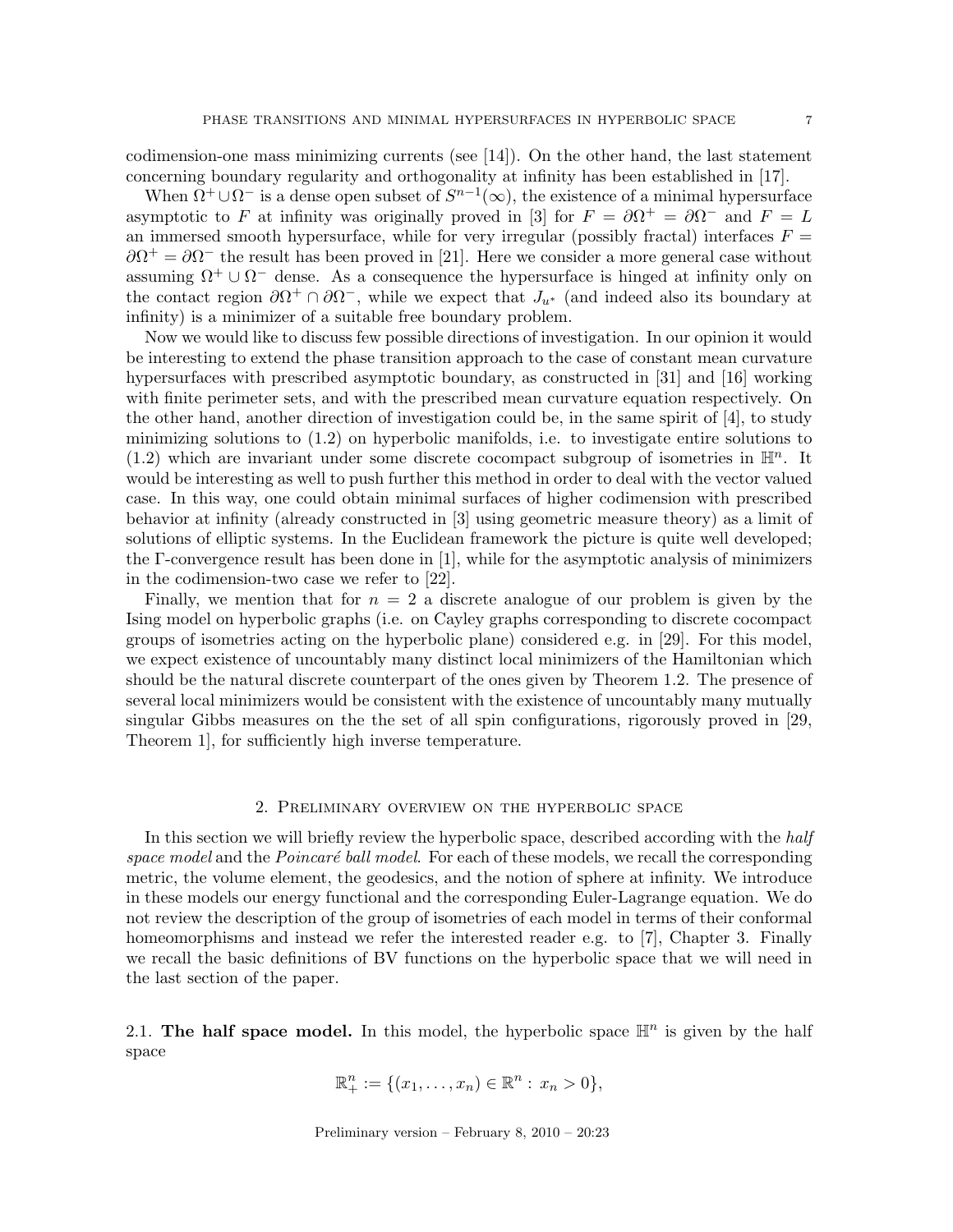endowed with the Riemannian metric

$$
g:=\frac{\sum_{i=1}^n dx_i^2}{x_n^2}.
$$

The induced volume element is given by

$$
dVol_g := \frac{dx}{x_n^n},
$$

where dx denotes the usual Lebesgue measure in  $\mathbb{R}^n$ .

The compactification of the hyperbolic space is obtained adding to  $\mathbb{H}^n$  the so called *Sphere* at infinity  $S^{n-1}(\infty)$ , that in the half space model is given by

$$
S^{n-1}(\infty) := \partial \mathbb{R}^n_+ \cup \{\infty\}.
$$

Given two points p and  $q \in \mathbb{H}^n$ , the geodesic joining p and q is given by an arc of circle or by a segment (joining  $p$  and  $q$ ), contained in the only semi-circle or half line through  $p$  and  $q$ and touching the hyper-plane  $\partial \mathbb{R}^n_+$  orthogonally.

Finally, since  $\nabla_g u(x) = x_n^2 \nabla u(x)$ , the energy functional (1.1) can be rewritten more explicitly as

(2.1) 
$$
\mathcal{E}_{\varepsilon}(u, A) := \int_{A} \left( \frac{1}{2} x_n^2 |\nabla u|^2 + W_{\varepsilon}(u) \right) \frac{dx}{x_n^n},
$$

while, recalling that  $f_{\varepsilon}(s) = -W'(s)$ , the corresponding Euler-Lagrange equation (1.2) reads as

(2.2) 
$$
x_n^2 \Delta u + (2 - n)x_n \partial_{x_n} u + f_{\varepsilon}(u) = 0.
$$

2.2. The Poincaré ball model. In this model the hyperbolic space  $\mathbb{H}^n$  is given by the unit ball

$$
B_1 := \{ x \in \mathbb{R}^n : |x| < 1 \},
$$

endowed with the Riemannian metric

$$
g:=\frac{4\sum_{i=1}^n dx_i^2}{(1-|x|^2)^2}.
$$

The corresponding volume element is given by

$$
dVol_g := \frac{2^n dx}{(1-|x|^2)^n}.
$$

The Sphere at infinity  $S^{n-1}(\infty)$  in this case is just given by  $\partial B_1$ . Moreover, given two points p and  $q \in \mathbb{H}^n$ , the geodesic joining p and q is given by an arc of circle or by a segment (with extremes  $p$  and  $q$ ), contained in the only circle or chord passing through  $p$  and  $q$  and touching  $\partial B_1$  orthogonally.

Finally, since  $\nabla_g u(x) = \frac{(1-|x|^2)^2}{4} \nabla u(x)$ , the energy functional (1.1) is given by

(2.3) 
$$
\mathcal{E}_{\varepsilon}(u, A) := \int_{A} \left(\frac{1}{8}(1-|x|^2)^2 |\nabla u|^2 + W_{\varepsilon}(u)\right) \frac{2^n dx}{(1-|x|^2)^n},
$$

while the corresponding Euler-Lagrange equation (1.2) reads as

(2.4) 
$$
\frac{(1-|x|^2)^n}{2^n} \text{div}\left(\left(\frac{1-|x|^2}{2}\right)^{2-n} \nabla u\right) + f_{\varepsilon}(u) = 0.
$$

Preliminary version – February 8, 2010 – 20:23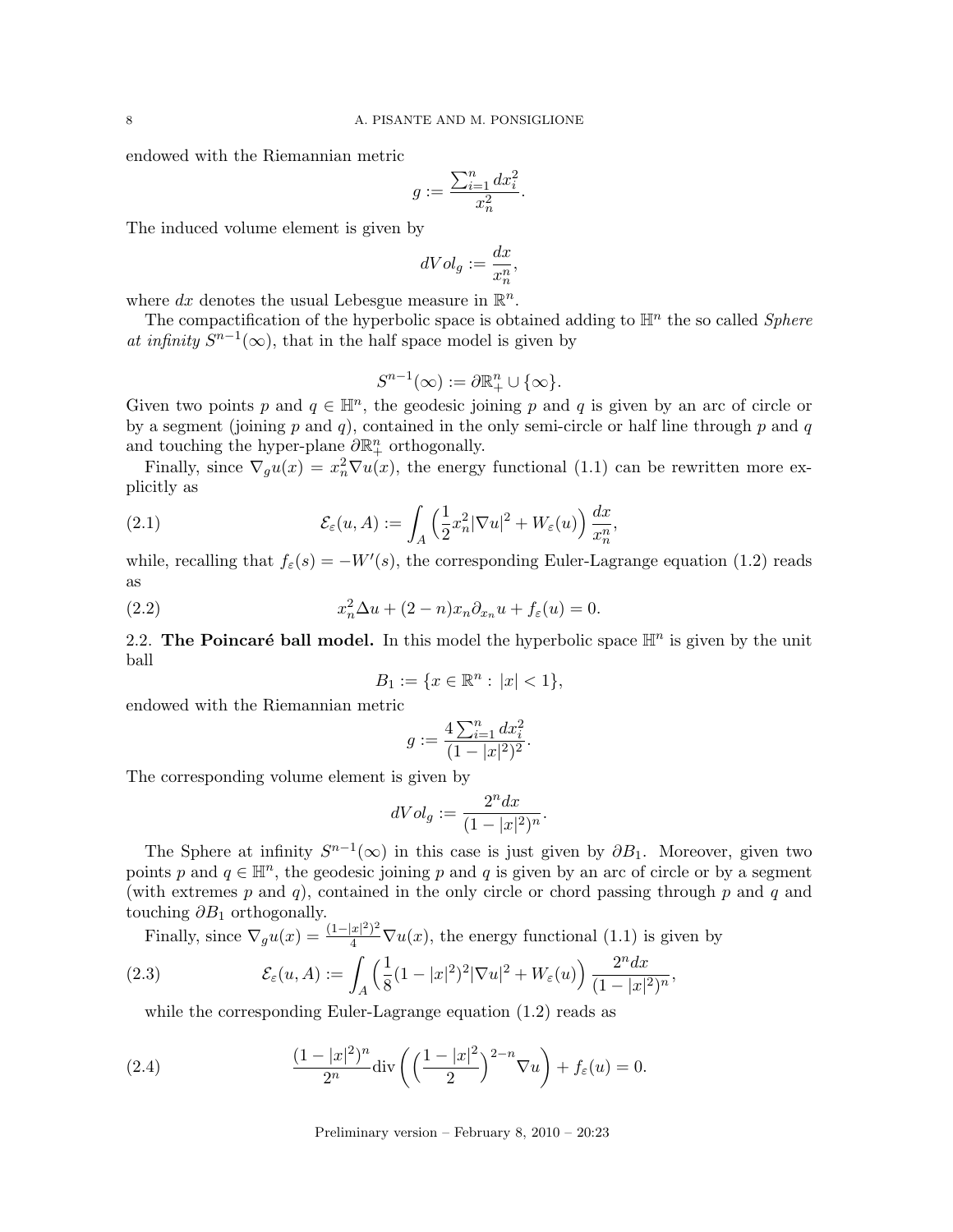2.3. BV functions in  $\mathbb{H}^n$ . For the general theory of functions of bounded variation, we refer to the standard reference monograph [2], and we refer to [24] for the theory on Riemaniann manifolds ; here we recall some basic definitions and properties we need in the sequel, confining ourselves to BV functions defined on the hyperbolic space  $\mathbb{H}^n$ .

Given any open set  $A \subset \subset \mathbb{H}^n$  compactly contained in  $\mathbb{H}^n$ , we recall that  $u \in BV_g(A)$  if  $u \in L^1(A, dVol_g)$ , and it has finite total variation  $|u|_{BV_g(A)}$ , where

$$
|u|_{BV_g(A)} := \sup \left\{ \int_A u \, \text{div}_g \Phi \, dVol_g, \, \Phi \in C_0^{\infty}(A;TA), \, \|\Phi\| \le 1 \right\} < \infty.
$$

Note that, since the hyperbolic metric is locally equivalent to the Euclidean one, we have (for any model of  $\mathbb{H}^n$ )  $BV_g(A) = BV(A)$  with equivalent, but not identical norms. As for the Euclidean case, we say that  $u \in BV_{g,loc}(\mathbb{H}^n)$  if u (restricted on A) belongs to  $BV_g(A)$ for every open set A compactly contained in H. In this case it turns out that the jump set  $S(u)$ , i.e., the set of points  $x \in A$  which are not Lebesgue points of u (also referred to as the singular set of u), is  $(n-1)$ -rectifiable, that is there exists a sequence of  $C<sup>1</sup>$  hypersurfaces  $(M_i)_{i\in\mathbb{N}}$  such that  $S(u) \subseteq \bigcup_i M_i$  up to a set of  $\mathcal{H}^{n-1}$ -measure zero.

We are interested in functions  $u \in BV_{loc,q}(\mathbb{H}^n;\{-1,+1\}),$  i.e., functions  $u \in BV_{g,loc}(\mathbb{H}^n)$ valued in  $\{-1, +1\}$ . For such functions we denote by  $|D_g u|(A) = |u|_{BV_g(A)}$  the total variation of u on A. It turns out that  $|D_g u|(\cdot)$  is a locally finite Borel measure on  $\mathbb{H}^n$ , and the following representation formula holds

(2.5) 
$$
|D_g u|(A) = 2\mathcal{H}_g^{n-1}(S(u) \cap A) \quad \text{for all open set } A \subset\subset \mathbb{H}^n,
$$

where  $\mathcal{H}_g^{n-1}$  denotes the  $(n-1)$ -dimensional Hausdorff measure associated to the hyperbolic distance on  $\mathbb{H}^n$ . Notice that, in the half space model, we have

(2.6) 
$$
|D_g u|(A) = 2 \int_{S(u) \cap A} \frac{1}{x_n^{n-1}} d\mathcal{H}^{n-1},
$$

where  $d\mathcal{H}^{n-1}$  denotes now the standard Euclidean  $(n-1)$ -dimensional Hausdorff measure, thus it is the usual Euclidean formula up to a conformal factor due to the hyperbolic metric.

## 3. One-dimensional phase transitions

In this section we will construct elementary solutions to equation  $(1.2)$ , i.e., solutions corresponding to the case when  $\Omega^+$  and  $\Omega^-$  are disjoint spherical caps with common boundary.

We will work mainly in the half space model, where we construct elementary solutions through a one dimensional reduction, then solving an ODE in R by a minimization argument, in the spirit of [9]. Our method will produce in particular odd solutions  $h_{\varepsilon}$ , and this property will be essential in our approach, since it provides the desired asymptotic behaviour as  $\varepsilon \to 0$ of the barriers  $\psi_{\varepsilon}$ ,  $\psi_{\varepsilon}$  that we will construct in Section 4. Moreover, we give a uniqueness result for solutions of the ODE vanishing at zero, which in turns yields the uniqueness property for elementary solutions vanishing on  $\Sigma$ .

3.1. One-dimensional reduction and existence for the ODE. Here we are looking for particular elementary solutions  $u(x_1, \ldots, x_n)$  to equation (2.2), which are odd with respect to  $x_1$ , and satisfying the boundary condition  $u(x) = \text{sgn}(x_1)$  on the hyperplane  $\{x_n = 0\}$ . More precisely, we construct one dimensional solutions, which are constant on the level sets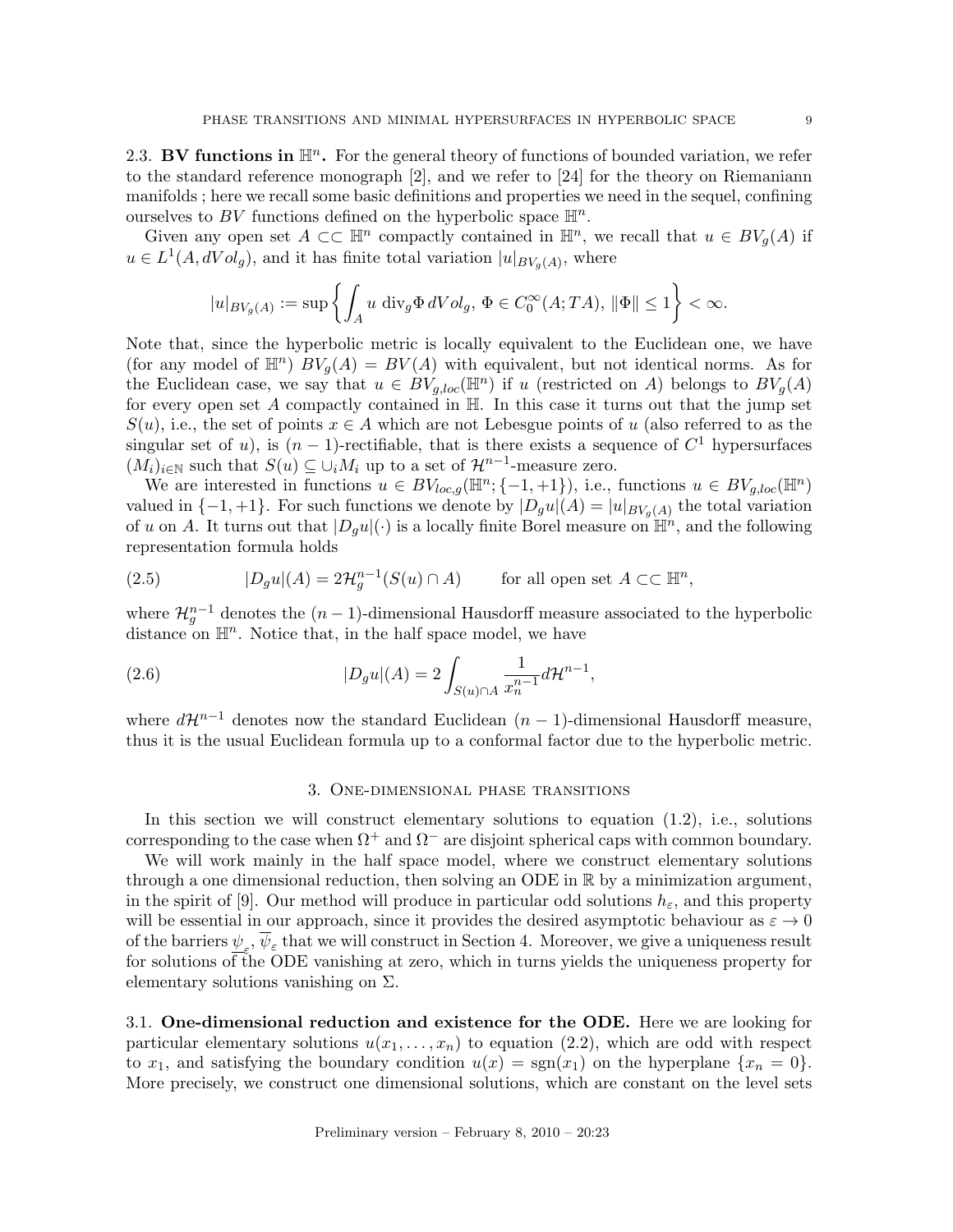$\frac{x_1}{x_1}$  $\frac{x_1}{x_n} = c$  of the distance function from  $\Sigma_0 := \{x_1 = 0\} \subset \mathbb{R}^n_+$ . Thus, enforcing that the solution takes the form

$$
u_{\varepsilon}(x) = g_{\varepsilon}\left(\frac{x_1}{x_n}\right),\,
$$

we obtain the following boundary value problem for  $g_{\varepsilon}(\xi)$ ,  $\xi = \frac{x_1}{x_n}$  $\frac{x_1}{x_n}$ ,

(3.1) 
$$
\begin{cases} (1+\xi^2)g_{\varepsilon}''(\xi) + n\xi g_{\varepsilon}'(\xi) = -f_{\varepsilon}(g_{\varepsilon}(\xi));\\ g_{\varepsilon}(\pm \infty) = \pm 1. \end{cases}
$$

Since the signed distance  $\tilde{d}$  from  $\Sigma_0$  satisfies  $\tilde{d}(x,\Sigma_0) = \sinh^{-1}(\xi)$ , it is convenient to set  $\tau = \sinh^{-1}(\xi)$  and to define  $h_{\varepsilon}(\tau) = g_{\varepsilon}(\xi)$ , so that  $h_{\varepsilon}$  has to solve

(3.2) 
$$
\begin{cases} h''_{\varepsilon}(\tau) + (n-1) \tanh \tau h'_{\varepsilon}(\tau) = -f_{\varepsilon}(h_{\varepsilon}(\tau)); \\ h_{\varepsilon}(\pm \infty) = \pm 1. \end{cases}
$$

Such equation is the Euler-Lagrange equation of the energy functional

(3.3) 
$$
E_{\varepsilon}(h) = \int \left(\frac{1}{2}h'^2 + W_{\varepsilon}(h)\right) \cosh^{n-1} \tau \, d\tau.
$$

**Proposition 3.1.** Let  $\varepsilon > 0$  and let  $f_{\varepsilon} = -W'_{\varepsilon}$ , with W satisfying the assumptions in (1.3). Then problem (3.2) admits a solution  $h_{\varepsilon}$  which is odd and strictly increasing.

Moreover,  $E_{\varepsilon}(h_{\varepsilon}) \leq C/\varepsilon$  for some positive constant C independent of  $\varepsilon$ , and  $h_{\varepsilon}(\tau) \to sgn(\tau)$ locally uniformly in  $\mathbb{R} \setminus \{0\}$  as  $\varepsilon \to 0$ .

*Proof.* In order to find a solution of equation  $(3.2)$ , we consider the following minimization problem

(3.4) 
$$
\min\{E_{\varepsilon}(h), h \in H_{loc}^1(\mathbb{R}_+), h(0) = 0\}.
$$

Let as first prove that the minimum problem (3.4) admits a minimizer  $h_{\varepsilon}^{+}$  which is increasing and satisfies  $h_{\varepsilon}(+\infty) = 1$ .

Let  $h_{\varepsilon,k}^+$  be a minimizing sequence for (3.4). Since the potential W is even, we may assume without loss of generality (taking the absolute value if necessary) that  $h_{\varepsilon,k}^{+}$  are positive. Since  $h_{\varepsilon,k}^+$  have finite energy and  $h_{\varepsilon,k}^+(0) = 0$  we easily deduce that  $h_{\varepsilon,k}^+$  is bounded in  $H_{loc}^1(\mathbb{R}_+),$  i.e., it is bounded in  $H^1(0,M)$  for every positive M. Therefore, in view of the compact embedding  $H_{loc}^1 \hookrightarrow C_{loc}^0$ , a diagonal argument yields that (up to a subsequence)  $h_{\varepsilon,k}^+$  converges locally uniformly to some continuous function  $h_{\varepsilon}^+$ , with  $h_{\varepsilon}^+(0) = 0$ , and  $h_{\varepsilon,k}^+ \rightharpoonup h_{\varepsilon}^+$  in  $H^1(0,M)$  for every M, so that in particular  $h_{\varepsilon}^+$  belongs to  $H_{loc}^1(\mathbb{R}_+)$ . Since for all positive M the functional  $E_{\varepsilon}$  is weakly lower semicontinuous in  $H^1(0, M)$ , and since  $h_{\varepsilon,k}^+$  is a minimizing sequence, we have

$$
(3.5) \quad \int_0^M \left(\frac{1}{2} (h_{\varepsilon}^+)^2 + W_{\varepsilon} (h_{\varepsilon}^+) \right) \cosh^{n-1} \tau \, d\tau
$$
  

$$
\leq \liminf_k \int_0^M \left(\frac{1}{2} (h_{\varepsilon,k}^+)^2 + W_{\varepsilon} (h_{\varepsilon,k}^+) \right) \cosh^{n-1} \tau \, d\tau \leq \lim_k E_{\varepsilon} (h_{\varepsilon,k}^+) = \inf E_{\varepsilon}.
$$

Since  $h_{\varepsilon}^{+}$  is an admissible function in the minimum problem (3.4), passing to the limit for  $M \to \infty$  in (3.5) we conclude that  $h_{\varepsilon}^+$  is a minimum point. Clearly  $h_{\varepsilon}^+ \neq 0$  and since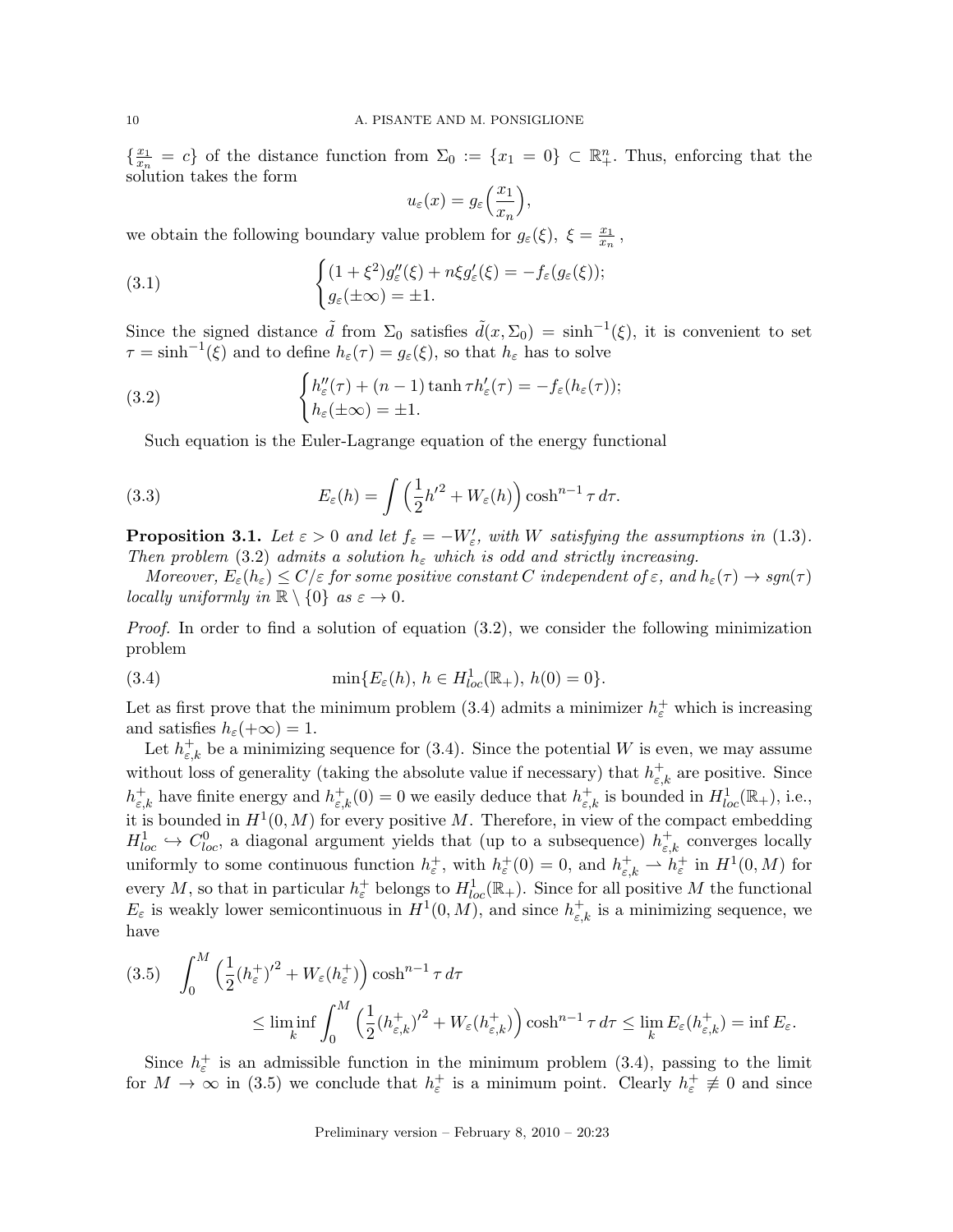it has finite energy, by a truncation argument we also deduce that  $0 \leq h_{\varepsilon}^+ \leq 1$  and that  $\limsup_{\tau} h_{\varepsilon}^+ = 1$  as  $\tau \to \infty$ .

Setting  $w_{\varepsilon}(\tau) := \min\{\tau/\varepsilon, 1\}$  we have that  $E_{\varepsilon}(w_{\varepsilon}) \leq C \varepsilon^{-1}$  for some  $C > 0$  independent of  $\varepsilon$ , and therefore

(3.6) 
$$
E_{\varepsilon}(h_{\varepsilon}^{+}) \leq E_{\varepsilon}(w_{\varepsilon}) \leq \frac{C}{\varepsilon}.
$$

Let us prove by a contradiction argument that  $h_{\varepsilon}^{+}$  is non decreasing. Since  $h_{\varepsilon}^{+}$  is continuous,  $0 \leq h_{\varepsilon}^+ \leq 1$  and  $\limsup_{\tau} h_{\varepsilon}^+ = 1$  as  $\tau \to \infty$ , we may assume by contradiction that there exist three points  $\tau_1 < \tau_2 < \tau_3$  with  $0 \leq h_{\varepsilon}^+(\tau_2) < h_{\varepsilon}^+(\tau_1) = h_{\varepsilon}^+(\tau_3) < 1$ . Set  $w(\tau) =$  $\max\{h_{\varepsilon}^+(\tau), h_{\varepsilon}^+(\tau_3)\}\$ for every  $\tau \in (\tau_1, \tau_3)$ . Then, replacing  $h_{\varepsilon}^+\$  with w in  $(\tau_1, \tau_3)$  we obtain an admissible function  $\tilde{h}$ , with  $E_{\varepsilon}(\tilde{h}) < E_{\varepsilon}(h_{\varepsilon}^+)$ , which is in contradiction with the minimality of  $h_{\varepsilon}^+$ . Now we claim that we have  $(h_{\varepsilon}^+(\tau))^{\prime} > 0$  in  $[0, \infty)$ . Indeed, if  $\tau = 0$  then  $(h_{\varepsilon}^+(\tau))^{\prime} > 0$ because otherwise we would have by ODE uniqueness  $h_{\varepsilon}^{+} \equiv 0$ , which contradicts  $E_{\varepsilon}(\tilde{h}_{\varepsilon}^{+}) < \frac{C}{\varepsilon}$  $\frac{C}{\varepsilon}$ . While for  $\tau > 0$ , if  $(h_{\varepsilon}^+(\tau))' = 0$  equation (3.2) would imply  $(h_{\varepsilon}^+(\tau))'' < 0$ , which is in contradiction with the monotonicity of  $h_{\varepsilon}^+$  because  $(h_{\varepsilon}^+)'$  would be negative just after  $\tau$ .

By the fact that  $h_{\varepsilon}^+$  is bounded and increasing we deduce that it admits limit for  $\tau \to$  $\infty$ ; moreover  $h_{\varepsilon}^+$  (+ $\infty$ ) = 1 because  $E_{\varepsilon}(h_{\varepsilon}^+)$  <  $C/\varepsilon$  and  $W(t) = 0$  exactly on  $\{t = \pm 1\}$ . Analogously, since  $E_{\varepsilon}(h_{\varepsilon}^{+}) < C/\varepsilon$  it also follows that  $h_{\varepsilon}^{+}$  converges to 1 locally uniformly in  $\mathbb{R}_+.$ 

Finally, we define  $h_{\varepsilon}(\tau)$  as the odd reflection of  $h_{\varepsilon}^+$ , i.e.,  $h_{\varepsilon}(\tau) := \text{sgn}(\tau)h_{\varepsilon}^+(|\tau|)$ , hence  $h_{\varepsilon} \in C^{1}(\mathbb{R})$ . By minimality we have that  $h_{\varepsilon}^{+}$  solves the equation in  $(0, +\infty)$ , and therefore  $h_{\varepsilon}$ is a solution of  $(3.2)$ , and it has all the desired properties.

3.2. A uniqueness property for solutions of the ODE. In this paragraph we provide a variational characterization for the solutions of problem (3.2). As a consequence we obtain that there exists a unique solution vanishing at zero. We start with the following lemma.

# **Lemma 3.2.** Every solution to problem  $(3.2)$  is strictly increasing and has finite energy.

*Proof.* Let  $k_{\varepsilon}$  be a solution of (3.2). In order to prove that it is strictly increasing, it is clearly enough to show that  $k'_{\varepsilon}(\tau) \neq 0$  for every  $\tau \in \mathbb{R}$ . To this purpose, set  $V(h, h') :=$  $1/2(h'(\tau))^2 - W(h)$ . It is easy to see that

(3.7) 
$$
\frac{d}{d\tau}V(k_{\varepsilon}(\tau),k'_{\varepsilon}(\tau)) = -(n-1)\tanh \tau(k'_{\varepsilon}(\tau))^2.
$$

Assume by contradiction that  $k'_{\varepsilon}(\bar{\tau}) = 0$  for some  $\bar{\tau} \in \mathbb{R}$ . Then we clearly have  $|k_{\varepsilon}(\bar{\tau})| \neq 1$  by ODE uniqueness, and therefore,  $V(k_\varepsilon(\bar{\tau}), k'_\varepsilon(\bar{\tau})) = \alpha < 0$ . We consider only the case  $\bar{\tau} > 0$ , the other case being analogous. By (3.7) we deduce  $V(k_\varepsilon(\tau), k'_\varepsilon(\tau)) \leq \alpha < 0$  for every  $\tau \geq \overline{\tau}$ , which clearly gives a contradiction since  $\liminf_{\tau \to \infty} V(k_\varepsilon(\tau), k_\varepsilon(\tau)') \geq \liminf_{\tau \to \infty} -W(k_\varepsilon(\tau)) = 0.$ 

Let us prove now that  $k_{\varepsilon}$  as finite energy. Multiplying both sides of (3.2) by  $k'_{\varepsilon} \cosh^{n-1} \tau$ we have

$$
(3.8) \qquad \frac{d}{d\tau}\left(\frac{1}{2}(k'_{\varepsilon})^2\cosh^{n-1}\tau\right) + \frac{n-1}{2}(k'_{\varepsilon})^2\cosh^{n-1}\tau\tanh\tau + f_{\varepsilon}(k_{\varepsilon})k'_{\varepsilon}\cosh^{n-1}\tau = 0.
$$

Preliminary version – February 8, 2010 – 20:23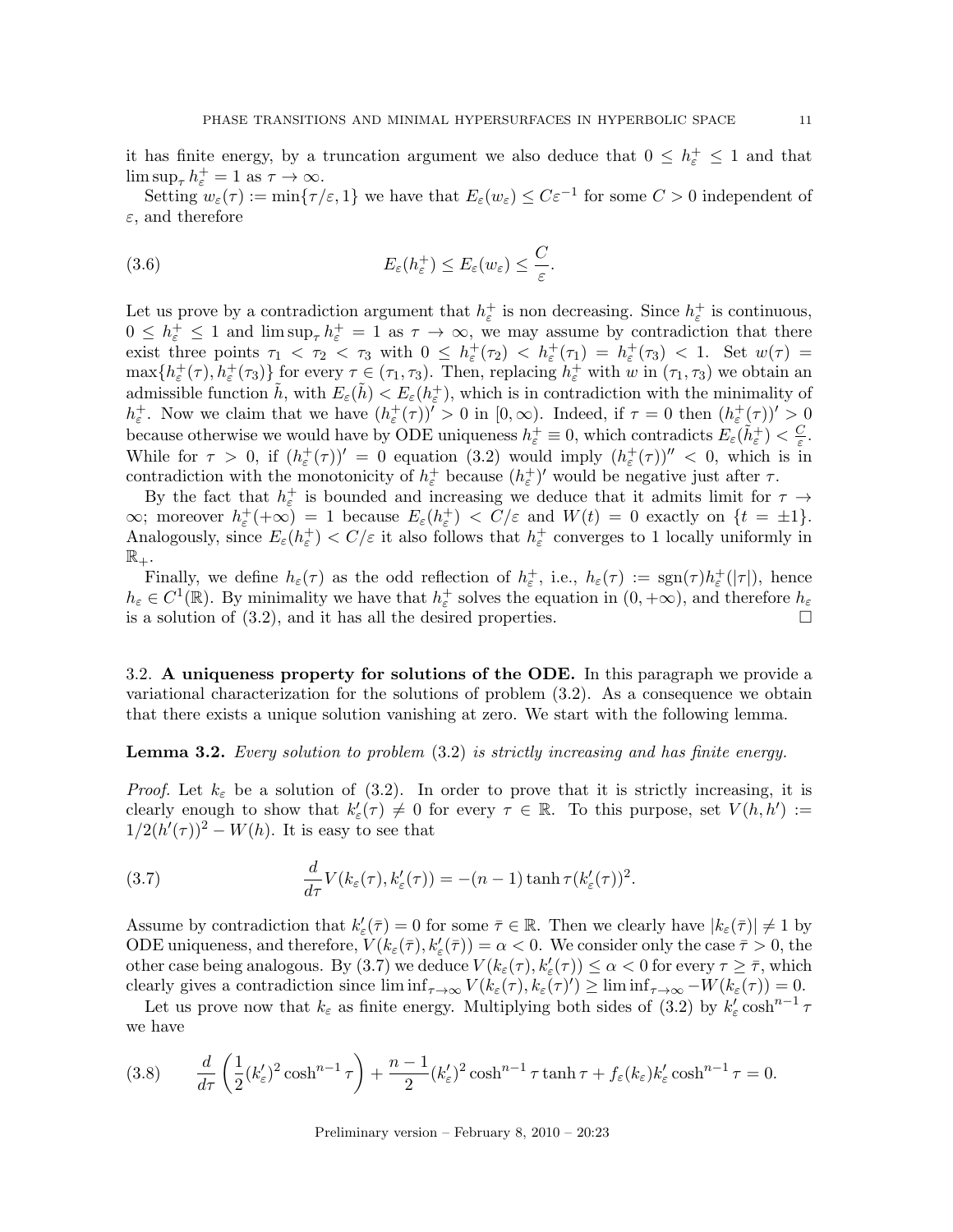Integrating equation (3.8) between  $\bar{\tau} := k_{\varepsilon}^{-1}(0)$  and  $\tau \in \mathbb{R}$ , we deduce

$$
(3.9) \quad \left(\frac{1}{2}(k'_{\varepsilon}(\tau))^2 \cosh^{n-1} \tau\right) + \int_{\overline{\tau}}^{\tau} \left(\frac{n-1}{2}(k'_{\varepsilon}(s))^2 \tanh s + f_{\varepsilon}(k_{\varepsilon}(s))k'_{\varepsilon}(s)\right) \cosh^{n-1} s \, ds =
$$

$$
= \left(\frac{1}{2}(k'_{\varepsilon}(\overline{\tau}))^2 \cosh^{n-1} \overline{\tau}\right).
$$

Since  $f_{\varepsilon}(t)t \geq 0$  for  $|t| \leq 1$  and  $k_{\varepsilon}' > 0$ , we easily obtain that for every  $\tau \in \mathbb{R}$ 

$$
\left(\frac{1}{2}(k'_{\varepsilon}(\tau))^2 \cosh^{n-1} \tau\right) + \int_{\bar{\tau}}^{\tau} f_{\varepsilon}(k_{\varepsilon}(s)) k'_{\varepsilon}(s) \cosh^{n-1} s \, ds \ge 0.
$$

Since  $\tanh(s) \rightarrow \pm 1$  as  $s \rightarrow \pm \infty$ , (3.9) yields

$$
(3.10)\quad \int_{\mathbb{R}} \frac{1}{2} (k_{\varepsilon}'(\tau))^2 \cosh^{n-1}(\tau) d\tau < \infty, \qquad (k_{\varepsilon}'(\tau))^2 \cosh^{n-1}(\tau) \le C < \infty \text{ for every } \tau \in \mathbb{R}.
$$

By (3.9) and (3.10) we easily deduce that

(3.11) 
$$
\left| \int_{\bar{\tau}}^{\tau} f_{\varepsilon}(k_{\varepsilon}(s)) k'_{\varepsilon}(s) \cosh^{n-1} s \, ds \right| \leq C \qquad \text{for a constant } C \text{ independent of } \tau.
$$

A simple integration by parts gives

$$
(3.12) \quad \int_{\bar{\tau}}^{\tau} f_{\varepsilon}(k_{\varepsilon}(s)) k_{\varepsilon}'(s) \cosh^{n-1} s \, ds =
$$
\n
$$
= \int_{\bar{\tau}}^{\tau} (n-1) W_{\varepsilon}(k_{\varepsilon}(s)) \cosh^{n-1} s \tanh s - \frac{d}{ds} (W_{\varepsilon}(k_{\varepsilon}(s)) \cosh^{n-1} s) \, ds =
$$
\n
$$
= \int_{\bar{\tau}}^{\tau} (n-1) W_{\varepsilon}(k_{\varepsilon}(s)) \cosh^{n-1} s \tanh s \, ds + W_{\varepsilon}(k_{\varepsilon}(\bar{\tau})) \cosh^{n-1} \bar{\tau} - W_{\varepsilon}(k_{\varepsilon}(\tau)) \cosh^{n-1} \tau
$$

Taking into account the exponential decay of  $k'_{\varepsilon}$  given by the second inequality in (3.10), a simple integration yields the exponential decay of  $1 - k_{\varepsilon}^2(\tau)$ , so that  $(1 - k_{\varepsilon}^2(\tau))^2 \cosh^{n-1} \tau \le$  $C < \infty$  for every  $\tau$ . By Taylor expansion around the minima of W we also get

(3.13) 
$$
W_{\varepsilon}(k_{\varepsilon}(\tau))\cosh^{n-1}\tau \leq C < \infty \quad \text{for every } \tau.
$$

By (3.11), (3.12) and (3.13) we deduce that

$$
\int_{\mathbb{R}} W_{\varepsilon}(k_{\varepsilon}) \cosh^{n-1}(\tau) d\tau < \infty,
$$

which together with (3.10) yields  $E_{\varepsilon}(k_{\varepsilon}) < \infty$ .

**Proposition 3.3.** Every solution  $k_{\varepsilon}$  to (3.2) is strictly increasing and minimizes the energy  $E_{\varepsilon}$  in (3.3) among all smooth functions h satisfying  $h(\pm\infty) = \pm 1$ .

As a consequence, the solution  $h_{\varepsilon}$  provided by Proposition 3.1 is the unique solution to (3.2) vanishing at zero.

*Proof.* In view of Lemma 3.2 we have that  $k_{\varepsilon}$  is strictly increasing and it has finite energy. Now we show that  $k_{\varepsilon}$  is the unique energy minimizer in every compact interval  $I \subset \mathbb{R}$ , with respect to its own boundary values. We will use a contradiction argument similar to the one in the proof of [27, Theorem 2.3]. Assume that there exists an energy minimizer  $j_{\varepsilon} \neq k_{\varepsilon}$  (with the same boundary values), set  $A_1 := \{j_{\varepsilon} > k_{\varepsilon}\}\$ ,  $A_2 := \{j_{\varepsilon} < k_{\varepsilon}\}\$ , and let us show that both these open sets are empty. We show only that  $A_1 = \emptyset$ , since  $A_2 = \emptyset$  can be proved in the same way. If  $A_1 \neq \emptyset$ , then there exists a maximal interval  $I_1 := (\tau_1, \tau_2) \subseteq A_1 \subseteq I$ . Since  $I_1$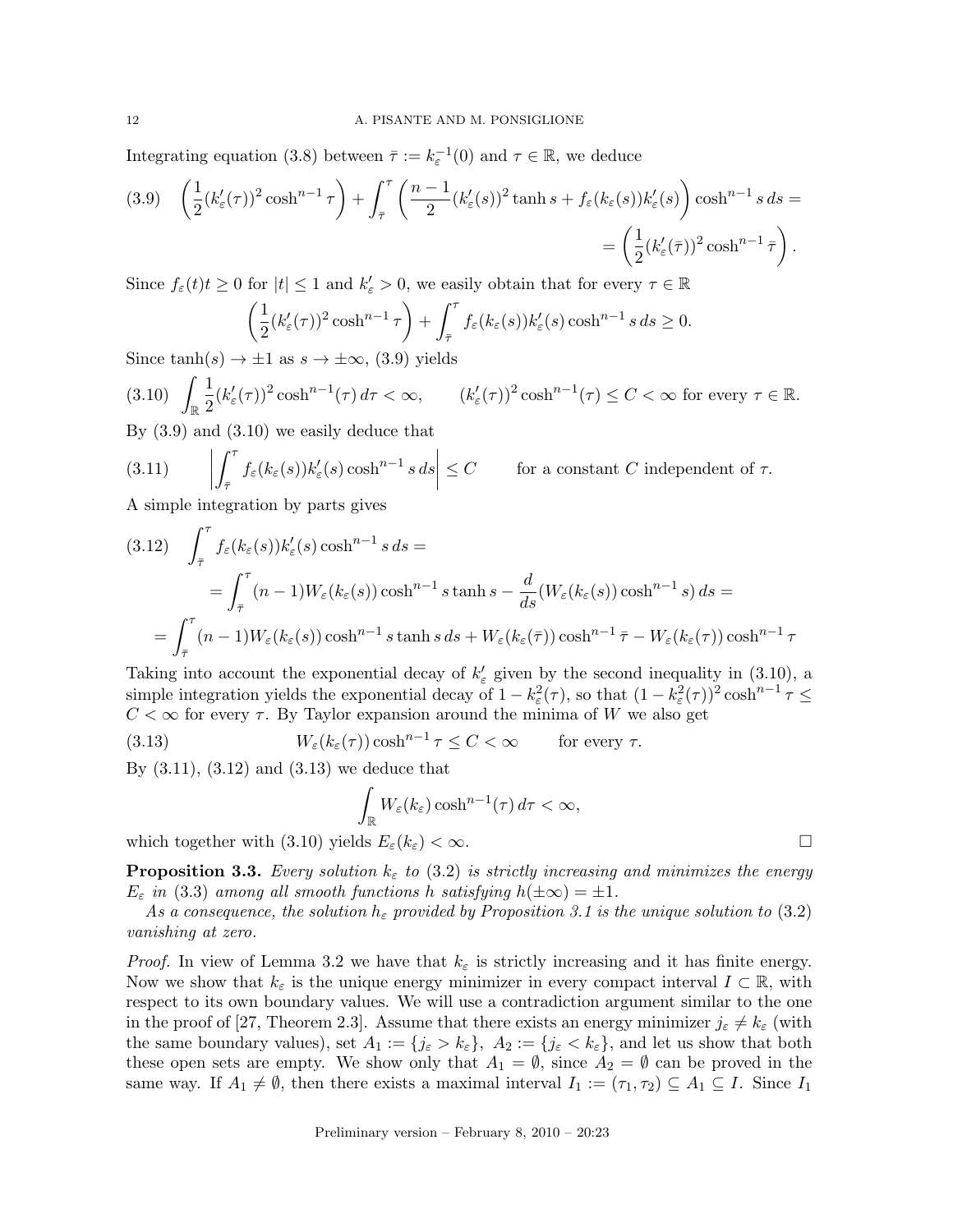is maximal, we clearly have  $j_{\varepsilon}(\tau_i) = k_{\varepsilon}(\tau_i)$  for  $i = 1, 2$ . By construction, and in view also of ODE uniqueness, we have

(3.14) 
$$
j'_{\varepsilon}(\tau_1) > k'_{\varepsilon}(\tau_1) > 0, \qquad j'_{\varepsilon}(\tau_2) < k'_{\varepsilon}(\tau_2).
$$

Set  $\tau_{min} = \tau_2$  if  $j'_{\varepsilon} > 0$  in  $(\tau_1, \tau_2)$ , and otherwise we set  $\tau_{min}$  to be the minimal  $\tau \in (\tau_1, \tau_2)$  such that  $j'_{\varepsilon}(\tau) = 0$ . Both in the case  $\tau_{min} < \tau_2$  and  $\tau_{min} = \tau_2$ , in view of (3.14) we deduce that the trajectories corresponding to  $j_{\varepsilon}$  and  $k_{\varepsilon}$  cross each other in the phase space  $(h, h') \in \mathbb{R}^2$ , i.e., there exists  $t_1, t_2 \in (\tau_1, \tau_{min})$  with

(3.15) 
$$
(j_{\varepsilon}(t_1), j'_{\varepsilon}(t_1)) = (k_{\varepsilon}(t_2), k'_{\varepsilon}(t_2)),
$$

and we may assume that  $t_1$  and  $t_2$  are the minimal times such that  $(3.15)$  holds. By construction  $j_{\varepsilon}$  and  $k_{\varepsilon}$  are strictly increasing in  $(\tau_1, \tau_{min})$ , so that we can consider their inverse, and we have  $j'_{\varepsilon}(j_{\varepsilon}^{-1}(h)) > k'_{\varepsilon}(k_{\varepsilon}^{-1}(h))$  for all  $h \in (j_{\varepsilon}(\tau_1), j_{\varepsilon}(t_1)) = (k_{\varepsilon}(\tau_1), k_{\varepsilon}(\tau_2))$ . Since

$$
t_1 - \tau_1 = \int_{j_{\varepsilon}(\tau_1)}^{j_{\varepsilon}(t_1)} \frac{dh}{j'_{\varepsilon}(j_{\varepsilon}^{-1}(h))}, \qquad t_2 - \tau_1 = \int_{k_{\varepsilon}(\tau_1)}^{k_{\varepsilon}(t_2)} \frac{dh}{k'_{\varepsilon}(k_{\varepsilon}^{-1}(h))},
$$

we deduce that  $t_1 < t_2$ . In addition, by construction we have

$$
\frac{j''_{\varepsilon}(t_1)}{j'_{\varepsilon}(t_1)} = \frac{d}{dh} j'_{\varepsilon}(j_{\varepsilon}^{-1}(h))|_{j_{\varepsilon}(t_1)} \le \frac{d}{dh} k'_{\varepsilon}(k_{\varepsilon}^{-1}(h))|_{k_{\varepsilon}(t_2)} = \frac{k''_{\varepsilon}(t_2)}{k'_{\varepsilon}(t_2)} = \frac{k''_{\varepsilon}(t_2)}{j'_{\varepsilon}(t_1)},
$$

and hence  $j''_{\varepsilon}(t_1) \leq k''_{\varepsilon}(t_2)$ . On the other hand, equation (3.2) implies that

$$
j''_{\varepsilon}(t_1) = -(n-1)\tanh t_1 j'_{\varepsilon}(t_1) - f_{\varepsilon}(j_{\varepsilon}(t_1)) > -(n-1)\tanh t_2 k'_{\varepsilon}(t_2) - f_{\varepsilon}(k_{\varepsilon}(t_2)) = k''_{\varepsilon}(t_2),
$$

that together with  $j''_{\varepsilon}(t_1) \leq k''_{\varepsilon}(t_2)$  provides a contradiction. This shows that  $j_{\varepsilon} = k_{\varepsilon}$ , and hence concludes the proof that  $k_{\varepsilon}$  is the only energy minimizer in I with respect to its own boundary values.

Now we show that  $k_{\varepsilon}$  is an energy minimizer among all smooth functions h such that  $h(\pm\infty) = \pm 1$ . To this purpose, let  $\varphi_m(\tau) := \varphi(\tau/m)$  be a sequence of standard smooth cut-off functions, i.e.,  $\varphi \in C_0^{\infty}(\mathbb{R})$ ,  $0 \le \varphi \le 1$ ,  $\varphi \equiv 0$  for  $|\tau| \ge 1$ ,  $\varphi \equiv 1$  for  $|\tau| \le 1/2$ . Given any smooth  $h_{\varepsilon}$  with finite energy such that  $h_{\varepsilon}^{\pm \infty} = \pm 1$ , we set  $h_{\varepsilon,m} := \varphi_m k_{\varepsilon} + (1 - \varphi_m)h_{\varepsilon}$ . Since  $k_{\varepsilon}$  minimizes the energy in any interval  $I_m := (-m, m)$ , we have

$$
(3.16) \t E_{\varepsilon}(k_{\varepsilon},I_m) \leq E_{\varepsilon}(h_{\varepsilon,m},I_m) \leq E_{\varepsilon}(h_{\varepsilon,m},I_m \setminus I_{m/2}) + E_{\varepsilon}(h_{\varepsilon}),
$$

where  $E_{\varepsilon}(h, J)$  denotes the integral on the set J of the energy density of h defined in (3.3). It is easy to check that, as  $m \to \infty$ ,  $E_{\varepsilon}(h_{\varepsilon,m}, I_m \setminus I_{m/2}) \to 0$  and, in view of (3.16), we easily conclude  $E_{\varepsilon}(k_{\varepsilon}) \leq E_{\varepsilon}(h_{\varepsilon}),$  i.e.,  $k_{\varepsilon}$  is a minimizer.

Finally, we pass to the proof of the uniqueness of  $h_{\varepsilon}$  as given by Proposition 3.1. To this purpose let  $k_{\varepsilon}$  be a solution to (3.2) vanishing at zero, and let us prove that  $h_{\varepsilon} = k_{\varepsilon}$ . Notice that, in view of the previous part, both  $h_{\varepsilon}$  and  $k_{\varepsilon}$  are energy minimizer, hence, by standard odd reflection arguments, we have

$$
E_{\varepsilon}(h_{\varepsilon},\mathbb{R}^-)=E_{\varepsilon}(h_{\varepsilon},\mathbb{R}_+)=E_{\varepsilon}(k_{\varepsilon},\mathbb{R}^-)=E_{\varepsilon}(h_{\varepsilon},\mathbb{R}_+).
$$

Therefore also the function  $j_{\varepsilon}$  defined as  $h_{\varepsilon}$  in  $\mathbb{R}^-$  and as  $k_{\varepsilon}$  on  $\mathbb{R}_+$  is an energy minimizer. Thus,  $j_{\varepsilon}$  satisfies (3.2) and by standard ODE regularity we deduce that  $h_{\varepsilon}$  and  $k_{\varepsilon}$  have same derivative at the origin, therefore they coincide by ODE uniqueness.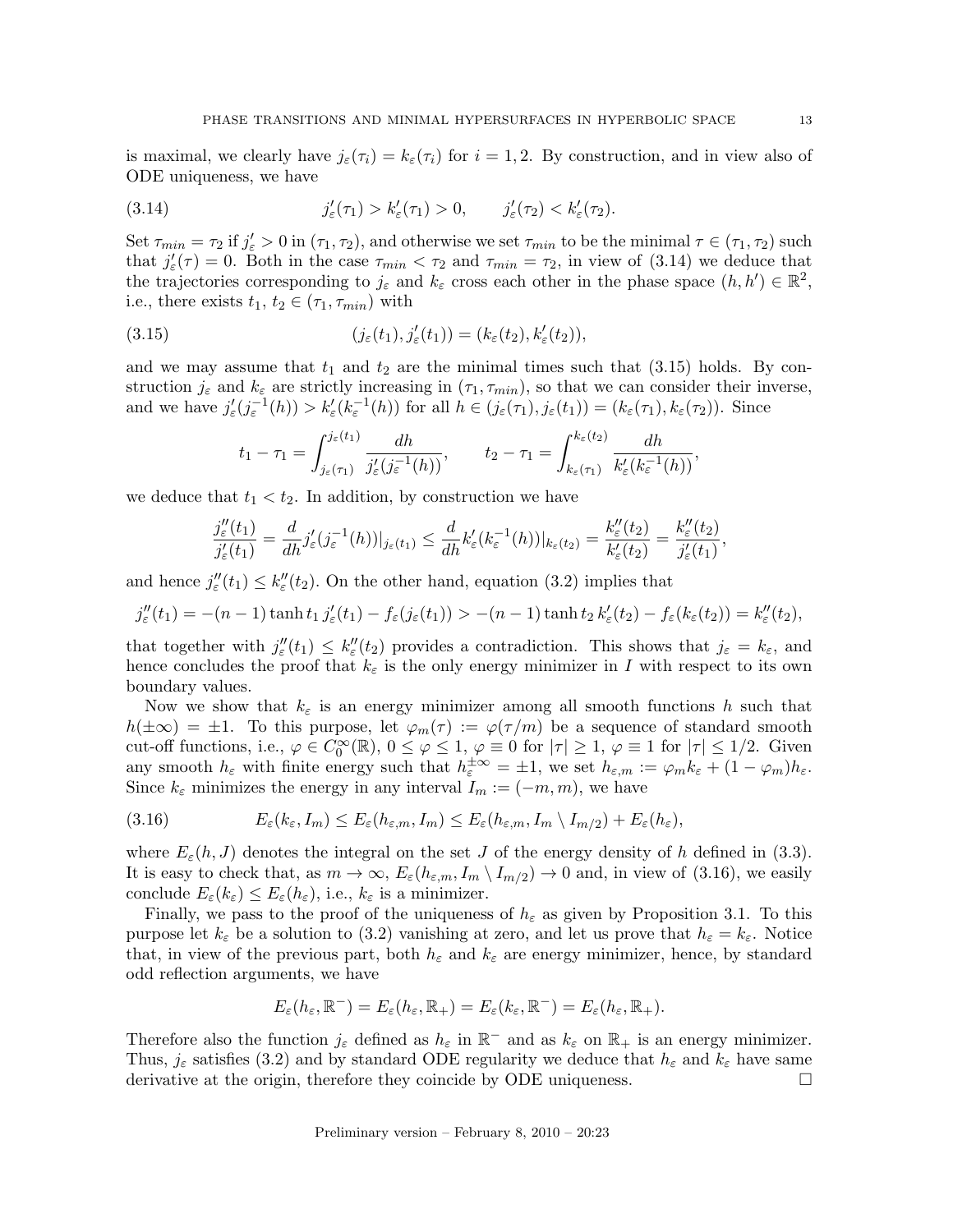3.3. Existence and uniqueness of elementary solutions of the PDE. We are in a position to prove Theorem 1.1. It is clear by our construction that, for  $\Sigma_0 = \{x_1 = 0\}$  in the half-space model, the function  $U_{\varepsilon}(x) := h_{\varepsilon}(\tilde{d}(x, \Sigma_0))$  is a solution to equation (1.2) with boundary conditions as  $x_n \searrow 0$  given by  $U_{\varepsilon}(x) = \text{sgn}(x_1)$ . Clearly, such solution can be viewed in the Poincaré ball model, and the corresponding boundary conditions are given by  $U_{\varepsilon}(x) = \pm 1$  on two disjoint half spheres of the sphere at infinity  $S^{n-1}(\infty)$ .

In the general case, we set  $U_{\varepsilon}(x) = h_{\varepsilon}(\tilde{d}(x,\Sigma))$  and we may assume  $\Sigma = T(\Sigma_0)$  for some hyperbolic isometry T. By definition of  $U_{\varepsilon}$  we have

$$
U_{\varepsilon}(T(x)) = h_{\varepsilon}(\tilde{d}(T(x), \Sigma)) = h_{\varepsilon}(\tilde{d}(T(x), T(\Sigma_0))) = h_{\varepsilon}(\tilde{d}(x, \Sigma_0)).
$$

Since equation (1.2) is invariant under isometries, we conclude that  $U_{\varepsilon}(x)$  is a solution of equation (1.2), and by construction it clearly satisfies the desired boundary conditions. Moreover, as a direct consequence of Proposition 3.1 and of the previous equalities, we also deduce that  $U_{\varepsilon} \equiv 0$  on  $\Sigma$ , and  $U_{\varepsilon}(x) \to \text{sgn}(d(x, \Sigma))$  locally uniformly in  $B_1 \setminus \Sigma$  as  $\varepsilon \to 0$ .

Let us pass to the proof of the minimality property of  $U_{\varepsilon}$ . We will work in the half space model, and since the local minimality property also is invariant under isometries, we may assume without loss of generality  $\Sigma = \Sigma_0 = \{x_1 = 0\}$ . Our proof is based on a uniqueness argument and a sliding technique, inspired by the two dimensional analysis done in [11]

To prove the minimality of  $U_{\varepsilon}$  in any regular open set  $A \subset \subset \mathbb{R}^n_+$ , we will prove indeed that any solution  $\tilde{U}_\varepsilon$  of equation (1.2) in A, with  $-1 \le \tilde{U}_\varepsilon \le 1$  and coinciding with  $U_\varepsilon$  on  $\partial A$ , is in fact equal to  $U_{\varepsilon}$ . This is enough to conclude since in an open set A any minimizer is clearly a solution.

Note that, by standard truncation arguments, any local minimizer  $\tilde{U}_{\varepsilon}$  satisfies  $|U_{\varepsilon}| \leq 1$ , and indeed  $|\tilde{U}_{\varepsilon}| < 1$  in  $\overline{A}$  by standard maximum principles. Therefore, it remains to prove that  $\tilde{U}_{\varepsilon} = U_{\varepsilon}$ . We will prove the inequality  $\tilde{U}_{\varepsilon} \leq U_{\varepsilon}$ , the other inequality being analogous.

Since  $h_{\varepsilon}$  is increasing, we deduce by construction that also  $U_{\varepsilon}$  is increasing with respect to x<sub>1</sub>. As a consequence, we have that the functions  $U_{\varepsilon,\tau}(\cdot) := U_{\varepsilon}(\cdot + \tau e_1)$  are well ordered, i.e.,  $\tau_1 < \tau_2 \Rightarrow U_{\varepsilon,\tau_1} < U_{\varepsilon,\tau_2}$ , and  $U_{\varepsilon,\tau} \to \pm 1$  uniformly in  $\overline{A}$  as  $\tau \to \pm \infty$ . Since  $-1 < \tilde{U}_{\varepsilon} < 1$  in  $\overline{A}$ , we have that  $\tilde{U}_{\varepsilon} < U_{\varepsilon,\tau}$  for  $\tau$  large enough. By continuity there exists a minimum  $\tau \in \mathbb{R}$ , denoted by  $\tau_{min}$ , satisfying  $\tilde{U}_{\varepsilon} \leq U_{\varepsilon,\tau}$  in  $\overline{A}$ . Clearly we have  $\tau_{min} \geq 0$  because of the values at the boundary. If  $\tau_{min} > 0$ , then there exists  $x \in A$  with  $\tilde{U}_{\varepsilon}(x) = U_{\varepsilon, \tau_{min}}(x)$ , but since  $U_{\varepsilon, \tau_{min}}$ is also a solutions, this is in contradiction with standard maximum principles (see for instance [11, Lemma 2.3]). Therefore we have  $\tau_{min} = 0$ , and hence  $\tilde{U}_{\varepsilon} \leq U_{\varepsilon}$ . Arguing similarly we also get  $U_{\varepsilon} \ge \tilde{U}_{\varepsilon}$ , whence  $U_{\varepsilon} \equiv \tilde{U}_{\varepsilon}$  and  $U_{\varepsilon}$  is a local minimizer.

Finally, let  $u_{\varepsilon}$  be a solution to (1.2) satisfying the same boundary conditions of  $U_{\varepsilon}$  on  $S^{n-1}(\infty)$ . According to [9, Theorem 3.5],  $u_{\varepsilon}$  is indeed one-dimensional, i.e.,  $u_{\varepsilon}(x) = k_{\varepsilon}(\tilde{d}(x,\Sigma))$ for a suitable  $k_{\varepsilon}$  solving problem 3.2. Since  $u_{\varepsilon} \equiv 0$  on  $\Sigma$ , we have  $k_{\varepsilon}(0) = 0$ . By Proposition 3.3 we infer  $h_{\varepsilon} = k_{\varepsilon}$ , so that  $u_{\varepsilon} = U_{\varepsilon}$ , that concludes the proof of Theorem 1.1.

Remark 3.4. It would be interesting to know whether the uniqueness statement in Theorem 1.1 still holds without the assumption  $U_{\varepsilon} \equiv 0$  on  $\Sigma$ . In light of [9, Theorem 3.5], this uniqueness property is indeed equivalent to the uniqueness of the solution  $h$  of (3.2). We have proved this uniqueness property in Proposition 3.3 only under the additional assumption  $h(0) = 0$  which corresponds to  $U_{\varepsilon} \equiv 0$  on  $\Sigma$ . Finally, we notice that the uniqueness property is know to fail in the Euclidean context because of the translation invariance of the equation. On the other hand, in the hyperbolic space, due to the presence of the weight  $\cosh^{n-1} \tau$  in the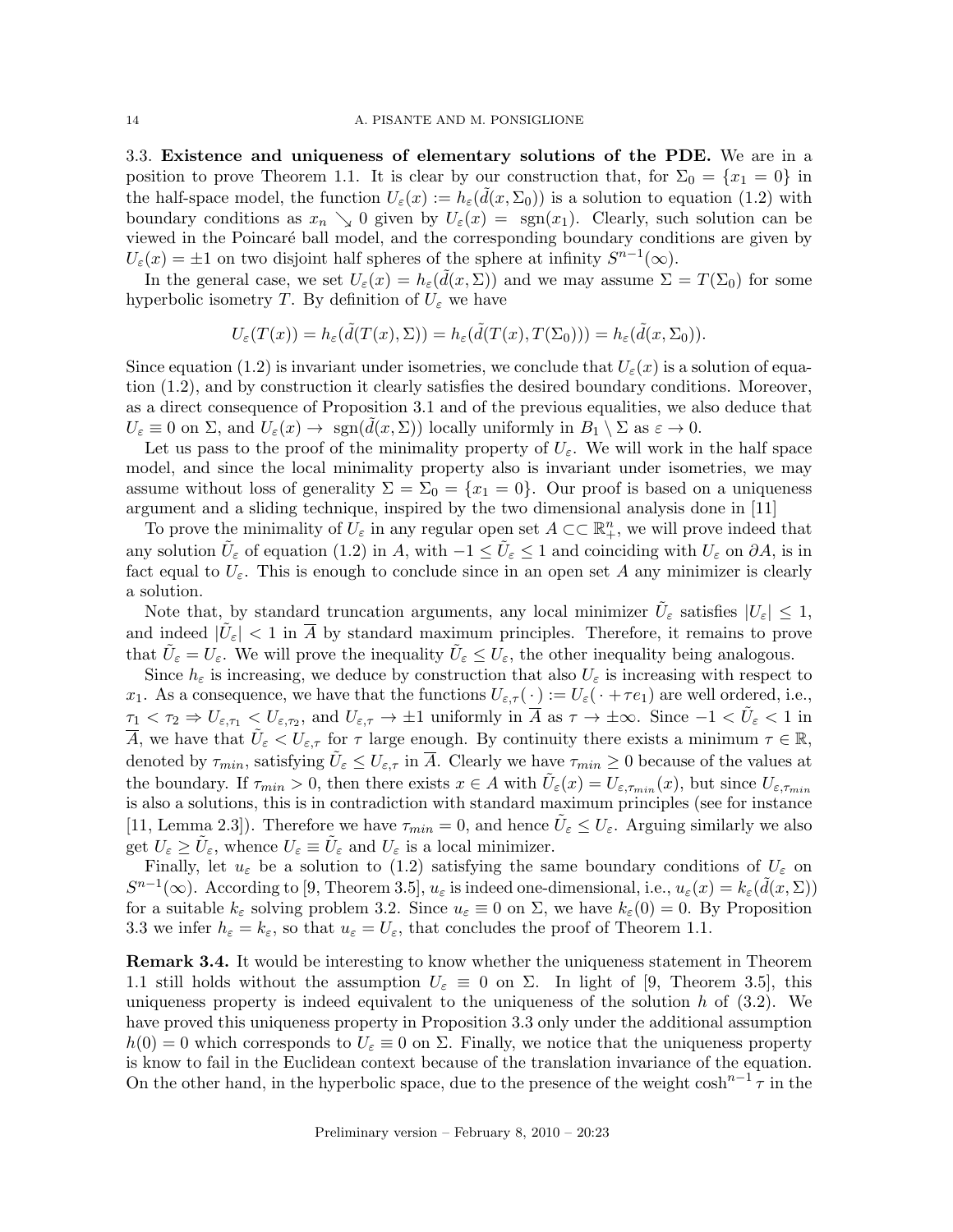energy functional (3.3) there is no translation invariance, and since the weight is increasing in  $|\tau|$ , it seems very likely that the minimizer vanishes at zero.

### 4. Multidimensional phase transitions

In this section we will construct our minimizing phase transitions in hyperbolic space with prescribed boundary value at infinity. More precisely, we will construct global solutions for the equation (1.2) that are local minimizer of the energy functional (1.1), and satisfying the prescribed boundary conditions  $u = \pm 1$  on given open subsets  $\Omega^+$ ,  $\Omega^- \subset S^{n-1}(\infty)$ .

As a building block, we will use the one dimensional solutions obtained in Section 3 to construct barriers  $\underline{\psi}_{\varepsilon}$ ,  $\psi_{\varepsilon}$ , defined as the supremum and the infimum, respectively, of suitable one dimensional solutions. Such barriers, in view of the inequality  $\psi_{\varepsilon} \leq u_{\varepsilon} \leq \overline{\psi}_{\varepsilon}$ , will be used to control the behaviour of the solution  $u_{\varepsilon}$  at infinity. We adopt a strategy similar to the one suggested in [15] and used in [20] in dimension two. Thus, we construct  $u_{\varepsilon}$  as the limit of energy minimizers  $u_{\varepsilon,R}$  defined on a family of exhausting subdomains, and with free boundary value between  $\psi_{\varepsilon}$  and  $\psi_{\varepsilon}$ . In view of comparison principles, we show that the inequality  $\underline{\psi}_{\varepsilon} \le u_{\varepsilon,R} \le \psi_{\varepsilon}$  holds also in the interior of each subdomain, and it yields in the  $\lim_{\epsilon \to 0} \frac{1}{\psi_{\epsilon}} \le u_{\epsilon} \le \overline{\psi}_{\epsilon}$  in the whole  $\mathbb{H}^n$ , ensuring in this way that  $u_{\epsilon}$  attains the desired boundary values at infinity.

As in Theorem 1.1, let  $C^+$  and  $C^-$  be disjoint open spherical caps in  $S^{n-1}(\infty)$  (in the Poincaré ball model) with common boundary L. The sets  $C^+$  and  $C^-$  can be equivalently described as  $C^+ = I_{r+}(p^+), C^- = I_{r-}(p^-),$  for suitable antipodal point  $p^{\pm} \in S^{n-1}(\infty)$  and suitable radii  $r^{\pm}$  with  $r^{+} + r^{-} = \pi$ , where  $I_r(p)$  denotes the ball of radius r and center  $p \in S^{n-1}(\infty)$  with respect to the standard Riemannian distance on the sphere. Moreover, whenever  $r^+ \neq r^- \neq \pi/2$ , the sets  $C^+$  and  $C^-$  uniquely determine (and at the same time they are determined by) a unique Euclidean ball  $B$  (actually a half space in the limiting case  $r^+ = r^- = \pi/2$ ). Indeed, let  $C_{min}$  be the smallest spherical cap between  $C^+$  and  $C^-$ . Then there exists a unique Euclidean ball B such that  $B \cap S^{n-1}(\infty) = C_{min}$  and  $\Sigma := \partial B \cap B_1$ touches  $\partial B_1$  orthogonally along  $L = \partial \Sigma$ .

In our construction of the solution we will use the signed distance function  $\tilde{d}(x, \Sigma)$  from the set  $\Sigma$  defined above, with the convention  $\tilde{d}(x,\Sigma) \to \pm \infty$  as  $x \to C^{\pm}$  respectively.

Note that when  $r^+ = r^- = \pi/2$ , the corresponding  $\Sigma$  is a  $(n-1)$ -dimensional disk; e.g.,  $\Sigma := \Sigma_0 = \{x_n = 0\}.$  Moreover, all the sets  $\Sigma$ 's are isometrically equivalent, and hence in particular there they are isometrically equivalent to  $\Sigma_0$ .

4.1. Sub-solutions and super-solutions. In this part we will define suitable barriers for the solution to equation (1.2) which we will construct in the next paragraph. The idea here is to combine one dimensional solutions provided in Theorem 1.1, corresponding to two families of spherical caps, exhausting the open sets  $\Omega^+$  and  $\Omega^-$  respectively.

The following lemma establishes a monotonicity property for the family of one dimensional solutions.

**Lemma 4.1.** Let  $\{C_1^+, C_1^-\}$  and  $\{C_2^+, C_2^-\}$  be two pairs of spherical caps in  $S^{n-1}(\infty)$ , and **Let**  $U_{\varepsilon}^1$  and  $U_{\varepsilon}^2$  be the corresponding one dimensional solutions given by Theorem 1.1.

Then we have  $U_{\varepsilon}^1 \leq U_{\varepsilon}^2$  if and only if  $C_1^+ \subseteq C_2^+$ . Moreover we have strict inequality  $U_{\varepsilon}^{1}(x) < U_{\varepsilon}^{2}(x)$  for every  $x \in \mathbb{H}^{n}$  whenever the inclusion  $C_{1}^{+} \subset C_{2}^{+}$  is strict.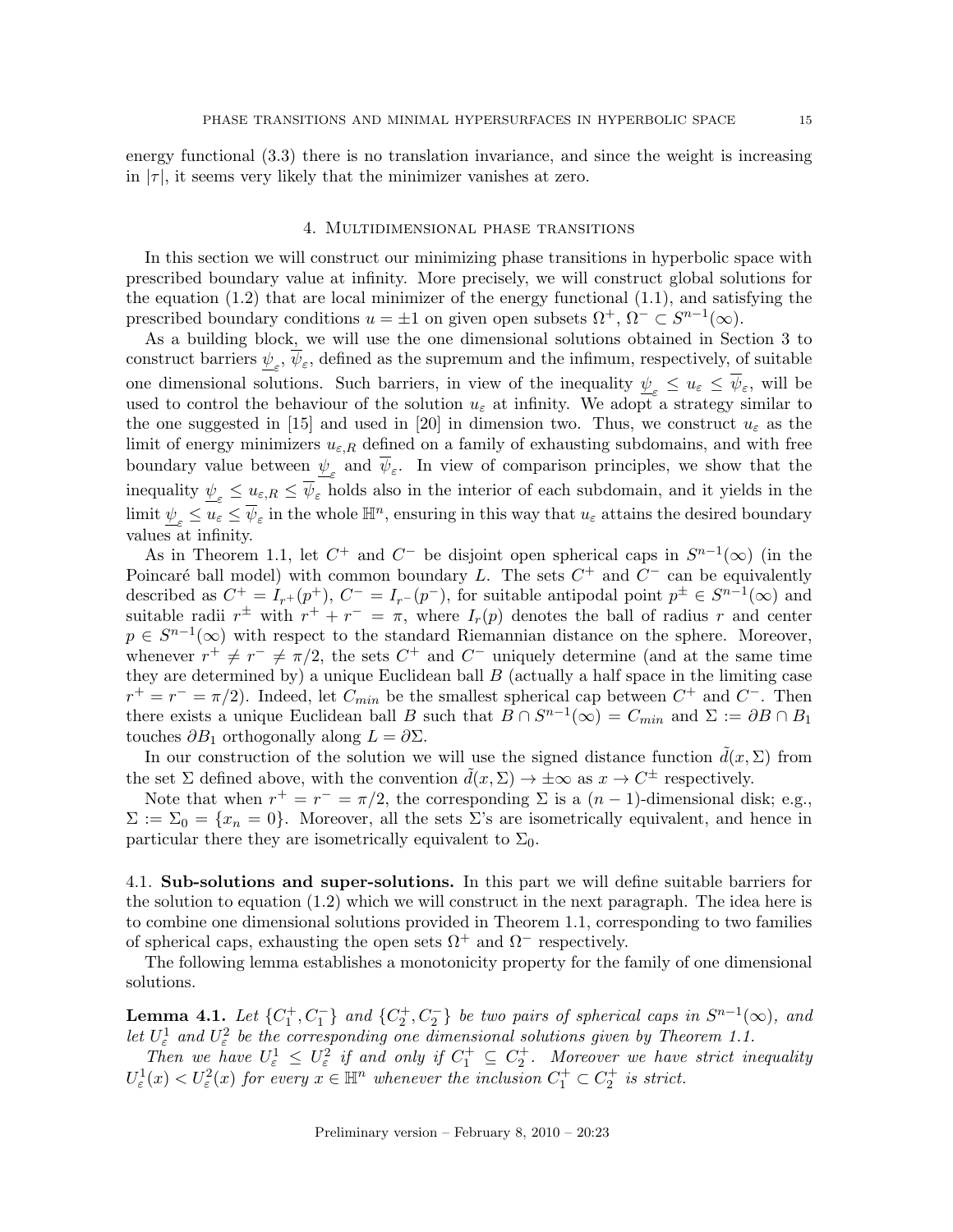*Proof.* Assume  $U_{\varepsilon}^1 \leq U_{\varepsilon}^2$  and let  $p \in C_1^+$ . Since  $U_{\varepsilon}^2 \leq 1$ , we have  $1 \leq \lim_{x\to p} U_{\varepsilon}^1 \leq \lim_{x\to p} U_{\varepsilon}^2 \leq$ 1, i.e.,  $x \in C_2^+$ . We conclude that  $C_1^+ \subseteq C_2^+$ .

Now, Let  $\Sigma_1$  and  $\Sigma_2$  be the zero level sets of  $U_1$  and  $U_2$  respectively, so that  $U_{\varepsilon}^1(x) =$  $h_{\varepsilon}(\tilde{d}(x,\Sigma_1)), U_{\varepsilon}^2(x) = h_{\varepsilon}(\tilde{d}(x,\Sigma_2)).$ 

If  $C_1^+ \subseteq C_2^+$ , then  $d(\cdot, \Sigma_1) \leq d(\cdot, \Sigma_2)$ , and the inequality is strict whenever the inclusion is strict. Since  $h_{\varepsilon}$  is strictly increasing the conclusion follows.

Another useful property of one dimensional solutions is that they are essentially closed under uniform convergence of compact sets. More precisely we have the following lemma

**Lemma 4.2.** Let  $U_{\varepsilon}^m$  be one dimensional solutions, corresponding to pairs of spherical caps  $C_m^+$ ,  $C_m^-$  with common boundary. Up to a subsequence, we have  $U_{\varepsilon}^m \to U_{\varepsilon}$  locally uniformly, for some solution  $U_{\varepsilon}$  of equation (1.2). Moreover, either  $U_{\varepsilon} \equiv \pm 1$  or it is a one dimensional solution corresponding to some spherical caps  $C^+$ ,  $C^-$ .

*Proof.* Since the compactness property of  $U_{\varepsilon}^{m}$  is clearly invariant by composing  $U_{\varepsilon}^{m}$  with a convergent sequence of isometries, we may assume without loss of generality that  $C_m^{\dagger}$  and  $C_m^$ are concentric. Let  $\Sigma_{\varepsilon}^{m}$  be the spherical caps corresponding to the zero level sets of  $U_{\varepsilon}^{m}$ . Let  $T_m$  be the hyperbolic isometries mapping  $\Sigma_m$  into  $\Sigma_0 := \{x_n = 0\}$ , corresponding to pure dilations in the half-space model. Up to a subsequence, we have that either  $T_m$  converge locally uniformly to some limit isometry  $T$ , or  $T_m$  converges locally uniformly to the constant map  $T(x) \equiv p$ , where p is a center of the concentric caps  $C_m^+$ ,  $C_m^-$ .

In the first case, set  $\Sigma := T^{-1}(\Sigma_0)$ ,

$$
U_{\varepsilon}(x):=h_{\varepsilon}(\tilde{d}(x,\Sigma))=h_{\varepsilon}(\tilde{d}(Tx,T\Sigma))=h_{\varepsilon}(\tilde{d}(Tx,\Sigma_0)),
$$

and  $C^+$  and  $C^-$  the corresponding spherical caps. Since  $h_{\varepsilon}$  is continuous and  $T_m$  converges to T locally uniformly and

$$
U_{\varepsilon}^m(x)=h_{\varepsilon}(\tilde{d}(x,\Sigma_m))=h_{\varepsilon}(\tilde{d}(x,T_m^{-1}\Sigma_0))=h_{\varepsilon}(\tilde{d}(T_mx,\Sigma_0)),
$$

we deduce that  $U_{\varepsilon}^{m}$  converges locally uniformly to the function  $U_{\varepsilon}$ , that has all the desired properties.

Finally, in the second case we have  $\Sigma_m \cap K = \emptyset$  for every compact set  $K \subset \mathbb{H}^n$  and m large enough. Then, it is easy to see that  $\tilde{d}(x,\Sigma_m) \to \pm \infty$  locally uniformly in  $\mathbb{H}^n$ , hence  $U_{\varepsilon}^m \to \pm 1$  locally uniformly.

Now we will construct the barriers  $\psi_{\varepsilon}$ ,  $\overline{\psi}_{\varepsilon}$ . Let  $\Omega^+$ ,  $\Omega^-$  be disjoint open subset of  $S^{n-1}(\infty)$ , and let  $(C^+, C^-)$  denote any pair of disjoint spherical caps in  $S^{n-1}(\infty)$  with common boundary. We set

(4.1) 
$$
\mathcal{F}^+ := \{ (C^+, C^-) : C^+ \subset \Omega^+ \}, \qquad \mathcal{F}^- := \{ (C^+, C^-) : C^- \subset \Omega^- \}.
$$

Given a pair  $(C^+, C^-)$ , the corresponding one dimensional solution provided by Theorem 1.1 will be denoted by  $U_{\varepsilon}^{C^+, C^-}$ . Finally, for every  $x \in \mathbb{H}^n$  we set (4.2)

$$
\underline{\psi}_{\varepsilon}(x) := \sup \{ U_{\varepsilon}^{C^+,C^-}(x), (C^+,C^-) \in \mathcal{F}^+ \}, \quad \overline{\psi}_{\varepsilon}(x) := \inf \{ U_{\varepsilon}^{C^+,C^-}(x), (C^+,C^-) \in \mathcal{F}^- \}.
$$

In the next proposition we summarize some properties satisfied by the barriers just introduced.

**Proposition 4.3.** The barriers  $\underline{\psi}_{\varepsilon}$ ,  $\overline{\psi}_{\varepsilon}$  defined in (4.2) are Lipschitz in  $\mathbb{H}^n$  with respect to the hyperbolic metric. In addition, we have  $-1 < \underline{\psi}_{\varepsilon}(x) \le \overline{\psi}_{\varepsilon}(x) < 1$  for all  $x \in \mathbb{H}^n$ . Moreover for every  $p^{\pm} \in \Omega^{\pm}$  we have  $\lim_{x \to p^{+}} \underline{\psi}_{\varepsilon}(x) = 1$  and  $\lim_{x \to p^{-}} \overline{\psi}_{\varepsilon}(x) = -1$ .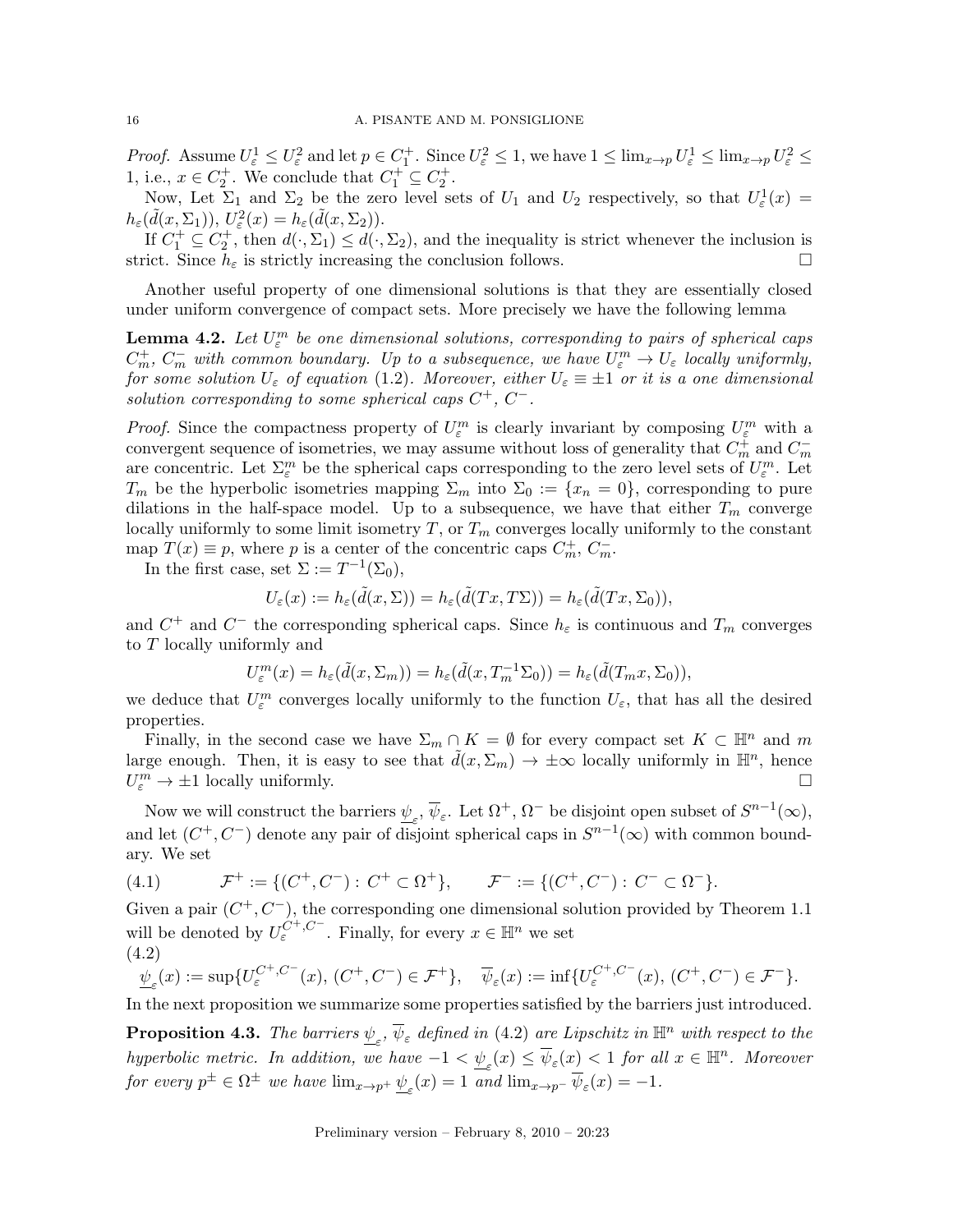Finally, either  $\underline{\psi}_{\varepsilon}(x)<\overline{\psi}_{\varepsilon}(x)$  for every  $x\in \mathbb{H}^n$ , or  $\underline{\psi}_{\varepsilon}\equiv\overline{\psi}_{\varepsilon}=U_{\varepsilon}$  for some one-dimensional solution  $U_{\varepsilon}$ , and  $\Omega^+$  and  $\Omega^-$  are open disjoint spherical caps with common boundary.

*Proof.* Given  $\Sigma \subset \mathbb{H}^n$ , we clearly have that the signed distance  $\tilde{d}(x, \Sigma)$  is 1-Lipschitz with respect to the hyperbolic distance. Therefore, since the function  $h_{\varepsilon}$  is Lipschitz, we deduce that the one dimensional solutions  $U_{\varepsilon}(x) = h_{\varepsilon}(\tilde{d}(x,\Sigma))$  are Lipschitz in the hyperbolic space, with Lipschitz constant independent of  $\Sigma$ . Therefore, passing to the supremum and the infimum respectively, we deduce that the same property is inherited by  $\underline{\psi}_{\varepsilon}$  and  $\psi_{\varepsilon}$ .

Note that given two pairs  $(C_1^+, C_1^-) \in \mathcal{F}^+$ ,  $(C_2^+, C_2^-) \in \mathcal{F}^-$ , we always have  $C_1^+ \subseteq C_2^+$ . Thus the corresponding one-dimensional solutions  $U_{\varepsilon}^1$  and  $U_{\varepsilon}^2$  satisfy  $-1 < U_{\varepsilon}^1 \leq U_{\varepsilon}^2 < 1$ , with strict inequality unless (see Lemma 4.1)  $(C_1^+, C_1^-) = (C_2^+, C_2^-)$ . Taking the supremum and the infimum respectively on  $\mathcal{F}^+$  and  $\mathcal{F}^-$  we obtain  $-1 < \underline{\psi}_{\varepsilon}(x) \le \overline{\psi}_{\varepsilon}(x) < 1$ .

Since the families of spherical caps in  $\mathcal{F}^{\pm}$  give coverings of  $\Omega^{\pm}$ , then the limits  $\lim_{x\to p^+}\underline{\psi}_\varepsilon(x)$ 1 and  $\lim_{x\to p^-} \psi_{\varepsilon}(x) = -1$  follow easily by construction of  $\psi_{\varepsilon}$ ,  $\psi_{\varepsilon}$ , and in particular by the asymptotic behavior of one-dimensional solutions, stated in Theorem 1.1.

Finally, assume that equality holds at some point  $x \in \mathbb{H}^n$ . Then there exists sequences  $\{(C^+_{1,m}, C^-_{1,m})\}\subset \mathcal{F}^+$ ,  $\{(C^+_{2,m}, C^-_{2,m})\}\subset \mathcal{F}^-$ ,  $C^+_{1,m}\subseteq C^+_{1,m}$ , such that the corresponding solutions  $U_{\varepsilon,m}^1, U_{\varepsilon,m}^2$  satisfy  $U_{\varepsilon,m}^1 \leq U_{\varepsilon,m}^2$  and  $\lim_{m\to\infty} U_{\varepsilon,m}^1(x) = \lim_{m\to\infty} U_{\varepsilon,m}^2 = l \in (-1,1)$ . Since  $l \in (-1,1)$ , by Lemma 4.2 we deduce that (up to a subsequence)  $U_{\varepsilon,m}^i \to U_{\varepsilon}^i$  locally uniformly, for some one dimensional solutions  $U_{\varepsilon}^i$ , corresponding to some spherical caps  $C_i^+$ , for  $i = 1, 2$ . Clearly  $U_{\varepsilon}^1 \leq U_{\varepsilon}^2$  in  $\mathbb{H}^n$ , hence  $C_1^{\dagger} \subseteq C_2^{\dagger}$  by Lemma 4.1. On the other hand,  $U_{\varepsilon}^{1}(x) = U_{\varepsilon}^{2}(x) = l$ , so that, in view of Lemma 4.1,  $U_{\varepsilon}^{1} \equiv \underline{\psi}_{\varepsilon} \equiv \overline{\psi}_{\varepsilon} \equiv U_{\varepsilon}^{2}$  and the proof is  $\Box$ complete.

4.2. Construction of solutions of the PDE. Here we will prove Theorem 1.2. In particular, we will construct global solutions for the equation (1.2) that are local minimizer of the energy functional (1.1), and satisfying the prescribed boundary conditions  $u = \pm 1$  on given open subsets  $\Omega^+$ ,  $\Omega^- \subset S^{n-1}(\infty)$ .

First we consider an increasing sequence  $r_k \to 1$ , and construct energy minimizers  $u_{\varepsilon,k}$ defined on  $B_{r_k}$ , with  $\underline{\psi}_{\varepsilon} \leq u_{\varepsilon,k} \leq \psi_{\varepsilon}$ . Then, letting  $k \to \infty$ , we obtain by compactness a limit solution  $u_{\varepsilon} := \lim_{k} u_{\varepsilon,k}$  such that  $\underline{\psi}_{\varepsilon} \le u_{\varepsilon} \le \overline{\psi}_{\varepsilon}$ , in the whole hyperbolic space  $\mathbb{H}^n$ .

Let  $r_k \in (0,1)$  be fixed. The solution  $u_{\varepsilon,k}$  in  $B_{r_k}$  is defined as a minimum point of the following minimization problem,

(4.3) 
$$
\min\{\mathcal{E}_{\varepsilon}(u,B_{r_k}),u\in H^1_{\Psi_{\varepsilon}}(B_{r_k})\}
$$

where  $\mathcal{E}_{\varepsilon}$  is defined in (2.3) and  $H^1_{\Psi_{\varepsilon}}(B_{r_k})$  denotes the set of  $H^1$  functions with traces on  $\partial B_{r_k}$ between  $\underline{\psi}_{\varepsilon}$  and  $\psi_{\varepsilon}$ .

**Proposition 4.4.** The minimum problem (4.3) admits a minimizer  $u_{\varepsilon,k} \in H^1_{\Psi_{\varepsilon}}(B_{r_k})$ , satisfying  $\underline{\psi}_{\varepsilon} \le u_{\varepsilon,k} \le \overline{\psi}_{\varepsilon}$  in  $B_{r_k}$ . Moreover  $u_{\varepsilon,k} \in C^2(B_{r_k})$  is a classical solution of  $(1.2)$ .

*Proof.* Assume first  $\psi_{\varepsilon}(x) = \overline{\psi}_{\varepsilon}(x)$  for some  $x \in \mathbb{H}^n$ . In view of Proposition 4.3 we have  $\psi_{\varepsilon} = \psi_{\varepsilon} = U_{\varepsilon}$  for some one dimensional solution  $U_{\varepsilon}$ . Since  $U_{\varepsilon}$  is a minimizer of (4.3) with respect to his own boundary conditions (indeed, following the proof of Theorem 1.1, the unique minimizer), we conclude that  $u_{\varepsilon,k}^m \equiv U_\varepsilon$  is a solution of (4.3).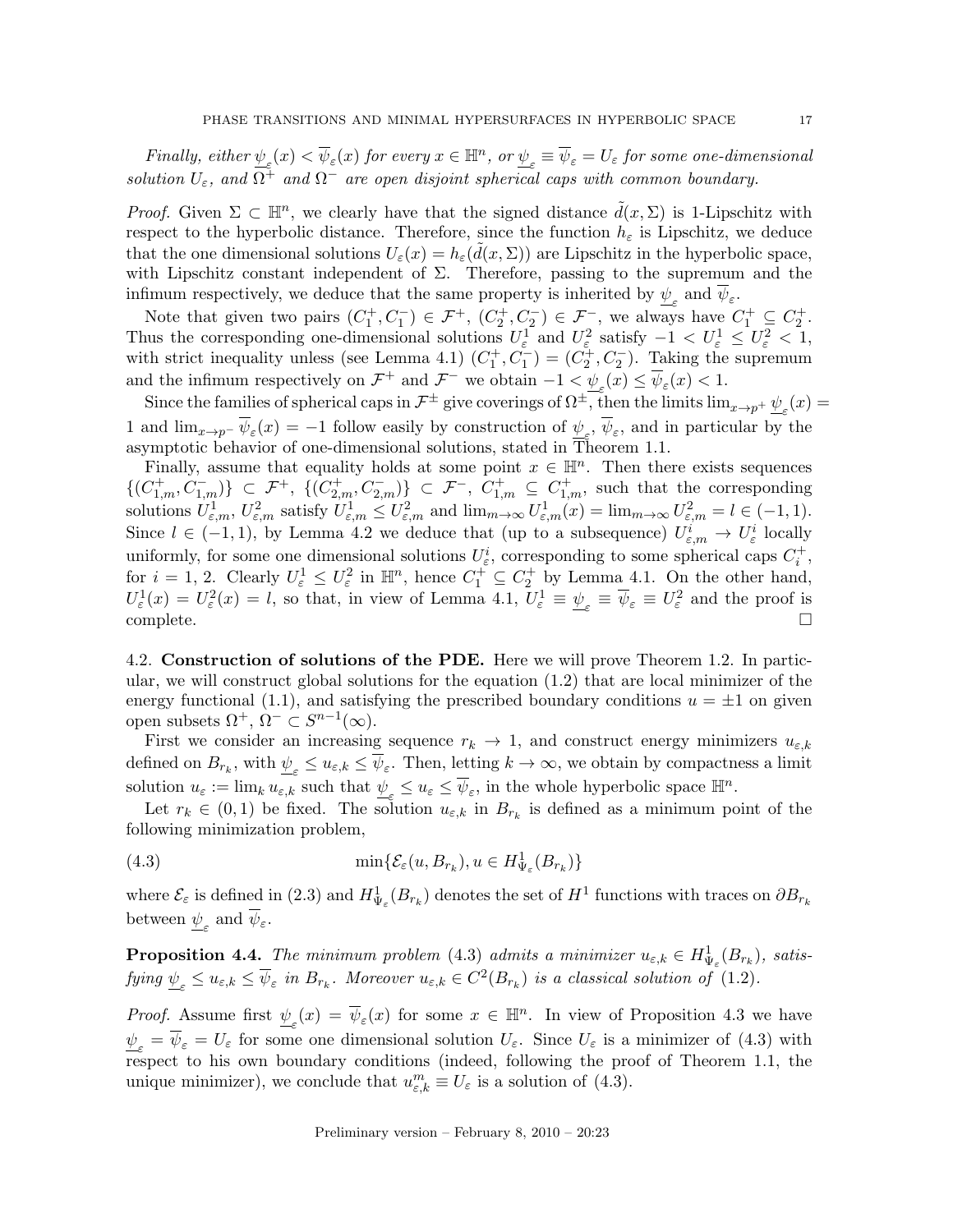Now assume  $\psi_{\varepsilon} < \overline{\psi}_{\varepsilon}$  in  $\overline{B}_1$ . Let  $u_{\varepsilon,k}^m$  be a minimizing sequence for problem (4.3). Because of the strict inequality, by standard truncation and approximation arguments we may assume that  $u_{\varepsilon,k}^m$  are smooth up to the boundary and less than or equal to one in modulus. Notice that the energy functional  $\mathcal{E}_{\varepsilon}$  in (4.3) is sequentially weakly lower semi-continuous on  $H^1$ , so that, following the direct method of calculus of variations, the energy  $\mathcal{E}_{\varepsilon}$  admits a minimizer among all  $u \in H^1(B_{r_k})$  with  $u = g$  on  $\partial B_{r_k}$ , where  $g \in H^{1/2}(\partial B_{r_k})$  is a given boundary condition. Therefore, by further minimization we may assume that  $u_{\varepsilon,k}^m$  minimize (4.3) with respect to their own boundary conditions  $g_{\varepsilon,k}^m := Tr(u_{\varepsilon,k}^m)$ , where  $Tr$  denotes the trace operator. In particular  $u_{\varepsilon,k}^m$  solve equation  $(2.4)$  with smooth boundary conditions  $g_{\varepsilon,k}^m$ , so that they are smooth (say  $C^2$ ) up to the boundary by standard regularity theory for elliptic equations.

Now we aim to prove the inequality  $\underline{\psi}_{\varepsilon} \leq u_{\varepsilon,k}^m \leq \overline{\psi}_{\varepsilon}$  in  $\overline{B}_{r_k}$ . We will prove just the inequality  $\psi_{\varepsilon} \leq u_{\varepsilon,k}^m$ , the proof of the other one being entirely similar. By definition of  $\psi_{\varepsilon}$ , it is enough to prove the inequality  $U_{\varepsilon} \le u_{\varepsilon,k}^m$  in  $\overline{B}_{r_k}$  for every one-dimensional solution  $U_{\varepsilon}$  corresponding to some spherical caps  $(C^+, C^-) \in \mathcal{F}^+$ , according with (4.1). Since  $U_\varepsilon \le u_{\varepsilon,k}^m$  holds on  $\partial B_{r_k}$ and since the solutions  $u_{\varepsilon,k}^m$  belong to  $C^2(B_{r_k}) \cap C^0(\overline{B}_{r_k})$ , we can repeat the sliding argument used in the proof of Theorem 1.1 to obtain the inequality  $U_{\varepsilon} \leq u_{\varepsilon,k}^m$  in  $\overline{B_{r_k}}$ . This concludes the proof of

(4.4) 
$$
\psi_{\varepsilon} \le u_{\varepsilon,k}^m \le \overline{\psi}_{\varepsilon} \quad \text{in } \overline{B}_{r_k}.
$$

Now, letting  $m \to \infty$ , up to a subsequence we have  $u_{\varepsilon,k}^m \rightharpoonup u_{\varepsilon,k}$  for some  $u_{\varepsilon,k} \in H^1_{\Psi}(B_{r_k})$ . Since  $u_{\varepsilon,k}^m$  is a minimizing sequence, by lower semi-continuity we conclude that  $u_{\varepsilon,k}$  is a minimum for the variational problem (4.3). Clearly,  $u_{\varepsilon,k}$  is a solution of the corresponding Euler-Lagrange equation (2.4), and hence it is  $C^2$  in  $B_{r_k}$  by standard regularity theory. Finally, as  $m \to \infty$ , by (4.4) we deduce  $\underline{\psi}_{\varepsilon} \le u_{\varepsilon,k} \le \overline{\psi}_{\varepsilon}$  in  $B_{r_k}$  as desired.

We are in a position to complete the proof of Theorem 1.2. As already explained, the last step consists in taking the limit of the solutions  $u_{\varepsilon,k}$  given by Proposition 4.4, as  $r_k \to 1$ .

*Proof of Theorem 1.2.* Let  $u_{\varepsilon,k}$  be the solutions in  $B_{r_k}$  given by Proposition 4.4. Since they are equi-bounded and smooth, by standard elliptic regularity theory they are bounded in  $C_{loc}^{2,\alpha}$ , and hence they are precompact in  $C_{loc}^2(B_1)$ . Hence, up to a subsequence we may assume that  $u_{\varepsilon,k}$  converge to some  $u_{\varepsilon}$  in  $C^2_{loc}(B_1)$ . Clearly  $u_{\varepsilon}$ , being limit of locally minimizing solutions, is itself a local minimizer of the energy  $\mathcal{E}_{\varepsilon}$  in (1.1), and  $u_{\varepsilon} \in C^2(\mathbb{H}^n)$  is a classical solution of (1.2). Finally, since  $\underline{\psi}_{\varepsilon} \leq u_{\varepsilon,k} \leq \overline{\psi}_{\varepsilon}$  in  $B_{r_k}$ , letting  $r_k \to 1$  we get  $\underline{\psi}_{\varepsilon} \leq u_{\varepsilon} \leq \overline{\psi}_{\varepsilon}$  in  $\mathbb{H}^n$ . In view of Proposition 4.3 we conclude that  $u_{\varepsilon}$  satisfies the desired boundary conditions, i.e.  $u_{\varepsilon} \in C^0(\mathbb{H} \cup \Omega^+) \cup \Omega^-), \text{ and } u_{\varepsilon}(x) = \pm 1 \text{ on } \Omega^{\pm}.$ 

Next, we prove the inclusion  $\Sigma_{\varepsilon} \subset \overline{conv(F)}$ . First we recall that by closed half-spaces we mean the closure in  $\mathbb{H}^n$  of any connected component of  $\mathbb{H}^n \setminus \Sigma$ , where  $\Sigma$  is (in the ball model of  $\mathbb{H}^n$ ) a spherical cap touching  $S^{n-1}(\infty)$  orthogonally. Notice that by Theorem 1.1, we can identify the half spaces with the sets of positivity of elementary solutions, and such correspondence is bijective. Now we consider the family of all closed half spaces such that their Euclidean closure in  $\overline{B}_1$  contains F. Then it is a standard fact that  $conv(F) \cap B_1$ coincides with the intersection of all such closed half spaces.

By (4.2) it follows that if  $U_{\varepsilon} = U_{\varepsilon}^{C^+, C^-}$  with  $(C^+, C^-) \in \mathcal{F}^+$ , then the set of negativity of  $u_{\varepsilon}$  is contained in the set of negativity of  $U_{\varepsilon}$ , and an analogous inclusion relation holds for the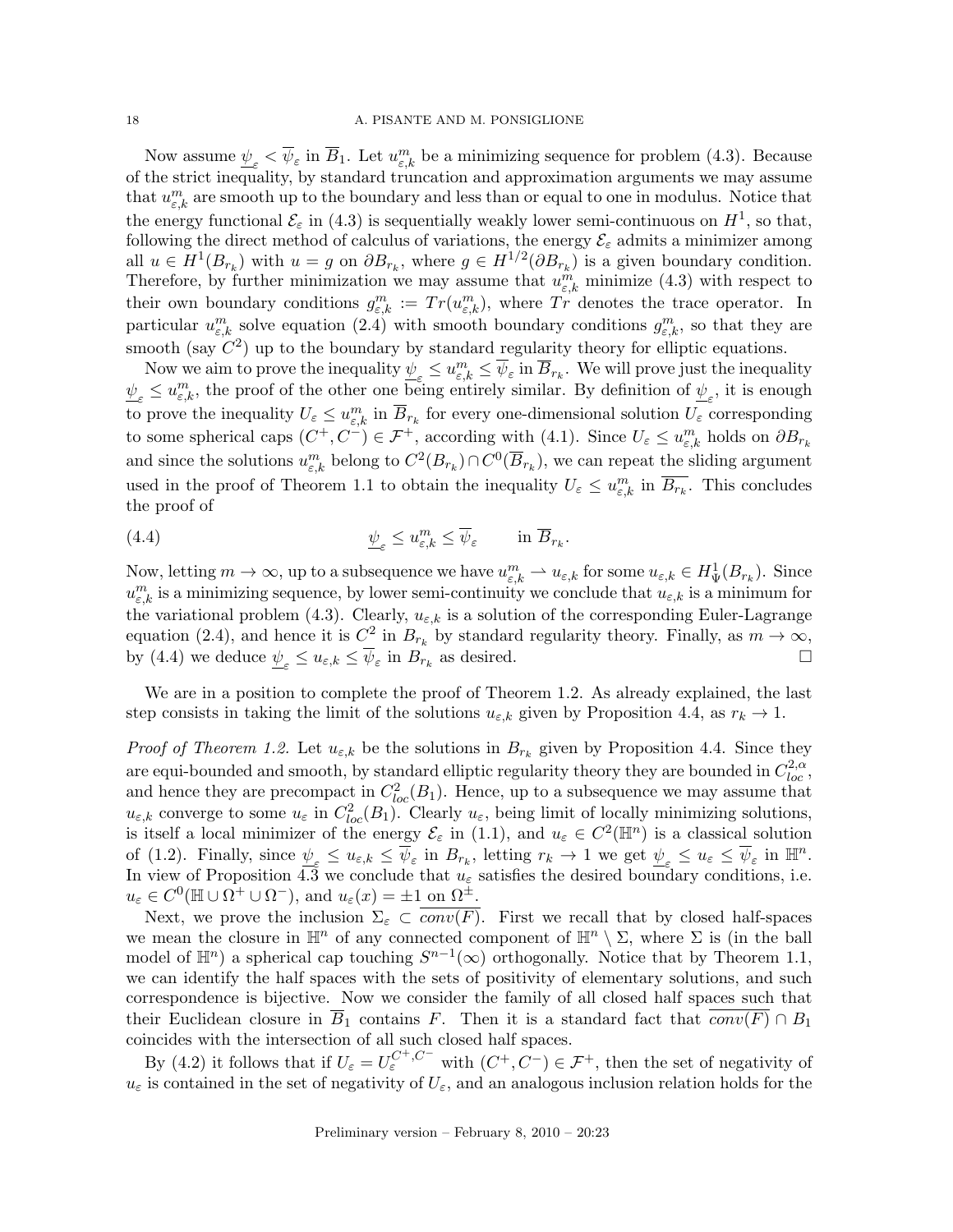set of positivity of  $u_{\varepsilon}$  and for any elementary solution  $U_{\varepsilon} = U_{\varepsilon}^{C^+, C^-}$ , with  $(C^+, C^-) \in \mathcal{F}^-$ . Thus, varying  $(C^+, C^-)$  in  $\mathcal{F}^+$  and  $\mathcal{F}^-$  respectively, we deduce

$$
\{u_{\varepsilon} \leq 0\} \subset \bigcap_{(C^+,C^-)\in \mathcal{F}^+} \{U_{\varepsilon}^{C^+,C^-} \leq 0\}, \qquad \{u_{\varepsilon} \geq 0\} \subset \bigcap_{(C^+,C^-)\in \mathcal{F}^-} \{U_{\varepsilon}^{C^+,C^-} \geq 0\},\
$$

and therefore

$$
(4.5) \qquad \{u_{\varepsilon}=0\} \subset \bigcap_{(C^+,C^-)\in \mathcal{F}^+} \{U_{\varepsilon}^{C^+,C^-} \leq 0\} \bigcap \bigcap_{(C^+,C^-)\in \mathcal{F}^-} \{U_{\varepsilon}^{C^+,C^-} \geq 0\}.
$$

Since to each closed half space with Euclidean closure in  $\overline{B}_1$  containing F corresponds (either the positivity or the negativity set of) an elementary solutions  $U_{\varepsilon} = U_{\varepsilon}^{C^+, C^-}$  (with  $(C^+, C^-)$ ) either in  $\mathcal{F}^-$  or in  $\mathcal{F}^+$ , respectively) the inclusion (4.5) is equivalent to  $\Sigma_{\varepsilon} \subset \overline{conv(F)}$ .

The inclusion  $\overline{\Sigma_{\varepsilon}} \cap S^{n-1}(\infty) \subset F$  is now a direct consequence of  $\Sigma_{\varepsilon} \subset \overline{conv(F)}$  and  $\overline{conv(F)} \cap S^{n-1}(\infty) = F$ , so we pass to prove the inclusion  $\partial \Omega^+ \cap \partial \Omega^- \subseteq \overline{\Sigma_{\varepsilon}} \cap S^{n-1}(\infty)$ . To this purpose, it is enough to notice that if  $x \in \partial\Omega^+ \cap \partial\Omega^-$ , then for every positive  $\rho$  there exists a continuous path  $\gamma \subset B_{\rho}(x)$  joining a point of  $\Omega^+$  with a point of  $\Omega^-$ . By continuity of  $u_{\varepsilon}$ , we deduce that there exists  $\overline{x} \in B_{\rho}(x)$  with  $u_{\varepsilon}(\overline{x}) = 0$ , i.e.,  $\overline{x} \in \Sigma_{\varepsilon}$ . By the arbitrariness of  $\rho$ , we deduce  $x \in \overline{\Sigma_{\varepsilon}} \cap S^{n-1}(\infty)$  for all  $x \in \partial \Omega^+ \cap \partial \Omega^-$ , that is  $\partial \Omega^+ \cap \partial \Omega^- \subseteq \overline{\Sigma_{\varepsilon}} \cap S^{n-1}(\infty)$ .

Finally we prove that  $\Sigma_{\varepsilon}$  is always a  $C^2$  hypersurface for  $n \leq 7$  and  $\varepsilon \leq \varepsilon_0$  sufficiently small. We work in the Poincaré ball model and we prove the claim arguing by contradiction. Indeed, if by contradiction  $\Sigma_{\varepsilon}$  are not smooth, then by the implicit function theorem we have that, for some sequence  $\varepsilon_m \to 0$ , there are locally energy minimizing solutions  $\{u_{\varepsilon_m}\}\$  of (2.4) such that (up to hyperbolic isometries)  $u_{\epsilon_m}(0) = 0$  and  $\nabla u_{\epsilon_m}(0) = 0$ . We introduce the scaled functions  $\tilde{u}_m \in C^2(2\varepsilon_m^{-1}B_1)$  as  $\tilde{u}_m(x) = u_{\varepsilon_m}(\frac{\varepsilon_m}{2}x)$ , so that for each  $m \ge 1$  each  $\tilde{u}_m$  solves

(4.6) 
$$
(1 - |\varepsilon_m x|^2)^2 \Delta \tilde{u}_m + (n-2)(1 - |\varepsilon_m x|^2) \varepsilon_m x \cdot \nabla \tilde{u}_m + f(u_{\varepsilon_m}) = 0.
$$

According to the standard elliptic regularity theory for (4.6) the sequence  $\{\tilde{u}_m\}$  is compact in  $C_{\text{loc}}^2$ , so, up to subsequences, there exists  $\tilde{u} \in C^2(\mathbb{R}^n)$  such that as  $m \to \infty$  we have  $\tilde{u}_m \to \tilde{u}$  in  $C_{\text{loc}}^2$ ,  $\tilde{u}$  is an entire solution of  $\Delta \tilde{u} + f(\tilde{u}) = 0$ ,  $\tilde{u}(0) = 0$  and  $\nabla \tilde{u}(0) = 0$ . Since local energy minimality passes to the limit under smooth convergence, it's easy to check that the limiting function  $\tilde{u}$  is also a local energy minimizer of the energy functional (1.1) on  $\mathbb{R}^n$ with the standard metric. Since  $\tilde{u} \neq \pm 1$ , according to [28], Theorem 2.3, for  $n \leq 7$  we have  $\tilde{u}(x) = g(a \cdot x)$  for some unit vector  $a \in \mathbb{R}^n$  and some strictly increasing function  $g \in C^2(\mathbb{R})$ vanishing at the origin which solves the ODE  $g'' + f(g) = 0$  on the real line. On the other hand, since  $g'(0) = \nabla \tilde{u}(0) \cdot a = 0$  and f is  $C^1$  and odd we conclude  $g \equiv 0$  by ODE uniqueness, which is a contradiction because q is strictly increasing.  $\Box$ 

4.3. Asymptotic behavior and fine properties of solutions. In this paragraph we study the asymptotic behaviour of the solution constructed in Theorem 1.2 under the assumption that  $L := \partial \Omega^{\pm}$  is a  $C^1$  hypersurface in the sphere at infinity  $S^{n-1}(\infty)$ . First, in Proposition 4.5 we show that blowing up the solution  $u_{\varepsilon}$  around a point of L the sets  $\Omega^{\pm}$  converge (under scaling) to a pair of  $(n-1)$ -dimensional half spaces, while  $u_{\varepsilon}$  converges to the corresponding one dimensional solution given by Theorem 1.1. As a consequence, we will be in a position to prove Theorem 1.3, showing that the zero level set of  $\Sigma$  touches orthogonally the sphere at infinity along L, and proving the asymptotic expansion (1.4) for  $u_{\varepsilon}$  near L. In the following we set  $\nu_L(p)$  the inner unit normal to  $\partial \Omega^+$  at p. Finally, we define  $g_{\varepsilon}$  as the solution to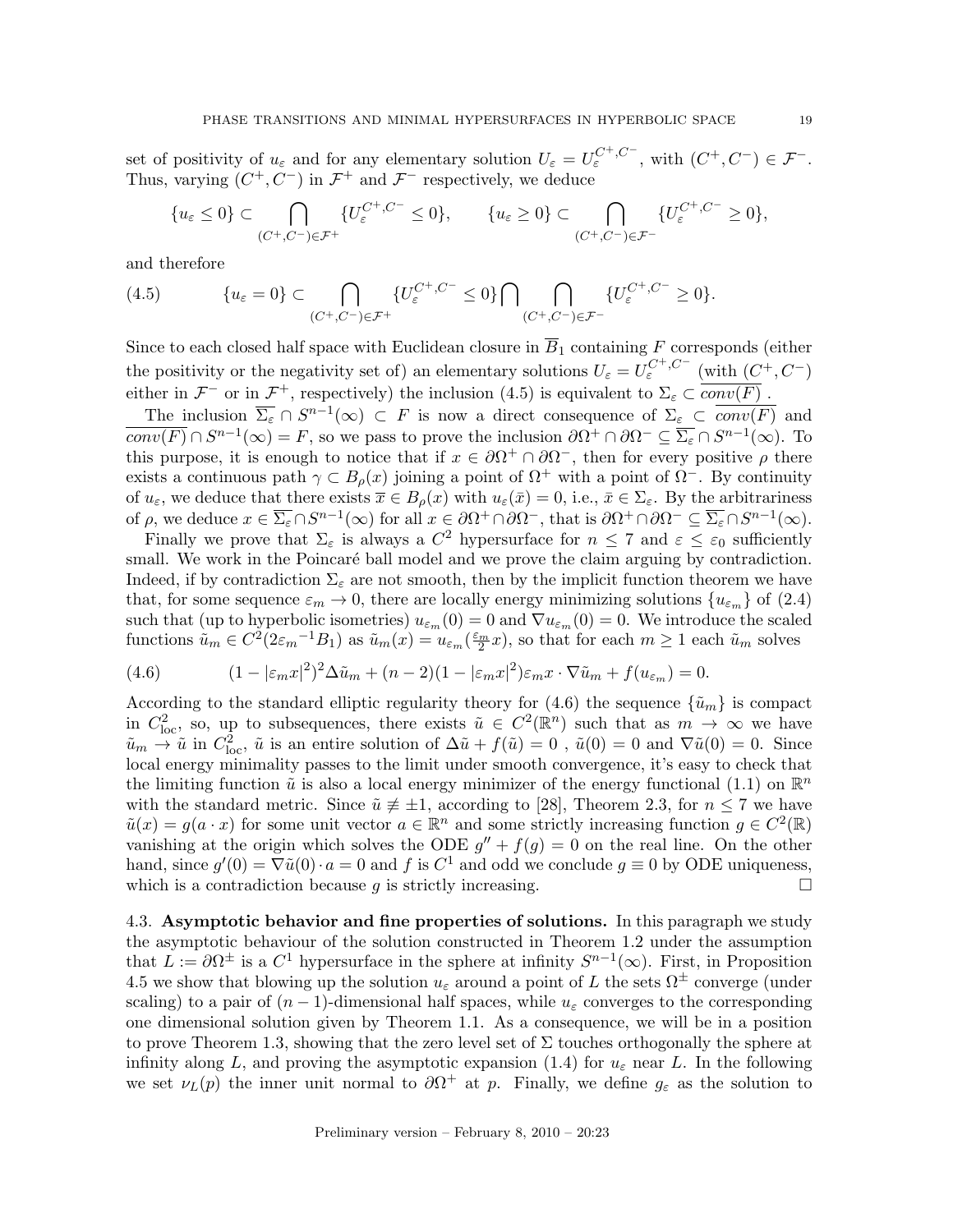problem (3.1) vanishing at zero, corresponding to the unique solution  $h_{\varepsilon}$  to (3.2) vanishing at zero (see Proposition 3.1 and Proposition 3.3).

**Proposition 4.5.** Let  $\Omega^+$  and  $\Omega^-$  be disjoint open subsets of  $S^{n-1}(\infty)$  with common boundary L, and assume that  $L \subset S^{n-1}(\infty)$  is a smooth hypersurface of class  $C^1$ . Let moreover  $\{p_k\} \subset$ L converging to some  $p \in L$  and  $\lambda_k \setminus 0$  as  $k \to \infty$ . Finally, let  $u_{\varepsilon}$  be a local minimizer of the energy  $\mathcal{E}_{\varepsilon}$  in (1.1), such that  $\underline{\psi}_{\varepsilon} \le u_{\varepsilon} \le \psi_{\varepsilon}$ , where  $\underline{\psi}_{\varepsilon}$  and  $\psi_{\varepsilon}$  are defined in (4.2).

Then, in the half space model  $\overline{\mathbb{H}^n} \simeq \mathbb{R}^{n-1} \times (0, \infty)$  we have

(4.7) 
$$
u_{\varepsilon}(p_k + \lambda_k R_k y) \to g_{\varepsilon}\left(\frac{\nu_L(p) \cdot y}{y_n}\right) \qquad \text{as } k \to \infty
$$

in  $C^2_{loc}(\mathbb{R}^{n-1}\times(0,\infty))$ , for a suitable sequence  $\{R_k\}\subset O(\mathbb{R}^{n-1})$  converging to the identity, with  $R_k \nu_L(p) = \nu_L(p_k)$ .

Finally, for every  $\{q_k\} \subset \mathbb{H}^n$  with  $q_k \to q_\infty \in \{\nu_L(p) \cdot y \neq 0, y_n = 0\} \subset \mathbb{R}^{n-1} \times \{0\}$  we have  $u_{\varepsilon}(p_k + \lambda_k R_k q_k) \to \text{sgn } \nu_L(p) \cdot q_\infty \text{ as } k \to \infty.$ 

*Proof.* Up to a translation we can always assume  $p = 0 \in \mathbb{R}^{n-1} \times \{0\}$ . Moreover, up to a rotation  $R \in O(\mathbb{R}^{n-1})$  we can assume that  $\nu_L(p) = (1, 0, \ldots, 0)$ , so that locally around p we have  $L = \{ (f(x_2, \ldots, x_{n-1}), x_2, \ldots, x_{n-1}) \}$  for some  $C^1$  function f such that  $f(0, \ldots, 0) = 0$ ,  $\nabla f(0,\ldots 0) = 0$ , and

$$
\Omega^+ = \{(x_1, \ldots, x_{n-1}) : x_1 > f(x_2, \ldots, x_{n-1})\}, \quad \Omega^- = \{(x_1, \ldots, x_{n-1}) : x_1 < f(x_2, \ldots, x_{n-1})\}.
$$

Since  $p_k \to p$  as  $k \to \infty$  and f is  $C^1$  we can choose rotations  $R_k \in O(\mathbb{R}^{n-1}) \subset O(\mathbb{R}^n)$  with  $R_k \to Id$  such that  $R_k(1,0,\ldots,0)$  is the inner unit normal to  $\partial \Omega^+$  at  $p_k$ . Let us set

$$
v_{\varepsilon,k}(y) := u_{\varepsilon}(p_k + \lambda_k(R_k y)),
$$

so that  $v_{\varepsilon,k}$  are smooth solutions to equation (2.2) in  $\mathbb{R}^{n-1}\times(0,\infty)$ , and let us prove that

(4.8) 
$$
v_{\varepsilon,k}(y) \to g_{\varepsilon}\left(\frac{y_1}{y_n}\right) \quad \text{locally uniformly as } k \to \infty.
$$

To this purpose, let  $B_1$ ,  $B_2$  two given balls in  $\mathbb{R}^{n-1}$  with  $B_1 \subset \{y_1 > 0\}$  and  $B_2 \subset \{y_1 < 0\}$ . Since L is  $C^1$  we clearly have that, for k large enough,

$$
B_1 \subset \lambda_k^{-1} R_k^{-1} (\Omega^+ - p_k), \qquad B_2 \subset \lambda_k^{-1} R_k^{-1} (\Omega^- - p_k),
$$

or, equivalently,

(4.9) 
$$
C_{1,k}^+ := p_k + \lambda_k R_k B_1 \subset \Omega^+, \qquad C_{2,k}^- := p_k + \lambda_k R_k B_2 \subset \Omega^-.
$$

Let us consider the elementary solution  $U_{\varepsilon}^{1,k}$  corresponding to the spherical cap  $C_{1,k}^{+}$  (and to its complementary  $C_{1,k}^-$  in the sphere at infinity), and analogously let  $U^{2,k}_\varepsilon$  be the elementary solution corresponding to  $C_{2,k}^-$  (and  $C_{2,k}^+$ ). By (4.2) and the assumption on  $u_{\varepsilon}$  we have

$$
U_{\varepsilon}^{1,k}(x) \leq \underline{\psi}_{\varepsilon}(x) < u_{\varepsilon}(x) < \overline{\psi}_{\varepsilon}(x) \leq U_{\varepsilon}^{2,k}(x) \qquad \text{for all } x \text{ in } \mathbb{H}^n.
$$

Changing variables in the previous inequality, we get

(4.10) 
$$
U_{\varepsilon}^1(y) < v_{\varepsilon,k}(y) < U_{\varepsilon}^2(y), \qquad \text{for all } y \text{ in } \mathbb{R}^{n-1} \times (0, \infty),
$$

where  $U_{\varepsilon}^1$  and  $U_{\varepsilon}^2$  are the elementary solutions corresponding to  $B_1$ ,  $B_2$  and their complements. Since  $v_{\varepsilon,k}(y)$  are uniformly bounded solutions of (2.2), by standard a priori estimates we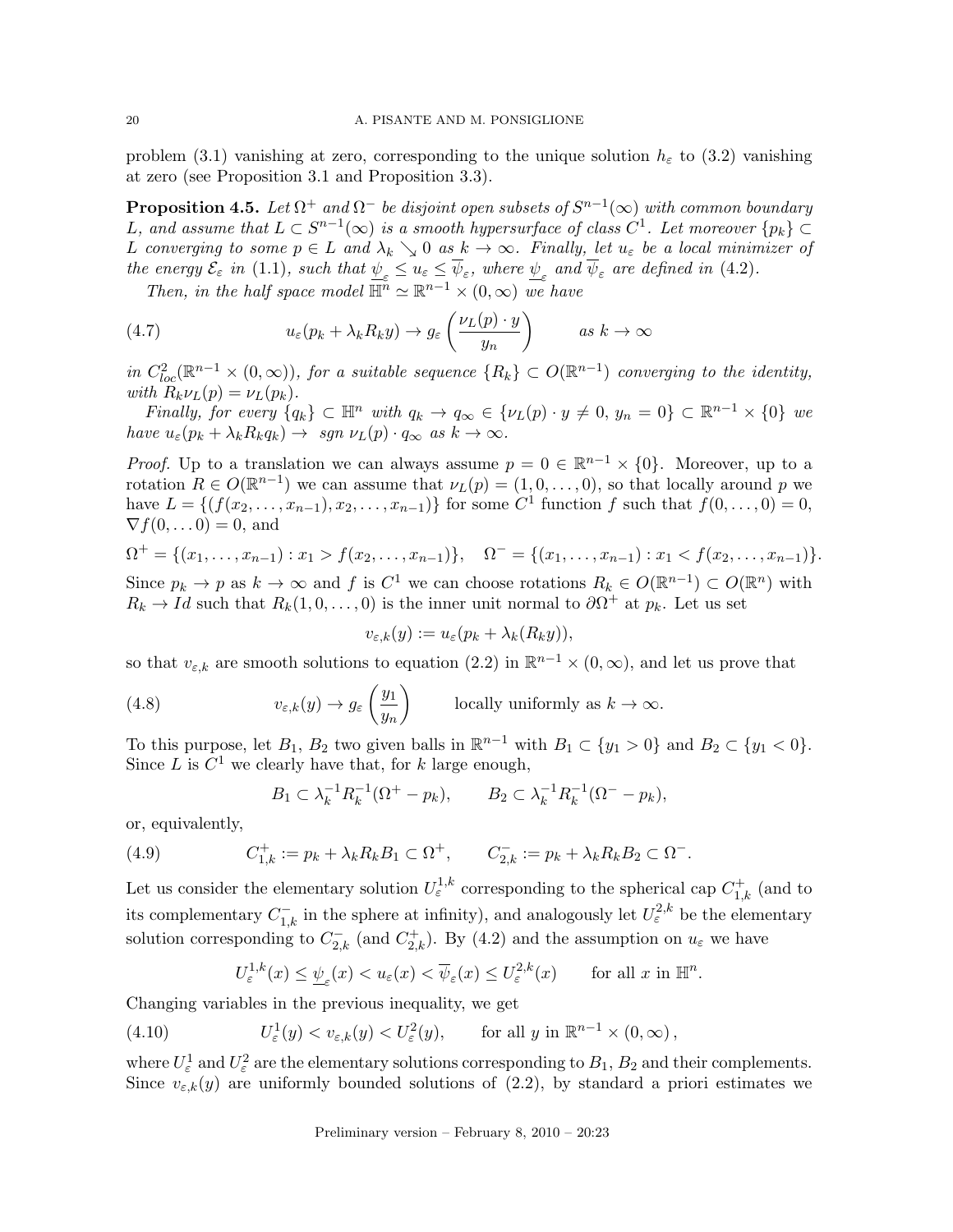have that, up to subsequences,  $v_{\varepsilon,k}(y)$  converges in  $C^2_{loc}(\mathbb{R}^{n-1}\times(0,\infty))$  to some function  $v_{\varepsilon,\infty} \in C^2(\mathbb{R}^{n-1} \times (0,\infty))$  which solves (2.2). Clearly, inequality (4.10) yields

$$
U_{\varepsilon}^1(y) < v_{\varepsilon,\infty}(y) < U_{\varepsilon}^2(y)
$$
, for all  $y$  in  $\mathbb{R}^{n-1} \times (0,\infty)$ .

Since  $B_1 \subset \{y_1 > 0\}$  and  $B_2 \subset \{y_1 < 0\}$  can be chosen arbitrarily, taking the supremum and the infimum respectively in the previous inequality, in view also of Proposition 4.3 we deduce that  $v_{\varepsilon,\infty}(y) = g_{\varepsilon}\left(\frac{y_1}{y_n}\right)$  $\left(\frac{y_1}{y_n}\right)$ , i.e.,  $v_{\varepsilon,\infty}$  is the elementary solution corresponding to the half spaces  $C^+ = \{y_1 > 0\}$  and  $C^- = \{y_1 < 0\}$ . By the uniqueness of the limit we conclude that the whole sequence  $v_{\varepsilon,k}(y)$  converges to  $g_{\varepsilon}(y_1/y_n)$  in  $C^2_{loc}(\mathbb{R}^{n-1}\times(0,\infty))$ , i.e. (4.7) holds.

Finally, we can always assume that  $q_{\infty} \in B_1 \cup B_2$ , so that the last statement of the proposition easily follows from (4.10), choosing  $y = q_k$  and letting  $k \to \infty$ .

We are in a position to prove Theorem 1.3.

*Proof of Theorem 1.3.* The existence of an entire solution  $u_{\varepsilon} \in C^2(\mathbb{H}^n) \cap C^0(\mathbb{H}^n \cup S^{n-1}(\infty) \setminus L)$ to equation (1.2) satisfying the prescribed boundary conditions, that is a local minimizer of the energy  $\mathcal{E}_{\varepsilon}$  in (1.1), and with  $\Sigma_{\varepsilon} \subset \overline{conv(L)}$  is provided by Theorem 1.2.

Now we pass to the proof of the regularity property of  $\Sigma_{\varepsilon} := u_{\varepsilon}^{-1}(0)$  and its orthogonality to  $S^{n-1}(\infty)$ , using a blow-up argument based on Proposition 4.5. Let  $\{P_k\} \subset \mathbb{H}^n$  be a sequence of points converging to some limit  $P_{\infty} \in L$ , and denote by  $p_k$  a projection of  $P_k$  on L, i.e., a point in L of minimal Euclidean distance from  $P_k$  in the half space model (with origin in  $P_{\infty}$ ), so that  $\lambda_k := |p_k - P_k| = \text{dist}_E(P_k, L)$  is the Euclidean distance between  $P_k$  and L and  $p_k \to P_\infty = 0$  as  $k \to \infty$ . By Proposition 4.5 we have that, for suitable rotations  $R_k \in O(\mathbb{R}^{n-1})$  converging to the identity

(4.11) 
$$
u_{\varepsilon}(p_k + \lambda_k R_k y) \to g_{\varepsilon}\left(\frac{\nu_L(P_{\infty}) \cdot y}{y_n}\right) \qquad \text{in } C^2_{loc}(\mathbb{R}^{n-1} \times (0, +\infty)),
$$

as  $k \to \infty$ . By construction of  $p_k$ , we have that  $P_k$  belongs to the plane generated by  $e_n := (0, \ldots, 1)$  and  $\nu_L(p_k)$  and passing through  $p_k$ . Clearly  $P_k = p_k + \lambda_k R_k y_k$  for some  $y_k \in \mathbb{R}^{n-1} \times (0,\infty)$  with  $|y_k| = 1$ . Up to subsequence we have  $y_k \to y_\infty$  for some  $y_\infty \in$  $\mathbb{R}^{n-1} \times [0,\infty)$  with  $|y_\infty|=1$ . Now we assume that  $u_\varepsilon(P_k)=0$ , i.e.,  $P_k \in \Sigma_\varepsilon$  for all k, and we wish to show that  $y_{\infty} = e_n$ . First, we claim that  $y_{\infty} \cdot e_n \neq 0$ . Indeed, if by contradiction,  $y_{\infty} \cdot e_n = 0$ , then we would have  $y_k \cdot e_n \to 0$ , so that

$$
1 = \lim_{k} |\nu_L(p_k) \cdot R_k y_k| = \lim_{k} |\nu_L(P_{\infty}) \cdot y_k| = |\nu_L(P_{\infty}) \cdot y_{\infty}|.
$$

In particular, we would have  $\nu_L(P_\infty) \cdot y_\infty \neq 0$ ,  $y_\infty \in \mathbb{R}^{n-1} \times \{0\}$  and  $y_\infty = \pm \nu_L(P_\infty)$ . Since  $P_k \in \Sigma_{\varepsilon}$ , the last statement in Proposition 4.5 would give a contradiction, and this proves the claim. Now  $y_{\infty} \cdot e_n \neq 0$ , hence (4.11) yields

$$
g_{\varepsilon}\left(\frac{y_{\infty}\cdot\nu_L(P_{\infty})}{y_{\infty}\cdot e_n}\right)=\lim_k u_{\varepsilon}(p_k+\lambda_k R_k y_k)=0,
$$

which gives  $y_\infty \cdot \nu_L(P_\infty) = 0$ . Since  $y_\infty$  belongs to the vector space generated by  $e_n$  and  $\nu_L(P_\infty)$ and it has unit length, we conclude that  $y_{\infty} = e_n$ , and the whole sequence  $y_k$  converges to  $e_n$ as  $k \to \infty$ .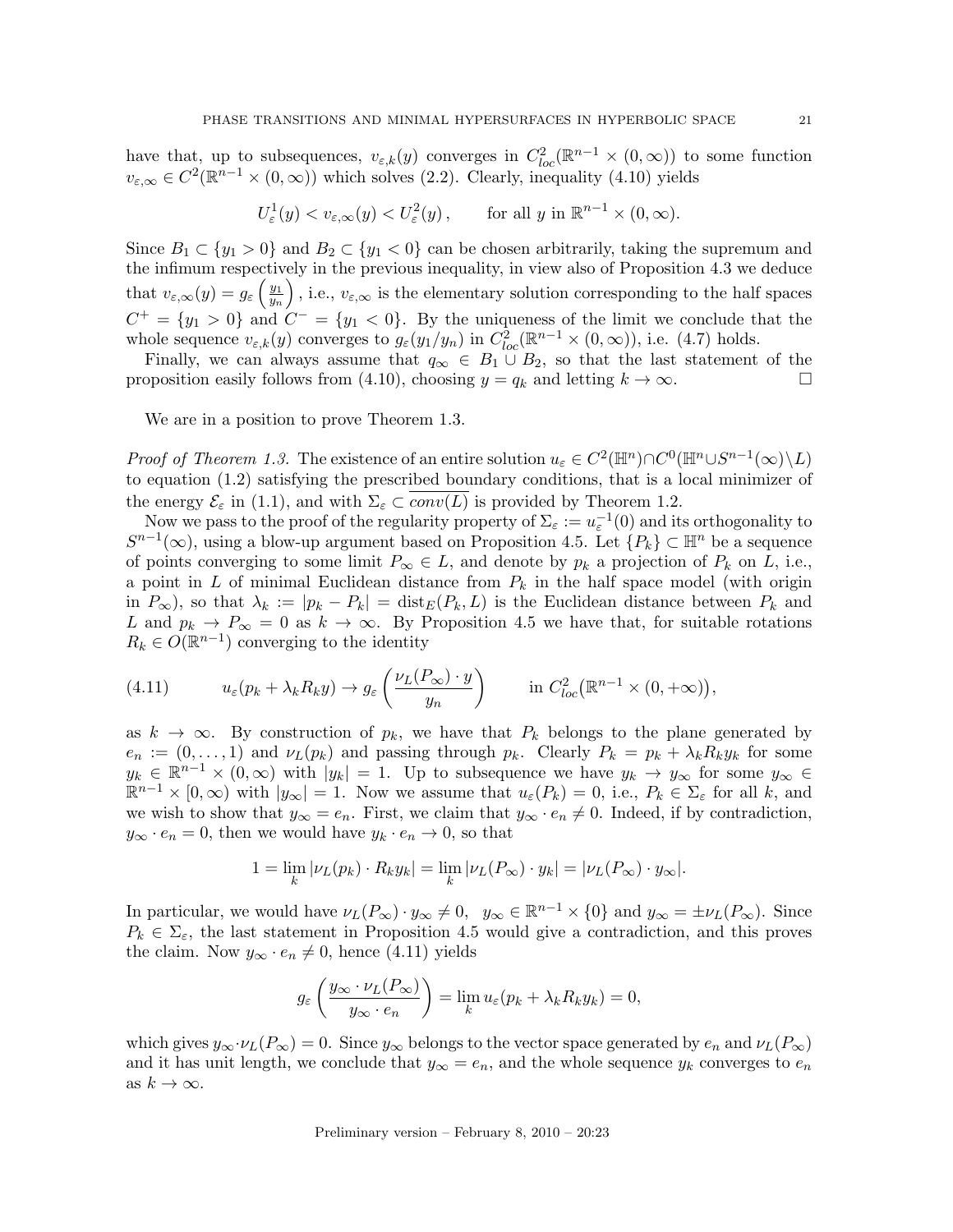We are in the position to conclude the proof of the regularity of  $\Sigma_{\varepsilon}$  near  $S^{n-1}(\infty)$ , and its orthogonality property. Indeed, since

$$
\nabla g_{\varepsilon}\left(\frac{y \cdot \nu_L(P_{\infty})}{y \cdot e_n}\right) \neq 0 \quad \text{for } y = y_{\infty} = e_n,
$$

by (4.11), we deduce that also  $\nabla u_{\varepsilon}(P_k) \neq 0$  for k large enough. Thus, as the sequence  $\{P_k\}$ can be chosen arbitrarily, we conclude that  $\Sigma_{\varepsilon}$  is smooth near the sphere at infinity by the implicit function theorem, with a well defined normal vector field  $\nu_{\Sigma_{\varepsilon}}(P) = \frac{\nabla u_{\varepsilon}(P)}{|\nabla u_{\varepsilon}(P)|}$ .

Now, since  $y_k \to e_n$ , by (4.11) we deduce,

(4.12) 
$$
\nu_{\Sigma_{\varepsilon}}(P_k) = \frac{\nabla u_{\varepsilon}(P_k)}{|\nabla u_{\varepsilon}(P_k)|} \to \nu_L(P_{\infty}),
$$

i.e., the normal vector field extends continuously up to the boundary, and this is enough to conclude that  $\Sigma_{\varepsilon} \cup L$  is a  $C^1$  hypersurface with boundary.

Finally, we prove the asymptotic expansion (1.4), using a blow-up argument analogous to that used to prove (4.11). Let  $\{P_k\} \in \mathbb{H}^n$  converging to some  $P_\infty \in S^{n-1}(\infty)$ . If  $P_\infty \notin L$  the proof is straightforward, since for  $P_{\infty} \in \Omega^{\pm}$  we have that  $u_{\varepsilon}(P_k) \to \pm 1$  and  $\tilde{d}(P_k, K(L)) \to$ ±∞.

Now, we consider the case  $P_{\infty} \in L$ , working as above in the half space model with origin in  $P_{\infty}$ , so that  $K(L)$  is the cone over L from the point  $e_n$ . Let  $p_k \in L$  be points of minimal Euclidean distance from  $P_k$ , let  $\lambda_k = |p_k - P_k|$ , and let  $R_k \in O(\mathbb{R}^{n-1})$  such that  $R_k \nu_L(P_\infty) =$  $\nu_L(p_k)$  and  $R_k \to Id$ , as in (4.11). Again,  $P_k = p_k + \lambda_k R_k y_k$  for some  $y_k \in \mathbb{R}^{n-1} \times (0, \infty)$  with  $|y_k| = 1$  and (up to a subsequence)  $y_k \to y_\infty$  for some  $y_\infty \in \mathbb{R}^{n-1} \times [0, \infty)$  with  $|y_\infty| = 1$ .

Now we distinguish two cases, corresponding to  $y_\infty \cdot e_n = 0$  and  $y_\infty \cdot e_n \neq 0$ . If  $y_\infty \cdot e_n = 0$ 0, then, arguing as above, we have  $y_{\infty} = \pm \nu_L(P_{\infty})$ , and hence by the last statement in Proposition 4.5 we have  $u_{\varepsilon}(P_k) \to sgn(\nu_L(P_{\infty}) \cdot y_{\infty})$ . Thus, we have to prove that also  $h_{\varepsilon}(\tilde{d}(P_k, K(L))) \to sgn(\nu_L(P_{\infty}) \cdot y_{\infty})$ . To this purpose, it is enough to notice that  $P_k$  lies always (for k large enough) on the same side of  $K(L)$  and that  $d(P_k, K(L)) =$  $d(R_k y_k, \lambda_k^{-1}(K(L) - p_k)) \to \infty$  as  $k \to \infty$ , since  $R_k y_k \to y_\infty$  while  $\lambda_k^{-1}$  $_{k}^{-1}(K(L) - p_{k})$  approaches the vertical half plane passing through the origin and orthogonal to  $y_{\infty}$ .

We pass to consider the case  $y_{\infty} \cdot e_n \neq 0$ . Since

$$
g_{\varepsilon}\left(\frac{\nu_L(p_k)\cdot R_k y_k}{R_k y_k \cdot e_n}\right) \to g_{\varepsilon}\left(\frac{\nu_L(P_{\infty})\cdot y_{\infty}}{y_{\infty} \cdot e_n}\right) \qquad \text{as } k \to \infty,
$$

thanks to the blow-up formula given by (4.11) for  $y = y_{\infty}$ , it is clearly enough to prove that

(4.13) 
$$
g_{\varepsilon}\left(\frac{\nu_L(p_k)\cdot R_k y_k}{R_k y_k \cdot e_n}\right) - h_{\varepsilon}\left(\tilde{d}\left(R_k y_k, \lambda_k^{-1}(K(L) - p_k)\right)\right) \to 0 \quad \text{as } k \to \infty.
$$

Let us set  $K^{\infty}(L)$  the cone over K from the point at infinity, i.e.,  $K^{\infty}(L) = L \times (0 \times \infty)$ . Then, it is easily seen that by construction of  $p_k$ , we have  $d(P_k, K^{\infty}(L)) = d(P_k, T_{p_k}L \times (0, \infty)).$ Therefore,

$$
g_{\varepsilon}\left(\frac{\nu_L(p_k)\cdot R_k y_k}{R_k y_k\cdot e_n}\right)=h_{\varepsilon}\left(\tilde{d}(P_k,T_{p_k}L\times(0,\infty))\right)=h_{\varepsilon}\left(\tilde{d}(P_k,K^{\infty}(L))\right).
$$

Since  $\tilde{d}(P_k, K^{\infty}(L)) = \tilde{d}(R_k y_k, \lambda_k^{-1}(K^{\infty}(L) - p_k)),$  (4.13) is equivalent to

Preliminary version – February 8, 2010 – 20:23

$$
\Box
$$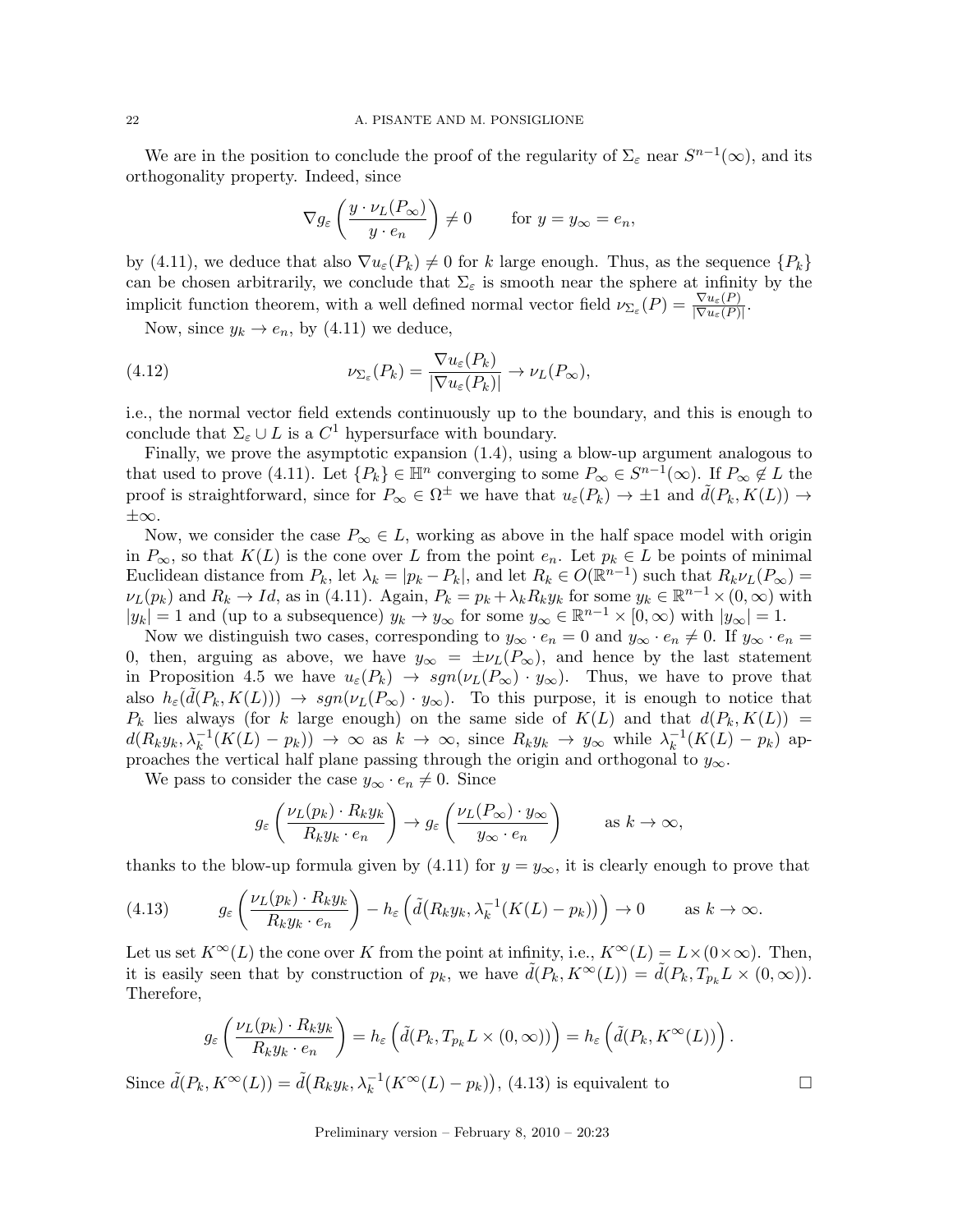(4.14) 
$$
h_{\varepsilon}\left(\tilde{d}\left(R_{k}y_{k},\lambda_{k}^{-1}(K^{\infty}(L)-p_{k})\right)\right)-h_{\varepsilon}\left(\tilde{d}\left(R_{k}y_{k},\lambda_{k}^{-1}(K(L)-p_{k})\right)\right)\to 0
$$

as  $k \to \infty$ . In order to prove (4.14), it is enough to check the Hausdorff convergence on compact sets (usually referred to as Kuratowsky convergence) in  $\mathbb{R}^{n-1} \times (0, \infty)$  of  $\lambda_k^{-1}$  $_{k}^{-1}(K^{\infty}(L)-p_{k})$ and  $\lambda_k^{-1}$  $k_k^{-1}(K(L) - p_k)$  to  $T_{P_\infty}L \times (0, \infty)$ . Finally, this Hausdorff convergence is indeed a direct consequence of the fact that  $K^{\infty}(L)$  and  $K(L)$  are tangent along L, since they both touch the sphere at infinity orthogonally along the smooth hypersurface  $L$ ; for sake of brevity we skip the details which are standard.

### 5. Minimal hypersurfaces

In this final section we study the limit when  $\varepsilon$  tends to zero. First we investigate the behaviour of the energy functionals  $\mathcal{E}_{\varepsilon}$  using Γ-convergence and we prove Theorem 1.4. Then we apply this result to the local minimizers  $u_{\varepsilon}$  to construct entire minimal hypersurfaces  $\Sigma_{\varepsilon}$ with prescribed boundary at infinity and we prove Theorem 1.5.

5.1. Proof of the Γ-convergence result. Here we prove the Γ-convergence result given by Theorem 1.4. The proof relies on the very well known arguments in the Euclidean setting [25], with some care in order to treat the boundary conditions  $v_{\varepsilon} = w_{\varepsilon}$  on  $\partial B_R$ . We divide the proof in several steps, using the same notations defined in the Introduction.

Step 1 (Compactness.) Since the metric on compact subsets of  $\mathbb{H}^n$  is equivalent to the Euclidean one, clearly we may assume that

$$
\varepsilon_m \int_{B_R} \frac{1}{2} |\nabla v_{\varepsilon_m}|^2 + W_{\varepsilon_m}(v_{\varepsilon_m}) dx \le C,
$$

where  $C > 0$  depends only on R. Since  $|v_{\varepsilon_m}| \leq 1$ , then arguing as in [25], Proposition 3, up to subsequence we have  $v_{\varepsilon_m} \to v^*$  in  $L^1(B_R)$ , where  $v^* \in BV(B_R; \{-1, +1\})$ .

Step 2 (Γ-liminf.) By Step 1 we may assume  $v \in BV(B_R; \{-1,+1\})$ , i.e.,  $\mathcal{F}(v; w^*, B_R) < \infty$ . Moreover, we may assume that each  $v_{\varepsilon_m}$  has finite energy in  $B_R$  and  $|v_{\varepsilon_m}| \leq 1$  a.e., because energy decreases under truncation and truncation keeps the boundary conditions  $v_{\varepsilon_m} = w_{\varepsilon_m}$ on  $\partial B_R$ . Now we essentially follows [25] but with some extra care because of the possible jump between v and  $w^*$  along  $\partial B_R$ .

Let  $A \subset\subset B_1$  be an open set with compact closure such that  $\overline{B_R} \subset A$  and let  $\Psi(t) =$  $\int_0^t \sqrt{W(s)}ds$ , so that  $\Psi \in C^1(\mathbb{R})$  and it is an odd function. We consider  $\hat{v}_{\varepsilon_m} \in H^1(A)$  as  $v_{\varepsilon_m}$ extended as  $w_{\varepsilon_m}$  outside  $B_R$ . Since  $\hat{v}_{\varepsilon_m} \in H^1(A)$ , by the chain rule in  $H^1(A)$  the functions  $\Psi(\hat{v}_{\varepsilon_m})$  satisfy  $\Psi(\hat{v}_{\varepsilon_m}) \in W^{1,1}(A) \subset BV(A)$  and

$$
2|\Psi(\hat{v}_{\varepsilon_m})|_{BV_g(A)}=2\int_A\sqrt{W(\hat{v}_{\varepsilon_m})}\|\nabla_g\hat{v}_{\varepsilon_m}\|dVol_g\leq \sqrt{2}\varepsilon_m\mathcal{E}(\hat{v}_{\varepsilon_m},A)=\mathcal{F}_{\varepsilon_m}(\hat{v}_{\varepsilon_m};w_{\varepsilon_m},A)\,.
$$

Taking (1.5) into account we have  $\hat{v}_{\varepsilon_m} \to \tilde{v} = \tilde{v}_{w^*}$  in  $L^1(A)$  as  $m \to \infty$ . By lower semicontinuity of the total variation and using the pointwise equality  $2\Psi(\tilde{v}) = C_W \tilde{v}$  we obtain

(5.1) 
$$
C_W|\tilde{v}|_{BV_g(\overline{B_R})} \leq C_W|\tilde{v}|_{BV_g(A)} = 2|\Psi(\tilde{v})|_{BV_g(A)} \leq \liminf_{\varepsilon_m} \mathcal{F}_{\varepsilon_m}(v_{\varepsilon_m}; w_{\varepsilon_m}, A).
$$

Finally, since  $\mathcal{F}_{\varepsilon_m}(v_{\varepsilon_m}; w_{\varepsilon_m}, A) = \mathcal{F}_{\varepsilon_m}(v_{\varepsilon_m}; w_{\varepsilon_m}, B_R) + \mu_{\varepsilon_m}(A \setminus B_R)$  and  $\mu^*(\partial B_R) = 0$  the conclusion follows from (5.1) and (1.5) when  $A = B_\rho$  and  $\rho \searrow R$ .

Preliminary version – February 8, 2010 – 20:23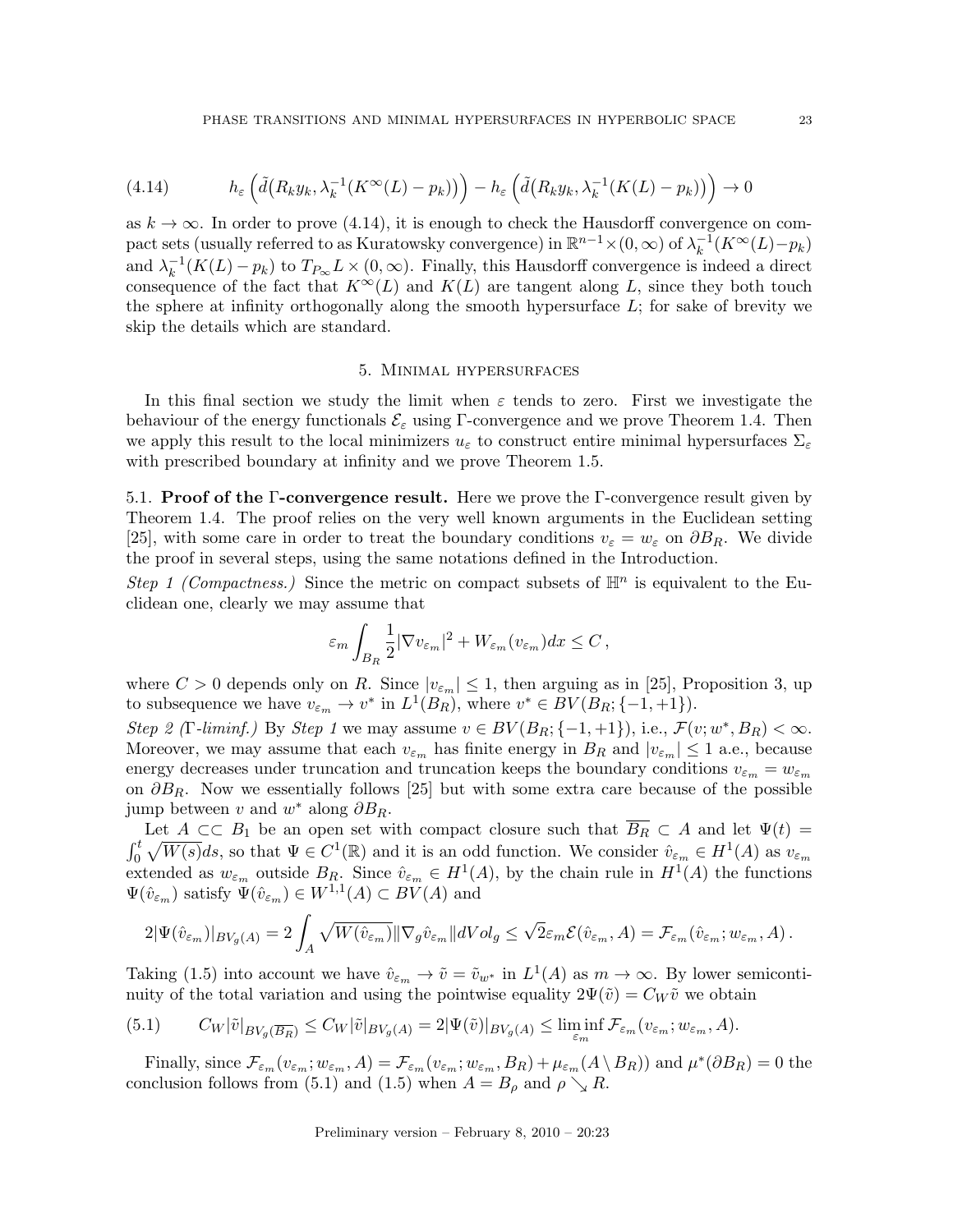Step 3 (Γ-limsup without boundary conditions.) Here we show that, for any given function  $v \in BV(B_R; \{-1,+1\})$ , there exists a sequence  $v_{\varepsilon_m} \in H^1(B_R)$  with  $|v_{\varepsilon_m}| \leq 1$ ,  $v_{\varepsilon_m} \to v$  in  $L^1(B_R)$  and such that

(5.2) 
$$
\sqrt{2}\varepsilon_m \mathcal{E}_{\varepsilon_m}(v_{\varepsilon_m}, B_R) \to C_W |v|_{BV_g(B_R)} \quad \text{as } \varepsilon_m \to 0.
$$

This Γ-limsup inequality is well understood in the Euclidean setting. The proof in the present case could be obtained by standard localization arguments, freezing the x dependence in the energy density functionals. Here for the reader convenience we sketch the original proof in [25], adapting it to the hyperbolic setting. By standard density arguments in the Euclidean setting and formulas (2.5) and (2.6), the class of functions in  $BV_q(B_R; \{-1, +1\})$  with smooth jump set are actually dense in  $L^1$  and in energy. Therefore, by diagonal arguments in  $\Gamma$ -convergence we can prove  $(5.2)$  assuming  $S_v$  smooth. In this case, following [25, Proposition 2] it turns out that a recovery sequence is given by  $v_{\varepsilon_m}(x) = h_{\varepsilon_m}(\tilde{d}(x, S_v))$ , where  $h_{\varepsilon_m}$  is the optimal one-dimensional profile given by Proposition 3.1, and  $\tilde{d}(x, S_v) = v(x)d(x, S_v)$  is the hyperbolic signed distance from  $S_v$  (unique up to the sign).

Step 4 (Γ-limsup with boundary conditions). In this step we construct a recovery sequence taking into account the boundary conditions. To this purpose let  $v \in BV(B_R; \{-1, +1\}).$ First we show that the class of functions coinciding with  $w^*$  in a neighborhood of  $\partial B_R$  are dense in energy and in  $L^1(B_R)$ . Indeed, let  $0 < \lambda < 1$  and set

$$
v_{\lambda}(x) := \begin{cases} v(x) & \text{if } |x| \leq \lambda R; \\ w^*(x) & \text{otherwise.} \end{cases}
$$

Then we have  $v_{\lambda} \equiv w^*$  near  $\partial B_R$  and  $v_{\lambda} \to v$  in  $L^1(B_R)$  as  $\lambda \nearrow 1$ . Moreover, since  $\mu^*(\partial B_R) = 0$  it is easy to prove that  $|D_g v_\lambda|(\partial B_{\lambda R}) \to |D_g \tilde{v}_{w^*}|(\partial B_R)$ , so that  $\mathcal{F}(v_\lambda; w^*, B_R) \to$  $\mathcal{F}(v; w^*, B_R)$  as  $\lambda \nearrow 1$ . Therefore, up to a further diagonal argument, without loss of generality we may assume  $v \equiv w^*$  in a neighborhood of  $\partial B_R$ , so that  $\mathcal{F}(v; w^*, B_R) = C_W |v|_{BV_g(B_R)}$ .

Now we aim to glue together the recovery sequence  $v_{\varepsilon_m} \to v$  constructed in Step 3 with  $w_{\varepsilon_m}$ , in order to obtain a recovery sequence which takes into account the boundary conditions. To this purpose, for any fixed  $\eta > 0$  we construct an approximated recovery sequence  $\hat{v}_{\varepsilon_m} \in$  $H^1_{w_{\varepsilon_m}}(B_R)$  (depending on  $\eta$ ), with  $\hat{v}_{\varepsilon_m} \to v$  in  $L^1(B_R)$  as  $m \to \infty$  and satisfying

(5.3) 
$$
\limsup_{m} \mathcal{F}_{\varepsilon_m}(\hat{v}_{\varepsilon_m}; w_{\varepsilon_m}, B_R) \leq \mathcal{F}(v; w^*, B_R) + C\eta.
$$

Then, the Γ-limsup inequality follows from (5.3) by a standard diagonal argument as  $\eta \to 0$ . To prove (5.3) let  $\delta = \delta(\eta) > 0$  be so small such that the following holds.

i)  $v = w^*$  in  $C_\delta := B_R \setminus \overline{B_{R-\delta}};$ ii)  $\mathcal{E}_{\varepsilon_m}(w_{\varepsilon_m}, C_\delta) \leq \eta \varepsilon_m^{-1}$  for every  $m$ ; iii)  $\mathcal{E}_{\varepsilon_m}(v_{\varepsilon_m}, C_\delta) \leq \eta \varepsilon_m^{-1}$  for every m.

Notice that, for  $\delta$  suitably small ii) holds since  $\mu^*(\partial B_R) = 0$ , and iii) is true since  $v_{\varepsilon_m}$  is a recovery sequence for v in  $B_R$ , and therefore also in  $C_\delta$ , and  $|v|_{BV(C_\delta)} \to 0$  as  $\delta \to 0$ . For each m we divide the annulus  $C_{\delta}$  in  $M_m := \left[\frac{\delta}{\eta \varepsilon_m}\right]$  (where  $[\cdot]$  is the integer part) concentric annuli of thickness  $\tilde{\varepsilon}_m := \frac{\delta}{M_m}$ . In this way we clearly have  $\tilde{\varepsilon}_m = \eta_m \varepsilon_m$  with  $\eta_m \to \eta$  as  $m \to \infty$ . Since  $v_{\varepsilon_m} \to v = w^*$  and  $w_{\varepsilon_m} \to w^*$  in  $L^1(C_\delta)$  we have  $v_{\varepsilon_m} - w_{\varepsilon_m} \to 0$  in  $L^1(C_\delta)$ . Therefore,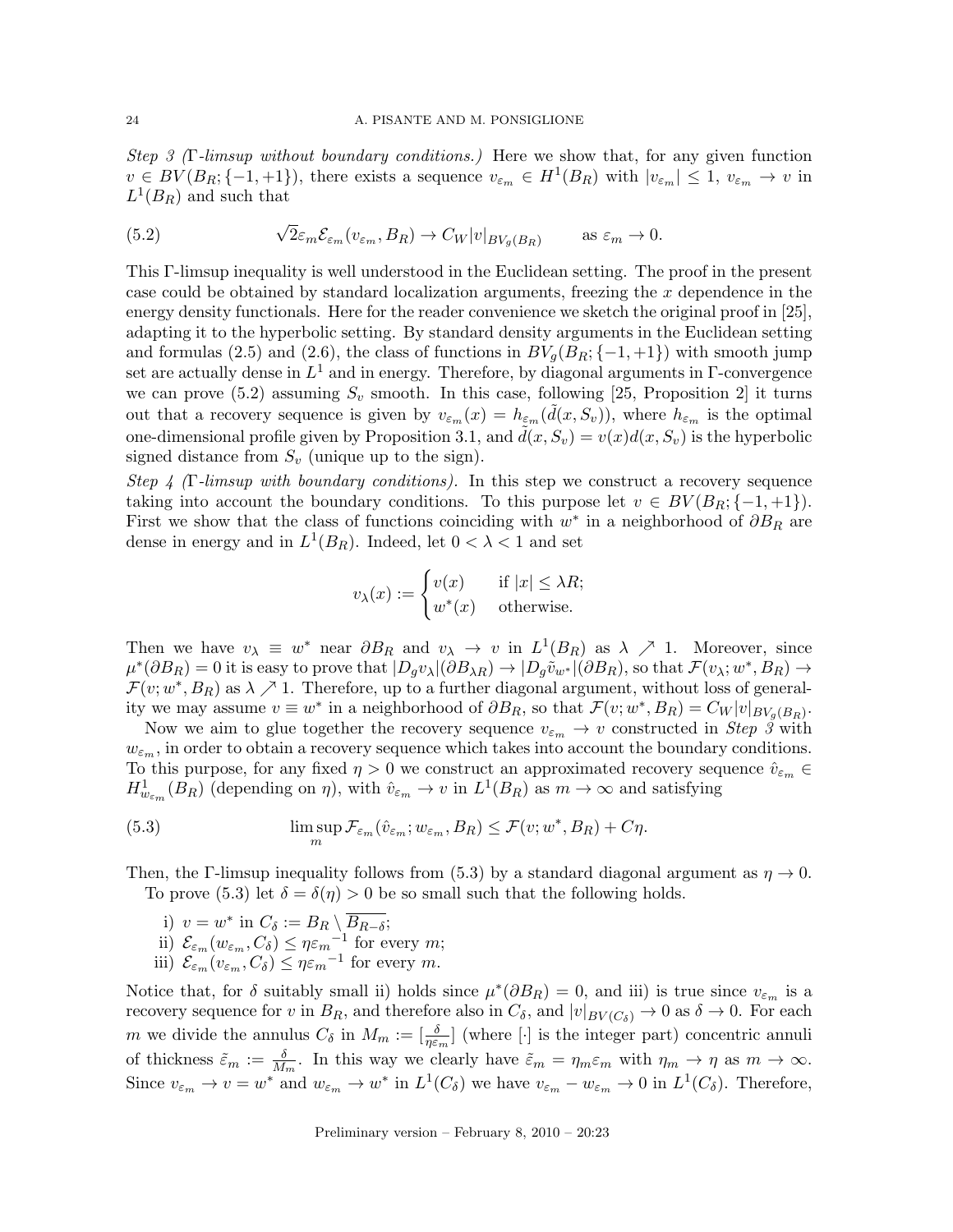by the mean value theorem we can choose  $k_m \in \{1, \ldots M_m\}$  such that

(5.4) 
$$
\frac{1}{\tilde{\varepsilon}_m} \int_{\tilde{C}_{k_m}} |v_{\varepsilon_m} - w_{\varepsilon_m}| dx \to 0 \quad \text{as } m \to \infty,
$$

where  $\tilde{C}_{k_m} = \{R'_m < |x| < R''_m\}$  and  $R'_m := R - \delta + (k_m - 1)\tilde{\varepsilon}_m$ ,  $R''_m := R - \delta + k_m\tilde{\varepsilon}_m$ . Let  $\varphi_{\varepsilon_m}$  be a radial Lipschitz cut-off function such that  $\varphi_{\varepsilon_m}(x) \equiv 0$  for  $|x| \ge R''_m$ ,  $\varphi_{\varepsilon_m}(x) \equiv 1$  for  $|x| \le R'_m$ , and decreases linearly along the rays in  $\tilde{C}_{k_m}$ . For all  $x \in B_R$  we set

$$
\hat{v}_{\varepsilon_m}(x) := v_{\varepsilon_m}(x)\varphi_{\varepsilon_m}(x) + w_{\varepsilon_m}(x)(1 - \varphi_{\varepsilon_m}(x)).
$$

By construction we have for a.e.  $x \in B_R$ 

$$
|\nabla \hat{v}_{\varepsilon_m}(x)| \le |\nabla v_{\varepsilon_m}| + |\nabla w_{\varepsilon_m}| + \frac{1}{\tilde{\varepsilon}_m} |v_{\varepsilon_m} - w_{\varepsilon_m}|.
$$

Then, by ii) and iii) above, by Young inequality, and the bounds  $|w_{\varepsilon_m}| \leq 1$ ,  $|v_{\varepsilon_m}| \leq 1$  in  $B_R$ we obtain

$$
\mathcal{E}_{\varepsilon_m}(\hat{v}_{\varepsilon_m}, \tilde{C}_{k_m}) \le C \int_{\tilde{C}_{k_m}} |\nabla \hat{v}_{\varepsilon_m}|^2 + W_{\varepsilon_m}(\hat{v}_{\varepsilon_m}) dx \le C \int_{C_\delta} |\nabla v_{\varepsilon_m}|^2 + |\nabla w_{\varepsilon_m}|^2 dx +
$$
  
+  $C \int_{\tilde{C}_{k_m}} \frac{1}{(\tilde{\varepsilon}_m)^2} |v_{\varepsilon_m} - w_{\varepsilon_m}|^2 + \frac{1}{(\varepsilon_m)^2} dx \le C \eta \varepsilon_m^{-1} + \frac{C \varepsilon_m^{-1}}{\eta} \int_{\tilde{C}_{k_m}} \frac{1}{\tilde{\varepsilon}_m} |v_{\varepsilon_m} - w_{\varepsilon_m}| dx.$ 

Therefore, by  $(5.4)$ , for m large enough (depending only on  $\eta$ ) we have

(5.5) 
$$
\varepsilon_m \mathcal{E}_{\varepsilon_m}(\hat{v}_{\varepsilon_m}, \tilde{C}_{k_m}) \le C \eta
$$

By (5.5), in view of ii) above we have

$$
\varepsilon_m \mathcal{E}_{\varepsilon_m}(\hat{v}_{\varepsilon_m}, B_R) = \varepsilon_m \mathcal{E}_{\varepsilon_m}(v_{\varepsilon_m}, B_{R'_m}) + \varepsilon_m \mathcal{E}_{\varepsilon_m}(\hat{v}_{\varepsilon_m}, \tilde{C}_{k_m}) + + \varepsilon_m \mathcal{E}_{\varepsilon_m}(w_{\varepsilon_m}, B_R \setminus \overline{B_{R''_m}}) \leq \varepsilon_m \mathcal{E}_{\varepsilon_m}(v_{\varepsilon_m}, B_R) + C\eta
$$

Passing to the limit for  $m \to \infty$ , we obtain

$$
\limsup_m \mathcal{F}_{\varepsilon_m}(\hat{v}_{\varepsilon_m}; w_{\varepsilon_m}, B_R) \le \limsup_m \sqrt{2}\varepsilon_m \mathcal{E}_{\varepsilon_m}(v_{\varepsilon_m}, B_R) + C\eta = \mathcal{F}(v; w^*, B_R) + C\eta,
$$

so that  $(5.3)$  holds, and this concludes the proof of the Γ-limsup inequality.

**Remark 5.1.** The assumption  $\mu^*(\partial B_R) = 0$  is essential in order to identify the boundary term in the Γ-limit F. Indeed, for  $w^*$  equal to 1 in  $B_R$  and  $w^* = -1$  in  $B_1 \setminus B_R$ , it is very easy to construct two approximating sequences  $w_{\varepsilon_m}^{\pm}$  for  $w^*$  satisfying (1.5), with traces on  $\partial B_R$  equal to  $\pm 1$ , respectively. Therefore, the corresponding Γ-limit is clearly given by (1.7) with  $w^*$  replaced by  $\pm 1$  on  $B_1 \setminus B_R$ , respectively. More generally, given  $\tilde{w}$  and  $w^*$  it is always possible to construct an approximating sequences  $w_{\varepsilon_m}$  for  $w^*$  such that the corresponding  $\Gamma$ -limit is given by (1.7) with  $w^*$  replaced by  $\tilde{w}$ . Thus we see that, removing the assumption  $\mu^*(\partial B_R) = 0$ , the Γ-limit may depend on the whole sequence  $w_{\varepsilon_m}$  and not only on  $w^*$ .

5.2. Existence and asymptotic behavior of minimal hypersurfaces. In this final part, we prove the existence of an entire minimal hypersurface with prescribed behaviour at infinity. First we give a local energy bound for the minimizers  $u_{\varepsilon}$  which allows to obtain a limiting function  $u^* \in BV_{loc}(B_1; \{-1,1\})$  with the desired behaviour at infinity. Then, we can apply the Γ-convergence result in the previous subsection to get the area-minimizing property of the jump set  $S_{u^*}$  and to conclude the proof of Theorem 1.5.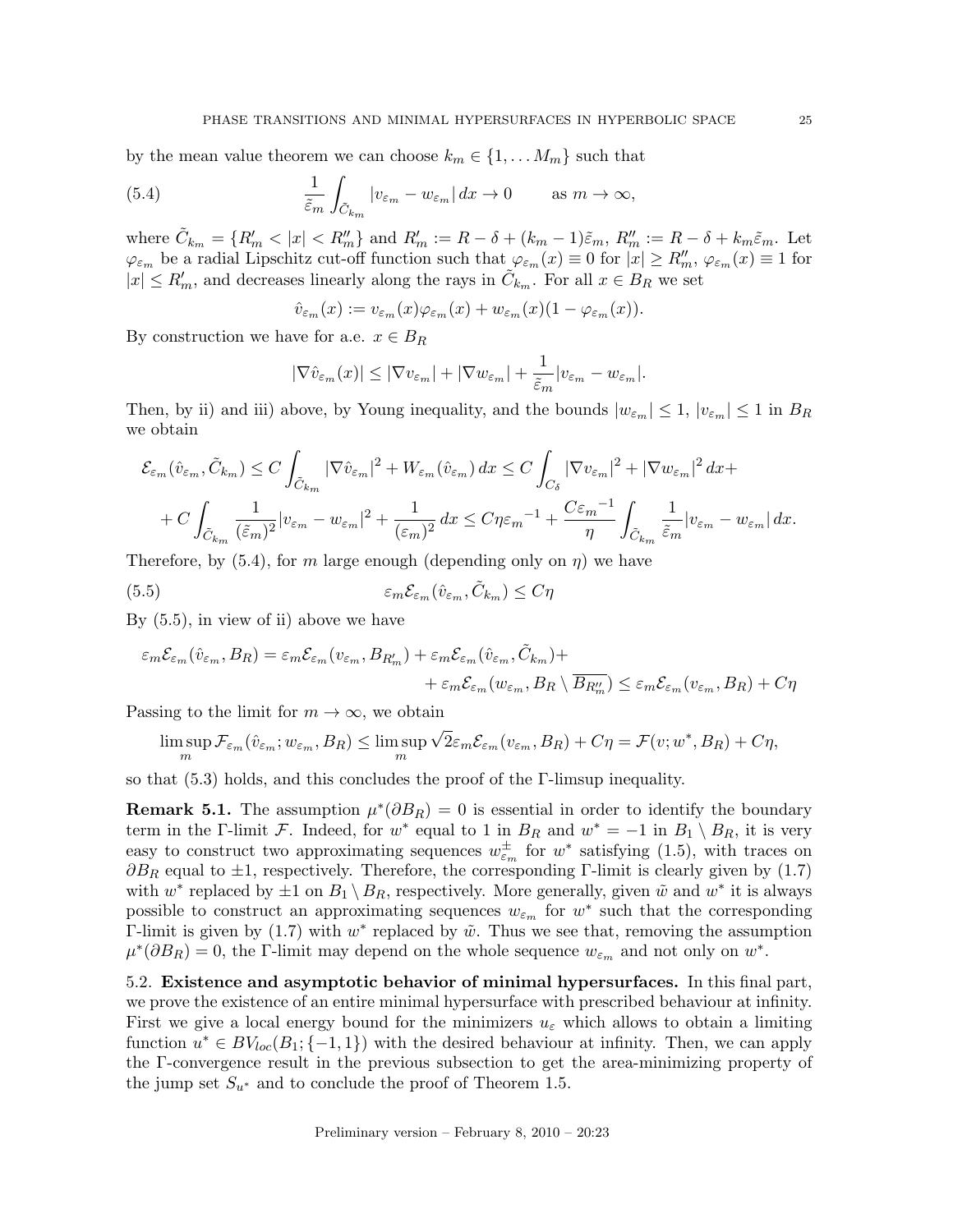**Lemma 5.2.** Let  $0 < R < 1$ , let  $\varepsilon < R/2$  and let  $u_{\varepsilon}$  be a local minimizer of (1.1). Then we have  $\mathcal{E}_{\varepsilon}(u_{\varepsilon},B_R) \leq C\varepsilon^{-1}$ , where C is a constant depending only on R.

*Proof.* Since  $u_{\varepsilon}$  are uniformly bounded, by equation (2.4) and by standard elliptic regularity we have that  $|\nabla u_{\varepsilon}| \leq c \varepsilon^{-1}$ , where c depends only on R. We deduce that

$$
\|\nabla u_{\varepsilon}\|^2 + W_{\varepsilon}(u_{\varepsilon}) \leq \frac{c}{\varepsilon^2} \quad \text{in } B_R,
$$

where c depends only on R. Let  $\varphi_{\varepsilon}$  be a radial cut-off function, equal to 1 for  $|x| \leq R - \varepsilon$ , and decreasing linearly to zero along rays for  $R - \varepsilon \leq |x| \leq R$ . Let us set  $v_{\varepsilon} := \varphi + (1 - \varphi)u_{\varepsilon}$ . By construction we have that  $v_{\varepsilon} = u_{\varepsilon}$  on  $\partial B_R$ , and  $|\nabla v_{\varepsilon}| \leq c \varepsilon^{-1}$ , with c depending only on R. Thus, by local energy minimality of  $u_{\varepsilon}$  we have

$$
\mathcal{E}_{\varepsilon}(u_{\varepsilon},B_R) \leq \mathcal{E}_{\varepsilon}(v_{\varepsilon},B_R) \leq \mathcal{E}_{\varepsilon}(v_{\varepsilon},B_R \setminus B_{R-\varepsilon}) \leq \frac{C}{\varepsilon},
$$

where  $C$  is a constant depending only on  $R$ .

Proof of Theorem 1.5. We will prove claims i) and ii) of the theorem separately, using the Poincaré ball model. Claim iii) is well known and it has been already discussed in the Introduction.

*Proof of i).* By Lemma 5.2 we have  $\mathcal{F}_{\varepsilon_m}(u_{\varepsilon_m}; u_{\varepsilon_m}, B_R) \leq C$ , and hence by Theorem 1.4, i), passing to a subsequence we have  $u_{\varepsilon_m} \to u^*$  in  $L^1(B_R)$  for some  $u^* \in BV(B_R; \{-1, 1\})$ . Thus a simple diagonal argument yields  $u_{\varepsilon_m} \to u^*$  in  $L^1_{loc}(B_1)$  for some  $u^* \in BV_{loc}(B_1; \{-1, 1\})$  as  $m \to \infty$ .

We pass to the proof of  $S_{u^*} \subset \overline{\text{conv}(F)}$ . To this purpose, notice that if  $x \in B_1 \setminus \overline{\text{conv}(F)}$ , then there is a neighborhood  $N_x$  of x compactly contained in  $B_1 \setminus \text{conv}(F)$ , and there exists an elementary solution  $U_{\varepsilon}$  such that either  $0 < U_{\varepsilon} \le u_{\varepsilon} \le 1$  with  $U_{\varepsilon} \to 1$  uniformly in  $N_x$ , or  $-1 \le u_{\varepsilon} \le U_{\varepsilon} < 0$  with  $U_{\varepsilon} \to -1$  uniformly in  $N_x$ . In both cases we deduce that  $u^*$  is constant in  $N_x$ , so that in particular  $S_{u^*} \cap N_x = \emptyset$ . By the arbitrariness of  $x \in B_1 \setminus \text{conv}(F)$ we conclude  $S_{u^*} \subset \overline{\text{conv}(F)}$ , which clearly implies  $\overline{S_{u^*}} \cap S^{n-1}(\infty) \subset F$ .

It remains only to prove the inclusion  $\partial \Omega^+ \cap \partial \Omega^- \subseteq \overline{S_{u^*}}$ . Let  $p \in \partial \Omega^+ \cap \partial \Omega^-$ , and for any given  $\delta > 0$  let us fix two points  $q^{\pm} \in \Omega^{\pm}$  such that  $q^{\pm} \in I_{\delta}(p)$ . Moreover, let  $0 < \rho < \delta$  be such that  $B_{\rho}(q^+) \cap B_{\rho}(q^-) = \emptyset$  and  $B_{\rho}(q^{\pm}) \cap B_1 \cap \overline{\text{conv}(F)} = \emptyset$ . Set  $B^{\pm} := B_{\rho}(q^{\pm}) \cap S^{n-1}(\infty) \subset \Omega^{\pm}$ and consider the tube  $T_\rho := \overline{\text{conv}(B^+ \cup B^-)}$ . Then, since  $u^* = \pm 1$  on  $B_\rho(q^{\pm}) \cap T_\rho$ , we have that  $u^*$  takes both values +1 and -1 on sets of positive measure in  $T_{\rho}$ , that clearly implies  $|Du^*|(T_\rho) = \mathcal{H}^{n-1}(S_{u^*} \cap T_\rho) > 0$ . Therefore  $B_{C\delta}(p) \cap S_{u^*} \neq \emptyset$  where C is a constant independent of  $\delta$ , and this, by the arbitrariness of  $\delta$ , yields  $p \in \overline{S_{u^*}}$ , which concludes the proof of property i).

*Proof of ii*). Let  $u^*$  as given by part i) and let  $v^* \in BV_{loc}(B_1; \{-1,1\})$  such that the support of  $u^* - v^*$  is compactly contained in  $B_R$  for some  $R \in (0,1)$ . Note that, since  $u_{\varepsilon_m} \to u^*$  in  $L^1_{loc}(B_1)$  and Lemma 5.2 holds, passing to a subsequence if necessary, we may assume that  ${u_{\varepsilon_m}}$  satisfies assumption (1.5) (with  $w_{\varepsilon_m} = u_{\varepsilon_m}$ ). Thus, changing R slightly if necessary, we may also assume that  $\mu^*(\partial B_R) = 0$ , because such condition may fail for at most countably many radii. Let  $v_{\varepsilon_m} \to v^*$  in  $L^1(B_R)$  be a recovery sequence for  $v^*$  in  $B_R$  with  $u_{\varepsilon_m}$  as boundary data as given by Theorem 1.4. Thus, combining the Γ-convergence result given by Theorem 1.4 and the energy minimality of each  $u_{\varepsilon_m}$  we obtain

$$
\mathcal{F}(u^*; u^*, B_R) \leq \liminf_{\varepsilon_m} \mathcal{F}_{\varepsilon_m}(u_{\varepsilon_m}; u_{\varepsilon_m}, B_R) \leq \limsup_{\varepsilon_m} \mathcal{F}_{\varepsilon_m}(v_{\varepsilon_m}; u_{\varepsilon_m}, B_R) \leq \mathcal{F}(v; u^*, B_R),
$$

$$
\Box
$$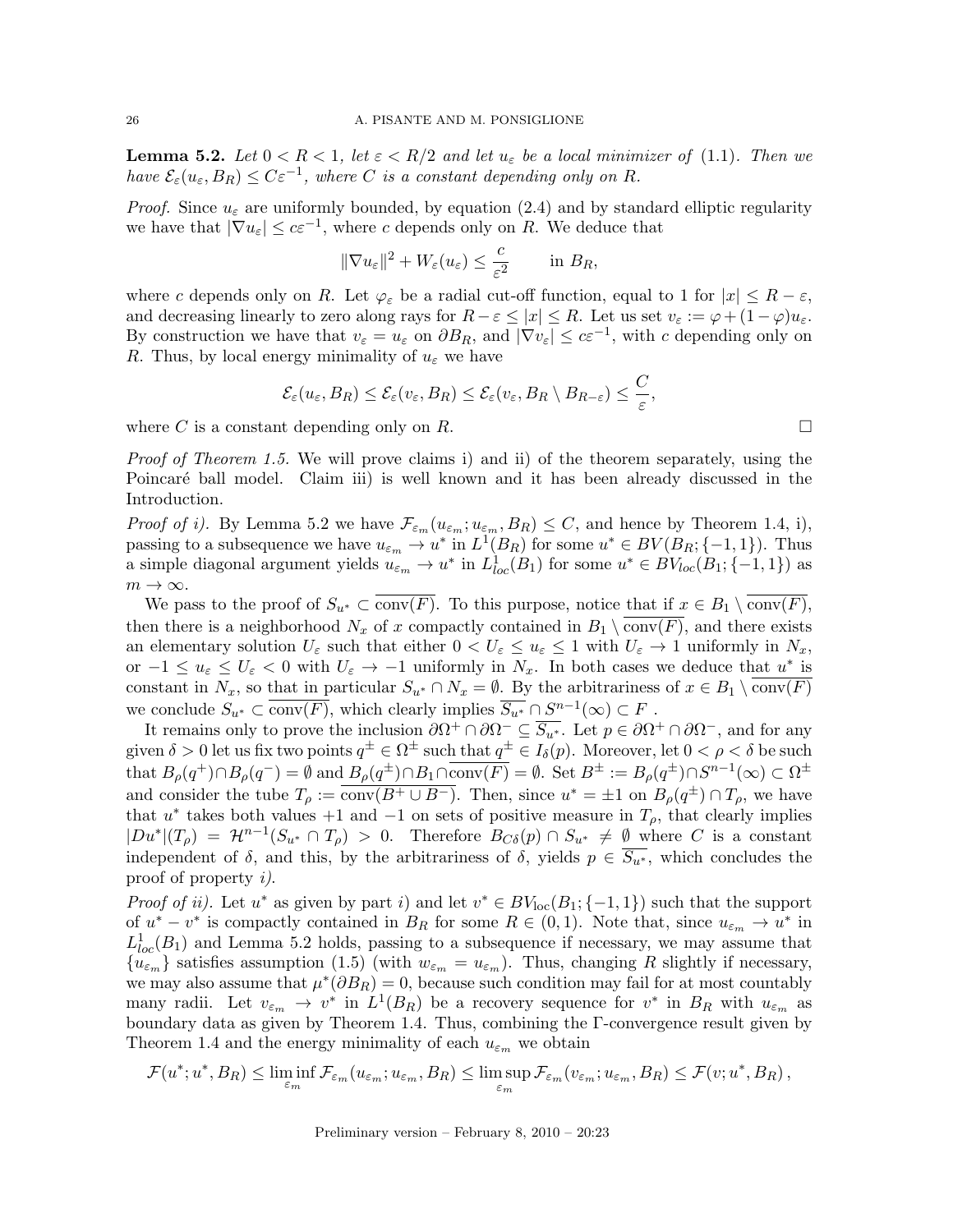i.e.  $|u^*|_{BV_g(B_R)} \le |v^*|_{BV_g(B_R)}$  as claimed.

### **ACKNOWLEDGMENTS**

We wish to thank Lorenzo Bertini, Gabriele Mondello e Andrea Sambusetti for interesting discussions on the subject.

#### **REFERENCES**

- [1] Alberti G., Baldo S., Orlandi G.: Variational convergence for functionals of Ginzburg-Landau type. Indiana Univ. Math. J. 54 (2005), 1411–1472.
- [2] Ambrosio L., Fusco N., Pallara D.: Functions of bounded variations and Free Discontinuity Problems. Clarendon Press, Oxford, 2000.
- [3] ANDERSON M.: Complete minimal varieties in hyperbolic space. Invent. Math. 69 (1982), 477–494.
- [4] ANDERSON M.: Complete minimal hypersurfaces in hyperbolic n-manifolds. Comment. Math. Helv. 58 (1983), 264–290.
- [5] ANDERSON M.: The Dirichlet problem at infinity for manifolds of negative curvature. J. Differ. Geom. 18 (1984), 701–721.
- [6] BAKER G., PACELLI G., ZIRILLI F.: On some nonlinear boundary value problem on the Poincaré disc with discontinuous data. II. *Nonlinear Anal.* **10** (1986), 525–539.
- [7] Beardon, A. F.: The geometry of discrete groups. Graduate Texts in Mathematics, 91. Springer-Verlag, New York, 1983.
- [8] BETHUEL, F., ORLANDI, G., SMETS, D.: Convergence of the parabolic Ginzburg-Landau equation to motion by mean curvature. Ann. of Math.  $(2)$  **163** (2006), 37-163.
- [9] Birindelli I., Mazzeo R.: Symmetry of solutions of two-phase semilinear elliptic equations on hyperbolic space. Indiana Univ. Math. J. 58 (2009) , 2347–2368.
- [10] CAFFARELLI, L., CORDOBA, A. : Uniform convergence of a singular perturbation problem. Comm. Pure Appl. Math. 48 (1995), 1–12.
- [11] CAFFARELLI L., GIDAS B., SPRUCK J.: On multimeron solutions of the Yang-Mills equations. Comm. Math. Phys. 87 (1982/83), 485–495.
- [12] DAL MASO G.: An Introduction to Γ-Convergence. Birkhäuser, Boston, 1993.
- [13] DE ALFARO V., FUBINI S., FURLAN G.: A new classical solution of the Yang-Mills field equations. Phys. *Lett. B* **65** (1976), 163-166.
- [14] FEDERER, H.: Geometric Measure Theory. Grundlehren Math. Wiss. 153. Springer-Verlag, New York, 1969.
- [15] Glimm J., Jaffe A.: Multiple meron solutions of the classical Yang-Mills equation. Phys. Lett. B 73 (1978), 167–170.
- [16] Guan B., Spruck J.: Hypersurfaces of constant mean curvature in hyperbolic space with prescribed asymptotic boundary at infinity. Amer. J. Math. 122 (2000), 1039–1060.
- [17] HARDT R., LIN F.H.: Regularity at infinity for area-minimizing hypersurfaces in hyperbolic space. Invent. Math. 88 (1987), 217–224.
- [18] Hutchinson, J. E., Tonegawa, Y. : Convergence of phase interfaces in the van der Waals-Cahn-Hilliard theory. Calc. Var. Partial Differential Equations 10 (2000), 49–84.
- [19] ILMANEN T.: Convergence of the Allen-Cahn equation to Brakke's motion by mean curvature. J. Differential Geom 38 (1993), 417–461.
- [20] JÓNSSON T., MCBRYAN O., ZIRILLI F., HUBBARD J.: An existence theorem for multimeron solutions to classical Yang-Mills field equations. Comm. Math. Phys. 68 (1979), 259–273.
- [21] Lang U.: The existence of complete minimizing hypersurfaces in hyperbolic manifolds. Internat. J. Math. 6 (1995), 45–58.
- [22] LIN F., RIVIÉRE T.: Complex Ginzburg-Landau equations in high dimensions and codimension two area minimizing currents. J. Eur. Math. Soc. (JEMS) 1 (1999), 237–311.
- [23] MAMMANA C., ZIRILLI F.: On some nonlinear boundary value problem on the Poincaré disc with discontinuous data. I. Nonlinear Anal. 10 (1986), 515–524.
- [24] MIRANDA, M., JR., PALLARA, D., PARONETTO, F., PREUNKERT, M.: Heat semigroup and functions of bounded variation on Riemannian manifolds. J. Reine Angew. Math. 613 (2007), 99–119.